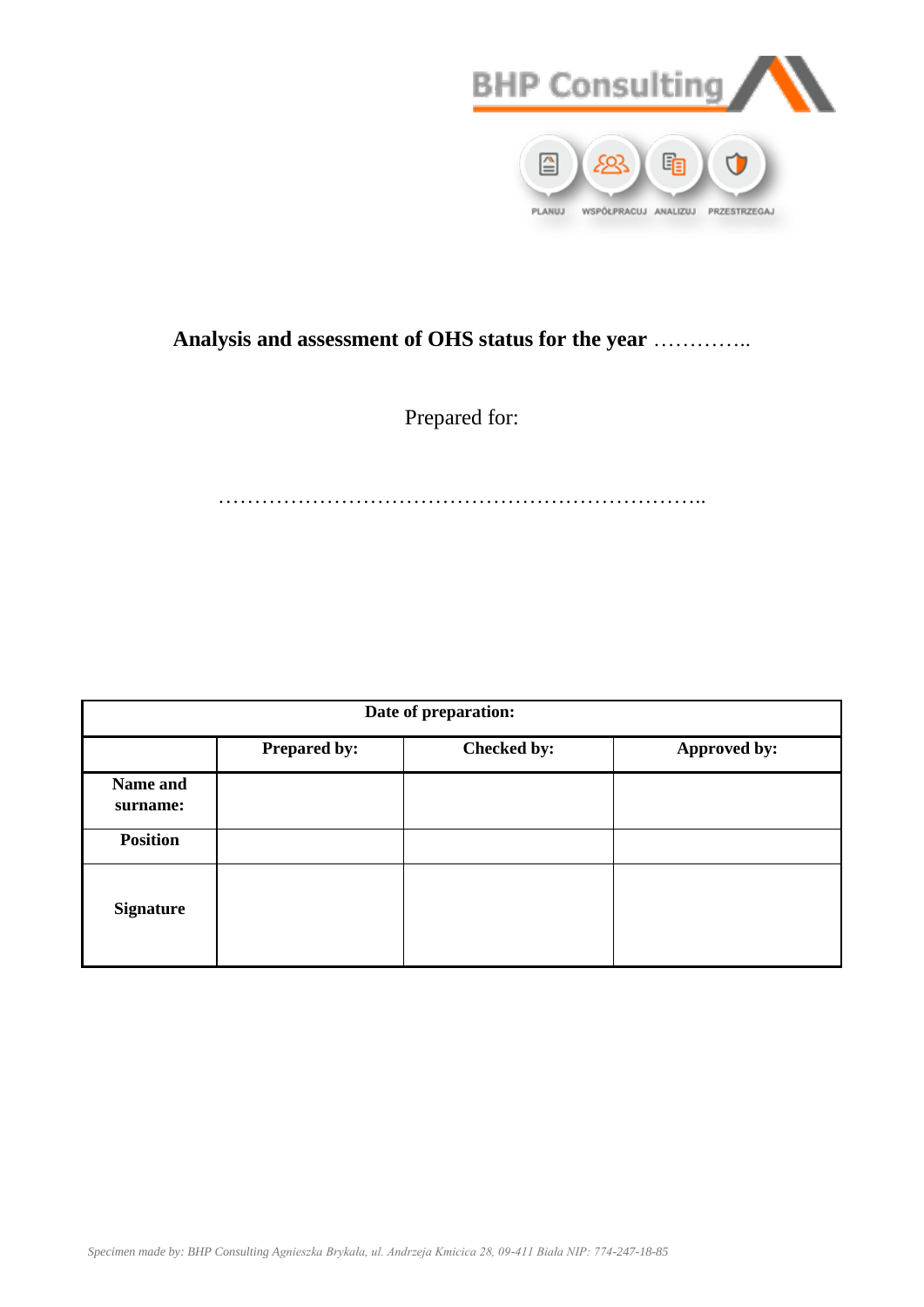The document, analysis of the state of OSH is an assessment of the state of safety in the company and is one of the most important documents confirming the state of implementation of OSH requirements in the plant.

It is an assessment of the state of safety in the company, in comparison with applicable regulations and indicating possible irregularities, based on a thorough knowledge of the level of work safety in a given plant. It is also an assessment of the implementation of the tasks of the OHS service in the plant and the resultant audit of compliance by the employer with legal requirements for themselves and employees.

The analysis shows whether the employer fulfils its basic obligations, i.e. whether:

1) organizes work in a way that ensures safe and hygienic working conditions;

2) ensures that the workplace complies with the provisions and health and safety at work regulations, issue instructions to remedy deficiencies in this respect, and control the implementation of these instructions;

3) ensures that orders, statements, decisions and orders issued by supervisory authorities are carried out under working conditions;

4) ensures the implementation of the recommendations of the social labour inspector and other obligations contained in the Labour Code.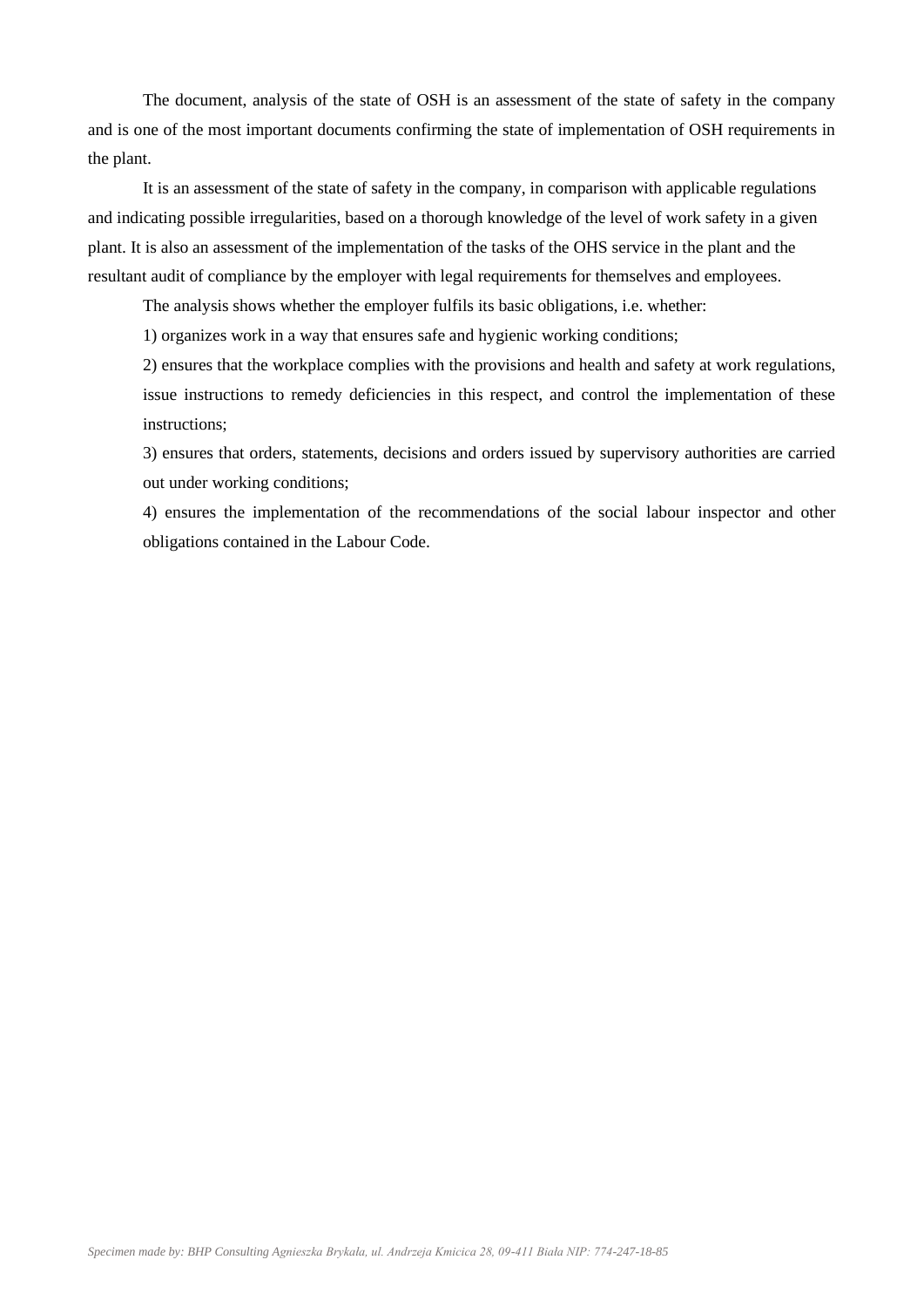| LP | <b>QUESTIONS</b><br><b>CONCERNING THE</b><br><b>MATTER</b>                                                                                                                                     | COMPLETED | PARTLY<br>COMPLETED | NOT COMPLETED | <b>BHP Consulting</b><br>Analysis and assessment of OHS status for the year<br>Date:<br><b>COMMENTARY /REMARKS</b>                                                                                                                                                                                                                                                                                                                                                                                                                                                                                                                                                                                                                                                                                                                                                                                                                                                                                                                                                                                                                                                                                                                                                                                                                                                                                                                                                                                                                                                        |
|----|------------------------------------------------------------------------------------------------------------------------------------------------------------------------------------------------|-----------|---------------------|---------------|---------------------------------------------------------------------------------------------------------------------------------------------------------------------------------------------------------------------------------------------------------------------------------------------------------------------------------------------------------------------------------------------------------------------------------------------------------------------------------------------------------------------------------------------------------------------------------------------------------------------------------------------------------------------------------------------------------------------------------------------------------------------------------------------------------------------------------------------------------------------------------------------------------------------------------------------------------------------------------------------------------------------------------------------------------------------------------------------------------------------------------------------------------------------------------------------------------------------------------------------------------------------------------------------------------------------------------------------------------------------------------------------------------------------------------------------------------------------------------------------------------------------------------------------------------------------------|
|    |                                                                                                                                                                                                |           |                     |               | <b>EMPLOYMENT RELATIONSHIP</b>                                                                                                                                                                                                                                                                                                                                                                                                                                                                                                                                                                                                                                                                                                                                                                                                                                                                                                                                                                                                                                                                                                                                                                                                                                                                                                                                                                                                                                                                                                                                            |
| 1. | Has the Work Regulations<br>been developed in the<br>company?                                                                                                                                  |           |                     |               | The obligation to establish work regulations applies to any employer who employs at least 50 employees, regardless of<br>the type of employment relationship or employment contract.                                                                                                                                                                                                                                                                                                                                                                                                                                                                                                                                                                                                                                                                                                                                                                                                                                                                                                                                                                                                                                                                                                                                                                                                                                                                                                                                                                                      |
| 2. | Has the employer<br>informed in writing about<br>the terms of employment,<br>no later than within 7 days<br>of concluding the<br>employment contract<br>(Article 29<br>§ 3 of the Labour Code) |           |                     |               | In accordance with art. 29 $\S 3$ LC the employer shall inform the employee in writing, not later than within 7 days from<br>the date of the employment contract, of:<br>1) the employee's daily and weekly working time norms,<br>2) the frequency of payment of remuneration for work,<br>3) the amount of annual leave due to the employee,<br>4) the duration of the employment contract notice period,<br>5) collective labour agreement, which the employee is covered by,<br>and if the employer is not obliged to establish work regulations - additionally at night, place, time and date of payment<br>of remuneration and the manner in which employees confirm their arrival and presence at work and justify their<br>absence from work.<br>§ 31. Informing the employee about his terms of employment, referred to in § 3 points 1-4, may take place by writing<br>appropriate labour law provisions in writing.<br>It should also be remembered that in the event of changes in working conditions and pay as indicated in the information<br>on employment conditions (the so-called additional), the employer is obliged to notify the employee of this change in<br>writing. Therefore, it updates the current information. This update includes conditions that are listed in art. 29 $\S$ 3 of the<br>Code of Civil Procedure, i.e.daily and weekly working time norms, the frequency of payment of remuneration for work,<br>the duration of the leave, the length of the notice period, the employee being covered by a collective labour agreement |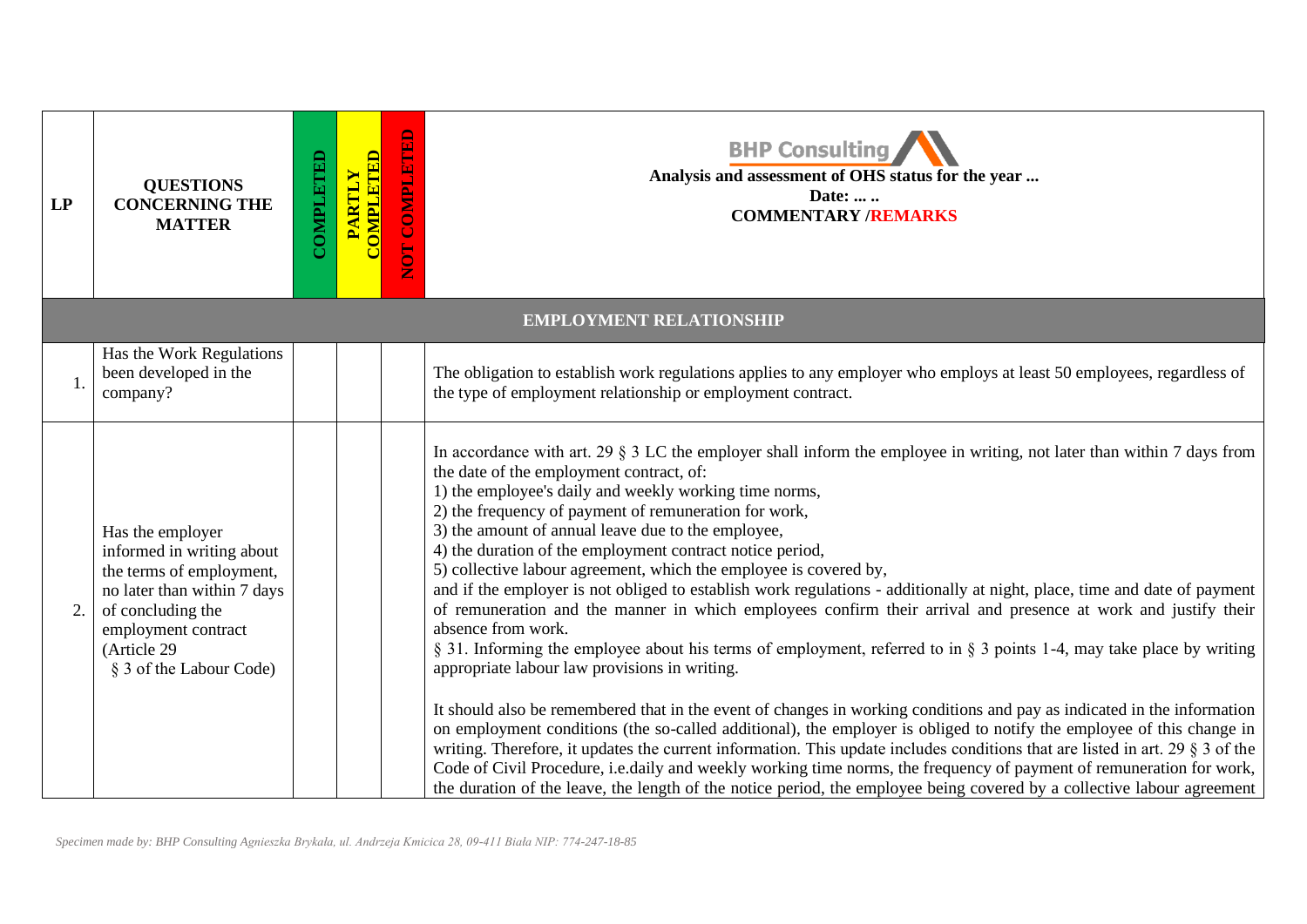| LP               | <b>QUESTIONS</b><br><b>CONCERNING THE</b><br><b>MATTER</b>                                               | COMPLETED | <b>COMPLETED</b><br>PARTLY | NOT COMPLETED | <b>BHP Consulting</b><br>Analysis and assessment of OHS status for the year<br>Date:<br><b>COMMENTARY /REMARKS</b>                                                                                                                                                                                                                                                                                                                                                                                                                                                                                                                                                                                                                                                                                                                                                                                                                                                                                                                                                                                 |
|------------------|----------------------------------------------------------------------------------------------------------|-----------|----------------------------|---------------|----------------------------------------------------------------------------------------------------------------------------------------------------------------------------------------------------------------------------------------------------------------------------------------------------------------------------------------------------------------------------------------------------------------------------------------------------------------------------------------------------------------------------------------------------------------------------------------------------------------------------------------------------------------------------------------------------------------------------------------------------------------------------------------------------------------------------------------------------------------------------------------------------------------------------------------------------------------------------------------------------------------------------------------------------------------------------------------------------|
|                  |                                                                                                          |           |                            |               | and its changes.<br>In addition, an employer who is not required to create work regulations should update the additional information in the<br>event of a change in the scope of the manner of justifying absence at work adopted in the company and confirming the<br>arrival and presence at work; night time; place, date and time of payment of remuneration.<br>This information shall be provided by the employer to the employee without delay, but no later than within 1 month of<br>the entry into force of these changes, and in the event that the termination of the employment contract would take place<br>before the expiry of this period - no later than by the date of termination of the contract.                                                                                                                                                                                                                                                                                                                                                                             |
| $\overline{3}$ . | Have you been provided<br>with the text of the<br>provisions regarding equal<br>treatment in employment? |           |                            |               | The employer's obligation to provide employees with the text of the provisions on equal treatment in employment<br>results from art. 94 <sup>1</sup> LC. Pursuant to this provision, the employer provides employees with the text of the provisions on<br>equal treatment in employment in the form of written information disseminated in the wokplace or providing employees<br>with access to these provisions otherwise adopted by the employer.<br>Therefore, the employer does not have to deliver this document to each employee in writing. This information does not<br>have to be the exact text of the regulations, but information about them.<br>Pursuant to the wording of art. 94 <sup>1</sup> LC, the employer does not need to receive from the employee a statement that<br>he has become acquainted with the provisions on equal treatment in employment. Nevertheless, it is desirable for<br>evidentiary purposes, e.g. in the event of a National Labour Inspectorate audit, which may require proof of compliance<br>with the obligation to provide access to regulations. |
| 4.               | Does the employer keep<br>personal files of<br>employees?                                                |           |                            |               | The employer is obliged, in accordance with the provisions of art. 94 point 9a LC, to keep records on matters related to<br>the employment relationship and personal files of employees (employee documentation). This means that every<br>employer, regardless of the form of activity and the number of employees and the dimension of their employment,<br>establishes and maintains, separately for each of them, personal files and other documentation in matters related to the<br>employment relationship.<br>From January 1, 2019. the personal file folder should consist of 4 parts:<br>Part A - in which statements or documents regarding personal data collected in connection with applying for<br>employment are stored, as well as referrals for medical examinations and medical certificates regarding initial, periodic                                                                                                                                                                                                                                                        |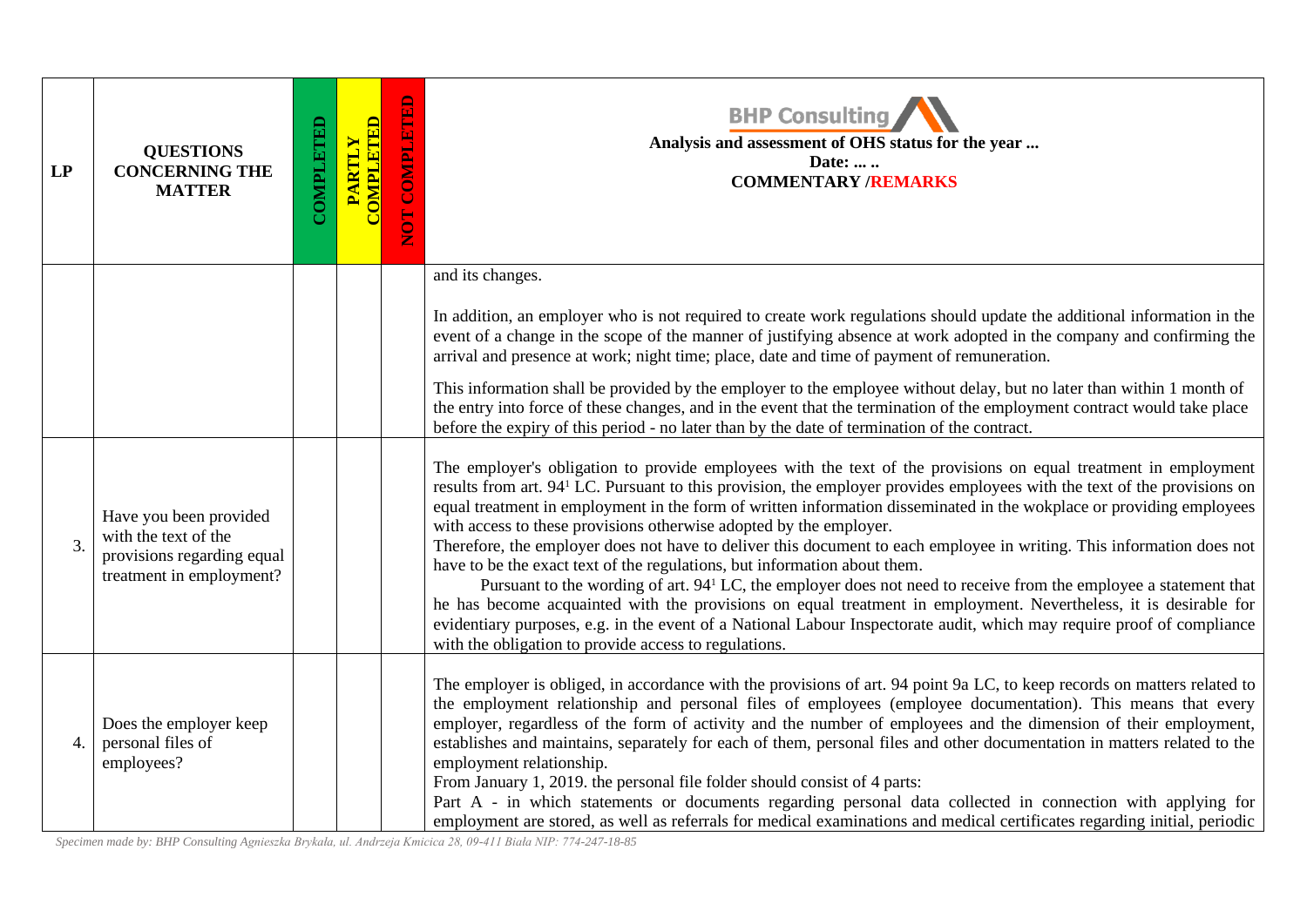| LP | <b>QUESTIONS</b><br><b>CONCERNING THE</b><br><b>MATTER</b> | COMPLETED | <b>COMPLETED</b><br>PARTLY | NOT COMPLETED | <b>BHP Consulting</b><br>Analysis and assessment of OHS status for the year<br>Date:<br><b>COMMENTARY /REMARKS</b>                                                                                                                                                                                                                                                                                                                                                                                                                                                                                                                                                                                                                                                                                                                                                                                                                                                                                                                                                                                                                                                                                                                                                                                                                                                                                                                                                                                                                                                                                                                                                                                                                                                                                                                                           |
|----|------------------------------------------------------------|-----------|----------------------------|---------------|--------------------------------------------------------------------------------------------------------------------------------------------------------------------------------------------------------------------------------------------------------------------------------------------------------------------------------------------------------------------------------------------------------------------------------------------------------------------------------------------------------------------------------------------------------------------------------------------------------------------------------------------------------------------------------------------------------------------------------------------------------------------------------------------------------------------------------------------------------------------------------------------------------------------------------------------------------------------------------------------------------------------------------------------------------------------------------------------------------------------------------------------------------------------------------------------------------------------------------------------------------------------------------------------------------------------------------------------------------------------------------------------------------------------------------------------------------------------------------------------------------------------------------------------------------------------------------------------------------------------------------------------------------------------------------------------------------------------------------------------------------------------------------------------------------------------------------------------------------------|
|    |                                                            |           |                            |               | and medical check-ups,<br>Part B - in which statements or documents regarding the establishment of the employment relationship and the<br>employee's employment process are stored,<br>Part C - in which statements or documents related to the termination or expiry of the employment relationship are<br>stored,<br>Part D, in which a copy of the notification of punishment is stored, as well as other documents related to the employee<br>incurring procedural liability or liability specified in separate provisions, which provide for blurring the penalty after a<br>specified period. The documentation collected from January 1, 2019 must be kept according to the new rules (i.e.<br>documents regarding the ordinal penalty imposed in January 2019 should be "separated" into the new part D of personal<br>files.<br>Also new is the possibility of creating parts (subsets) of thematically related documents in parts A, B and C (e.g. work<br>certificates, rulings from preventive examinations). Within this subset, each document is to be numbered in this way<br>(e.g. B1, B2, B3) and placed chronologically. In this case, the numbering and listing of statements or documents is for<br>each lot.<br>The documents contained in Part D of the employee's personal file are stored in the parts related to the penalty, to which<br>D1 and subsequent numbers are assigned. In connection with the removal from the employee's personal file of the<br>document regarding the imposition of a penalty, the numbering and the list of documents related to a given penalty<br>change<br>Detailed rules for keeping and storing employee documentation are contained in Regulation of the Minister of Family,<br>Labour and Social Policy of 10 December 2018 regarding employee documentation (Journal of Laws 2018 item 2369) |
| 5. | Does the employer have<br>an entrepreneur control<br>book? |           |                            |               | Pursuant to art. 57 section 1 of the Act of March 6, 2018 - Entrepreneurs' Law, the entrepreneur has been obliged to<br>keep and store an audit book as well as authorizations and control reports in his seat. Currently, entrepreneurs have the<br>option of keeping a control book in paper or electronic form. If an inspection is initiated, the entrepreneur should make<br>this documentation available at the request of the inspection bodies. If it is carried out in paper form, it should do so by<br>sharing its original or a copy of the relevant parts thereof. However, when it is conducted in an electronic version, it                                                                                                                                                                                                                                                                                                                                                                                                                                                                                                                                                                                                                                                                                                                                                                                                                                                                                                                                                                                                                                                                                                                                                                                                                   |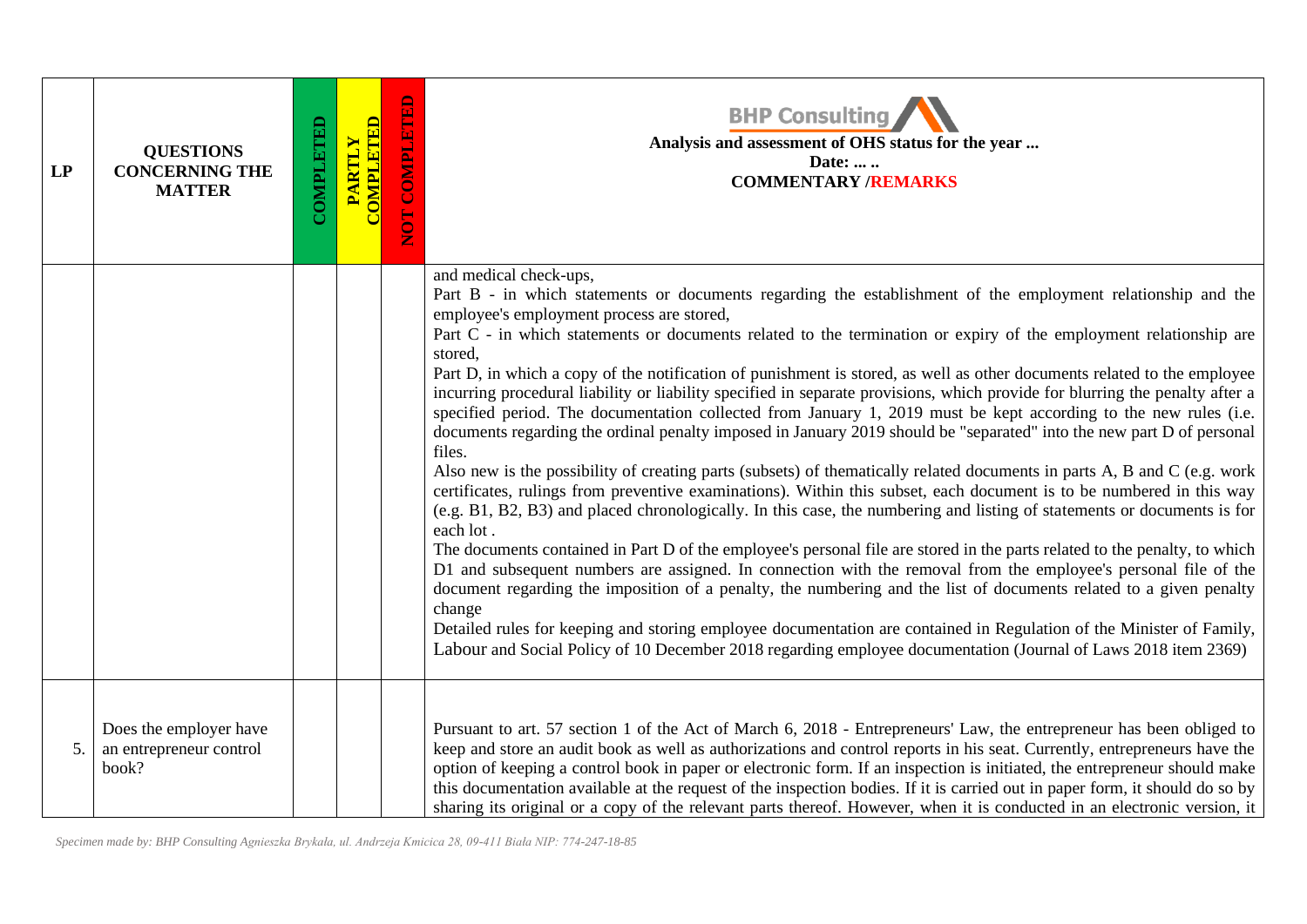| LP | <b>QUESTIONS</b><br><b>CONCERNING THE</b><br><b>MATTER</b>                                                           | COMPLETED | <b>COMPLETED</b><br>PARTLY | NOT COMPLETED |                                                                                  | <b>BHP Consulting</b><br>Analysis and assessment of OHS status for the year<br>Date:<br><b>COMMENTARY /REMARKS</b>                                                                                                                                                                                                                                                                                                                                                                                                                                                                                                                                                                                                                                                                                                                                                                                                                                                                                                                                                                                                                                                                                                                                                                                                                                                                                                                                          |
|----|----------------------------------------------------------------------------------------------------------------------|-----------|----------------------------|---------------|----------------------------------------------------------------------------------|-------------------------------------------------------------------------------------------------------------------------------------------------------------------------------------------------------------------------------------------------------------------------------------------------------------------------------------------------------------------------------------------------------------------------------------------------------------------------------------------------------------------------------------------------------------------------------------------------------------------------------------------------------------------------------------------------------------------------------------------------------------------------------------------------------------------------------------------------------------------------------------------------------------------------------------------------------------------------------------------------------------------------------------------------------------------------------------------------------------------------------------------------------------------------------------------------------------------------------------------------------------------------------------------------------------------------------------------------------------------------------------------------------------------------------------------------------------|
|    |                                                                                                                      |           |                            |               | control book.                                                                    | should be presented to controllers by providing access using a device that allows to read its content and make an entry<br>or printout from the IT system in which the control book is kept, certified by the trader for compliance with entry in the                                                                                                                                                                                                                                                                                                                                                                                                                                                                                                                                                                                                                                                                                                                                                                                                                                                                                                                                                                                                                                                                                                                                                                                                       |
|    |                                                                                                                      |           |                            |               |                                                                                  | <b>TIME OF WORK</b>                                                                                                                                                                                                                                                                                                                                                                                                                                                                                                                                                                                                                                                                                                                                                                                                                                                                                                                                                                                                                                                                                                                                                                                                                                                                                                                                                                                                                                         |
| 6. | Does the employer keep<br>records on matters related<br>to the employment<br>relationship (working time<br>records)? |           |                            |               | employment relationship.<br>records.<br>employee.<br>Working time<br>record card | The employer is obliged, in accordance with the provisions of art. 94 point 9a LC, to keep records on matters related to<br>the employment relationship and personal files of employees (employee documentation). This means that every<br>employer, regardless of the form of activity and the number of employees and the dimension of their employment,<br>establishes and maintains, separately for each of them, personal files and other documentation in matters related to the<br>In addition to the employee's personal file, the employer must keep other types of evidence that make up the employee<br>As far as the work time record card itself is concerned, the novelty is that so far the employer was required to indicate<br>only the number of working hours in particular days in the work time record card. On the other hand, the new regulation<br>on employee documentation provides for the obligation to record also start and end times.<br>You should also specify the duty period (similarly as in the case of working hours) and indicate whether it was home or<br>work duty. An important novelty is also the obligation to specify in the record card the type of day off granted to the<br>The scope of working time documentation from 2019.<br>According to the regulation on employee documentation - it should contain information<br>about:<br>• the number of hours worked and the time when work starts and ends, |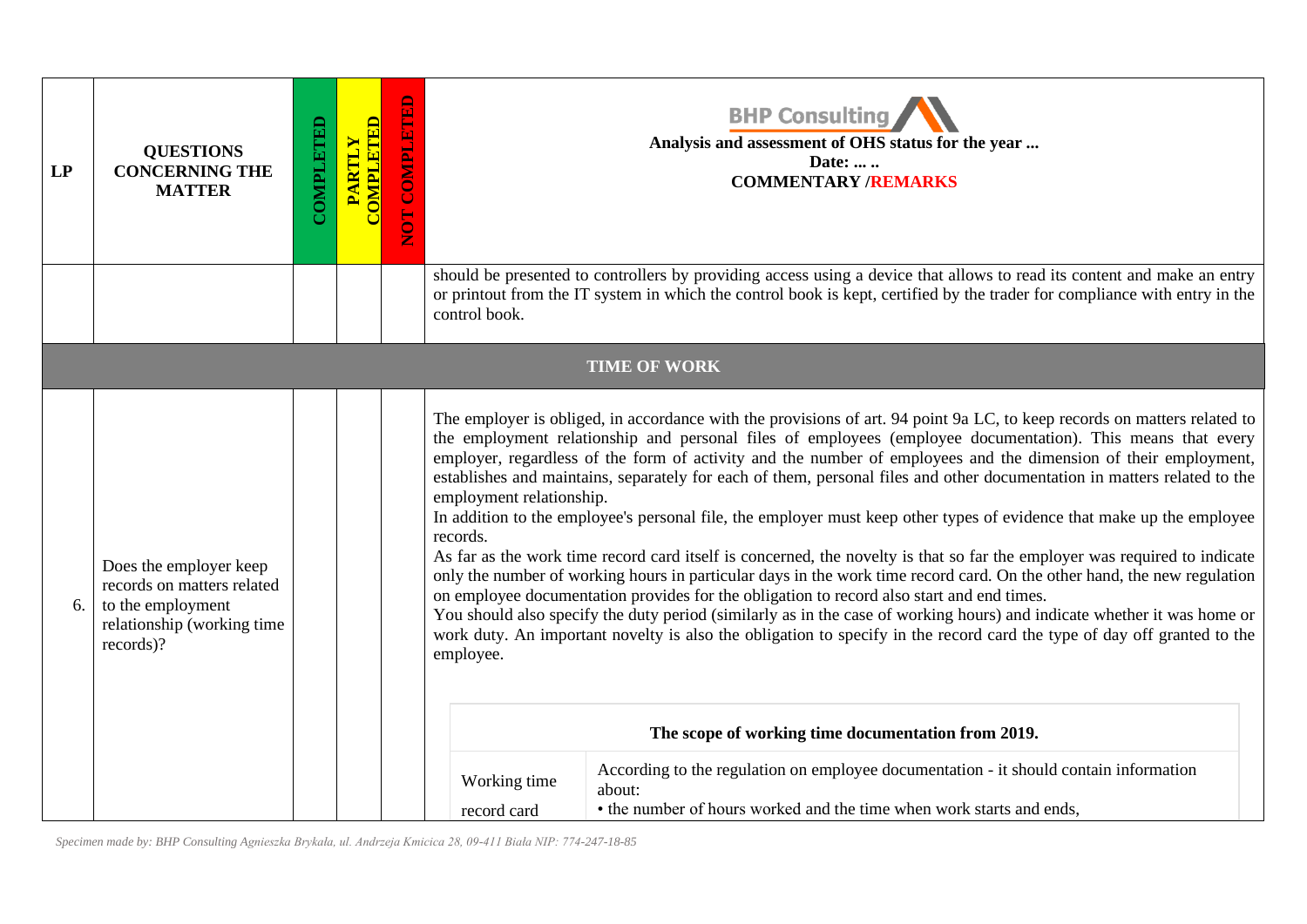| LP | <b>QUESTIONS</b><br><b>CONCERNING THE</b><br><b>MATTER</b> | COMPLETED | <b>COMPLETED</b><br><b>PARTLY</b> | <b>COMPLETED</b><br>ECN |                                         | <b>BHP Consulting</b><br>Analysis and assessment of OHS status for the year<br>Date:<br><b>COMMENTARY /REMARKS</b>                                                                                                                                                                                                                                                                                                                                                                                                                                                                                                                                                                                                                                                                                                                                                                                                                                    |
|----|------------------------------------------------------------|-----------|-----------------------------------|-------------------------|-----------------------------------------|-------------------------------------------------------------------------------------------------------------------------------------------------------------------------------------------------------------------------------------------------------------------------------------------------------------------------------------------------------------------------------------------------------------------------------------------------------------------------------------------------------------------------------------------------------------------------------------------------------------------------------------------------------------------------------------------------------------------------------------------------------------------------------------------------------------------------------------------------------------------------------------------------------------------------------------------------------|
|    |                                                            |           |                                   |                         |                                         | • the number of hours worked at night,<br>• the number of overtime hours,<br>• non-working days, with the title of their award marked,<br>• the number of on-call hours as well as the start and end of the on-call time, with an<br>indication of where it will be carried out,<br>• the type and extent of dismissals from work,<br>• the type and extent of other excused absences from work,<br>• the dimension of unexcused absences from work,<br>• the working time of an adolescent employee at work forbidden adolescents whose<br>performance is authorized for the purpose of undergoing vocational training.<br>Note: The scope of the work time record card kept for a given employee on the day the new<br>Regulation enters into force shall be governed by provisions in force before January 1,<br>2019. The subsequent regulations of the new Regulation should already apply to subsequent<br>time records kept for that employee. |
|    |                                                            |           |                                   |                         | Documents<br>attached to the<br>records | Conclusions regarding:<br>• granting a dismissal to settle personal matters,<br>• applying for and taking advantage of dismissal from raising at least one child up to 14<br>years of age (Article 188 of the Labour Code),<br>• determining the individual distribution of working time, as part of the working time<br>system to which the employee is covered (Article 142 of the Labour Code),<br>• application of the short working week system (Article 143 of the Labour Code),<br>• the use of a working time system in which work is provided only on Fridays, Saturdays,<br>Sundays and public holidays (Article 144 of the Labour Code),<br>• the use of a working time schedule providing for different hours of starting work on days                                                                                                                                                                                                    |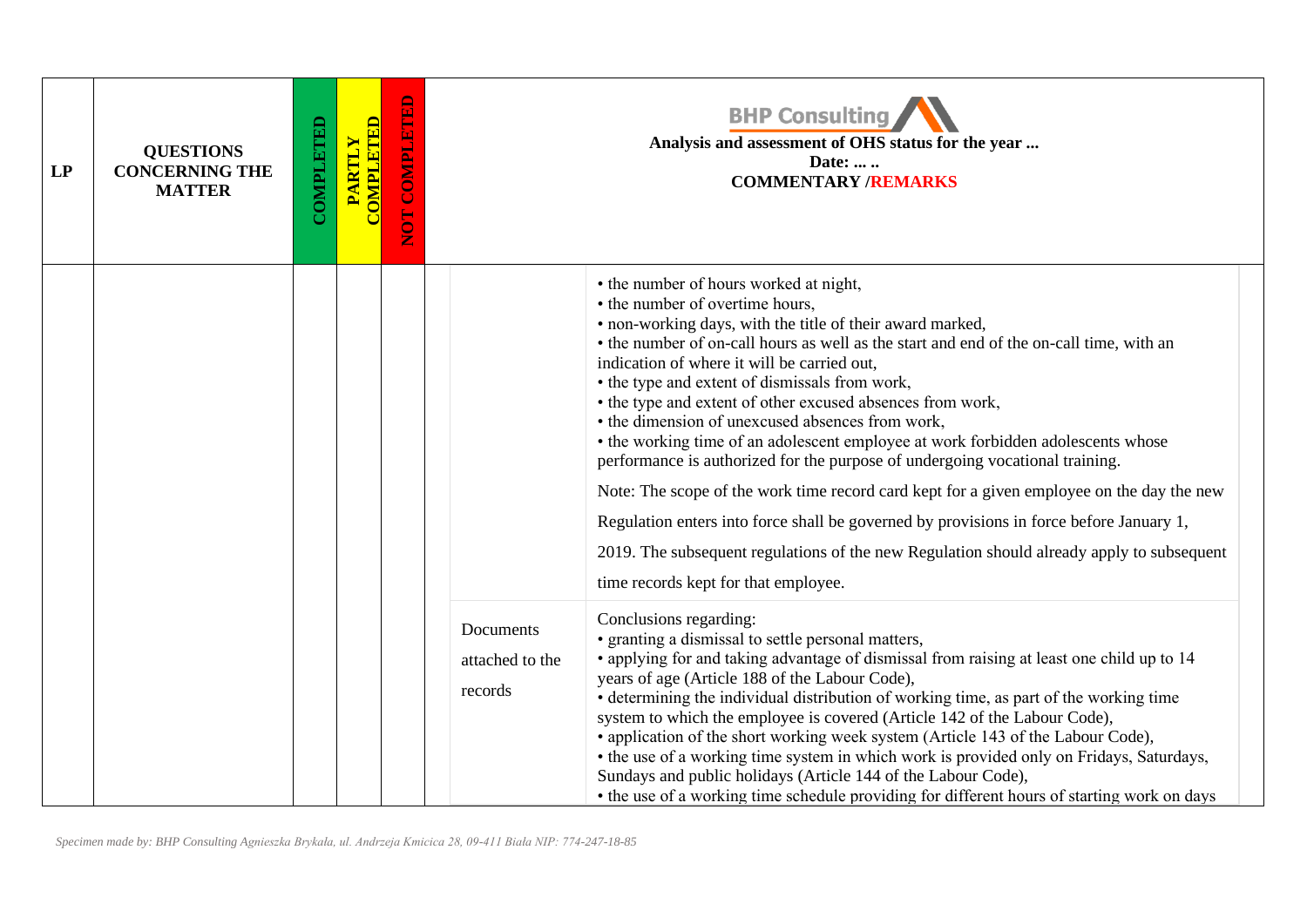| LP | <b>QUESTIONS</b><br><b>CONCERNING THE</b><br><b>MATTER</b> | COMPLETED | <b>COMPLETED</b><br><b>PARTLY</b> | <b>COMPLET</b><br>5 | <b>BHP Consulting</b><br>Analysis and assessment of OHS status for the year<br>Date:<br><b>COMMENTARY /REMARKS</b>                                                                                                                                                                                                                                                                                                                                                                                                                            |
|----|------------------------------------------------------------|-----------|-----------------------------------|---------------------|-----------------------------------------------------------------------------------------------------------------------------------------------------------------------------------------------------------------------------------------------------------------------------------------------------------------------------------------------------------------------------------------------------------------------------------------------------------------------------------------------------------------------------------------------|
|    |                                                            |           |                                   |                     | which, according to this schedule, are work days for the employee (Article 1401 $\S$ 1 of the<br>Labour Code),<br>• the use of a working time schedule providing for a period of time during which<br>the employee decides about the time of commencement of work on the day which,<br>according to this schedule, is the working day for the employee (Article 1401 $\S$ 2 of<br>the Labour Code)                                                                                                                                            |
|    |                                                            |           |                                   |                     | Related documents:<br>• with the application of the task time system (Article 140 of the Labour Code),<br>• agreeing with the employee the date of granting another day off in exchange for<br>performing work on a day off from an average five-day working week (Article 1513 of the<br>Labour Code),<br>• vorking overtime or remaining outside normal working hours ready for work                                                                                                                                                        |
|    |                                                            |           |                                   |                     | Consents::<br>• an employee caring for a child up to 4 years of age to work in working time systems<br>providing for the extension of the daily working time beyond 8 hours, for overtime<br>employment, at night, in the system of interrupted working hours and posting outside the<br>permanent workplace (Article 148 point 3 and Article 178 § 2 of the Labour Code),<br>pregnant employees to be delegated outside their permanent workplace and<br>employed in the system of intermittent work (Article 178 $\S$ 1 of the Labour Code) |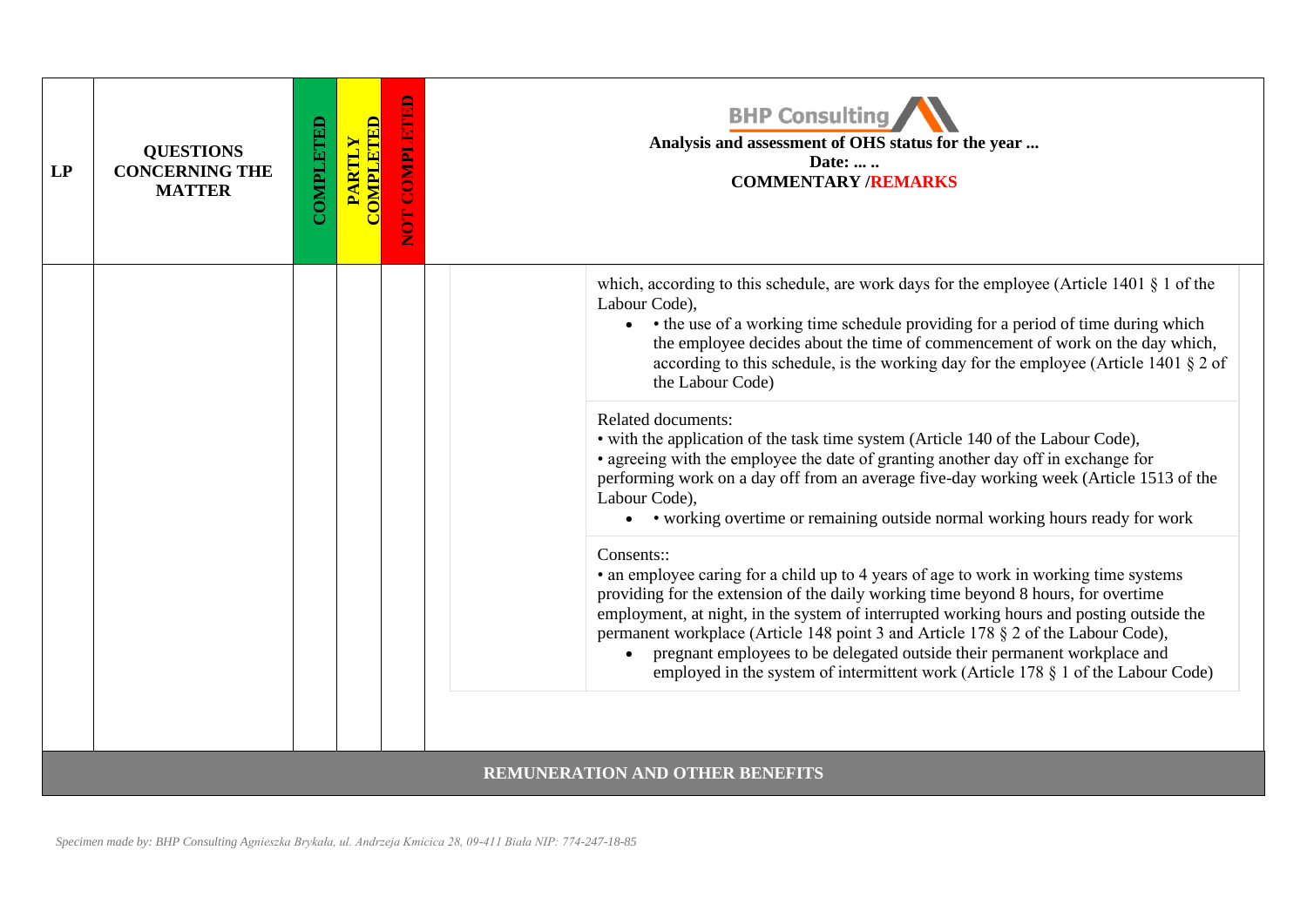| LP | <b>QUESTIONS</b><br><b>CONCERNING THE</b><br><b>MATTER</b>            | COMPLETED | <b>COMPLETED</b><br>PARTLY | NOT COMPLETED | <b>BHP Consulting</b><br>Analysis and assessment of OHS status for the year<br>Date:<br><b>COMMENTARY /REMARKS</b>                                                                                                                                                                                                                                                                                                                                                                                                                                                                                                                                                                                                                                                                                                                                                                                                                                                                                                                                                                                                                                                                                                                                                                                                                                                                                                                                                                                                                                                                                                                                                                                                                                                                                                                                                                                                                                                                                                                                                                                                                                                                                                                  |
|----|-----------------------------------------------------------------------|-----------|----------------------------|---------------|-------------------------------------------------------------------------------------------------------------------------------------------------------------------------------------------------------------------------------------------------------------------------------------------------------------------------------------------------------------------------------------------------------------------------------------------------------------------------------------------------------------------------------------------------------------------------------------------------------------------------------------------------------------------------------------------------------------------------------------------------------------------------------------------------------------------------------------------------------------------------------------------------------------------------------------------------------------------------------------------------------------------------------------------------------------------------------------------------------------------------------------------------------------------------------------------------------------------------------------------------------------------------------------------------------------------------------------------------------------------------------------------------------------------------------------------------------------------------------------------------------------------------------------------------------------------------------------------------------------------------------------------------------------------------------------------------------------------------------------------------------------------------------------------------------------------------------------------------------------------------------------------------------------------------------------------------------------------------------------------------------------------------------------------------------------------------------------------------------------------------------------------------------------------------------------------------------------------------------------|
| 7. | Have the Remuneration<br>Regulations been<br>established?             |           |                            |               | In accordance with art. 772 of the Labour Code, an employer employing at least 50 employees who are not covered by<br>the company collective labour agreement or multi-establishment collective labour agreement enabling the determination<br>of the terms of remuneration for work, must draw up remuneration regulations. You can also specify other work-related<br>benefits and the rules for granting them.                                                                                                                                                                                                                                                                                                                                                                                                                                                                                                                                                                                                                                                                                                                                                                                                                                                                                                                                                                                                                                                                                                                                                                                                                                                                                                                                                                                                                                                                                                                                                                                                                                                                                                                                                                                                                   |
|    |                                                                       |           |                            |               | <b>SAFETY TRAINING</b>                                                                                                                                                                                                                                                                                                                                                                                                                                                                                                                                                                                                                                                                                                                                                                                                                                                                                                                                                                                                                                                                                                                                                                                                                                                                                                                                                                                                                                                                                                                                                                                                                                                                                                                                                                                                                                                                                                                                                                                                                                                                                                                                                                                                              |
| 8. | Have employees been<br>subjected to the required<br>initial training? |           |                            |               | The procedure for conducting initial health and safety training (principles, objectives, thematic areas, persons<br>authorized to conduct them) is set out in the Regulation of the Minister of Economy and Labour of 27 July 2004 on<br>training in the field of occupational health and safety (Journal of Laws No. 180, item 1860, as amended).<br>OSH training is divided into initial and periodic.<br>Initial training, which consists of general and on-the-job training, should take place before the employee is allowed to<br>work. General instruction is provided by an employee of the occupational health and safety service, a person who<br>performs tasks of that service at the employer or an employer who performs such tasks himself, or an employee<br>appointed by the employer who has the knowledge and skills ensuring proper implementation of the instructional<br>program, who has valid certificate of completing the required training in the field of occupational health and safety. On<br>the other hand, on-the-job training is carried out by a person appointed by the employer, the employee manager or the<br>employer, if these persons have appropriate qualifications and professional experience and are trained in the methods of<br>conducting on-the-job training. The duration of this training is foreseen for a minimum of 8 hours according to the<br>program developed by the employer and the content depending on the specifics of the position. On-the-job training<br>should be completed by checking the employee's knowledge and skills, while completing general and on-the-job<br>training should be confirmed on the training card.<br>Obligation to refer to initial medical examinations and OSH training and the mandate contract:<br>In some situations, such a need may arise from the specifics of the activities performed or the conditions in which the<br>order taker performs the tasks entrusted to him. However, the ordering party is not obliged to incur costs in this respect,<br>unless the contract obliges him to do so.<br>According to art. 3041 K.P. to the extent specified by the employer or other entity organizing work, on natural persons |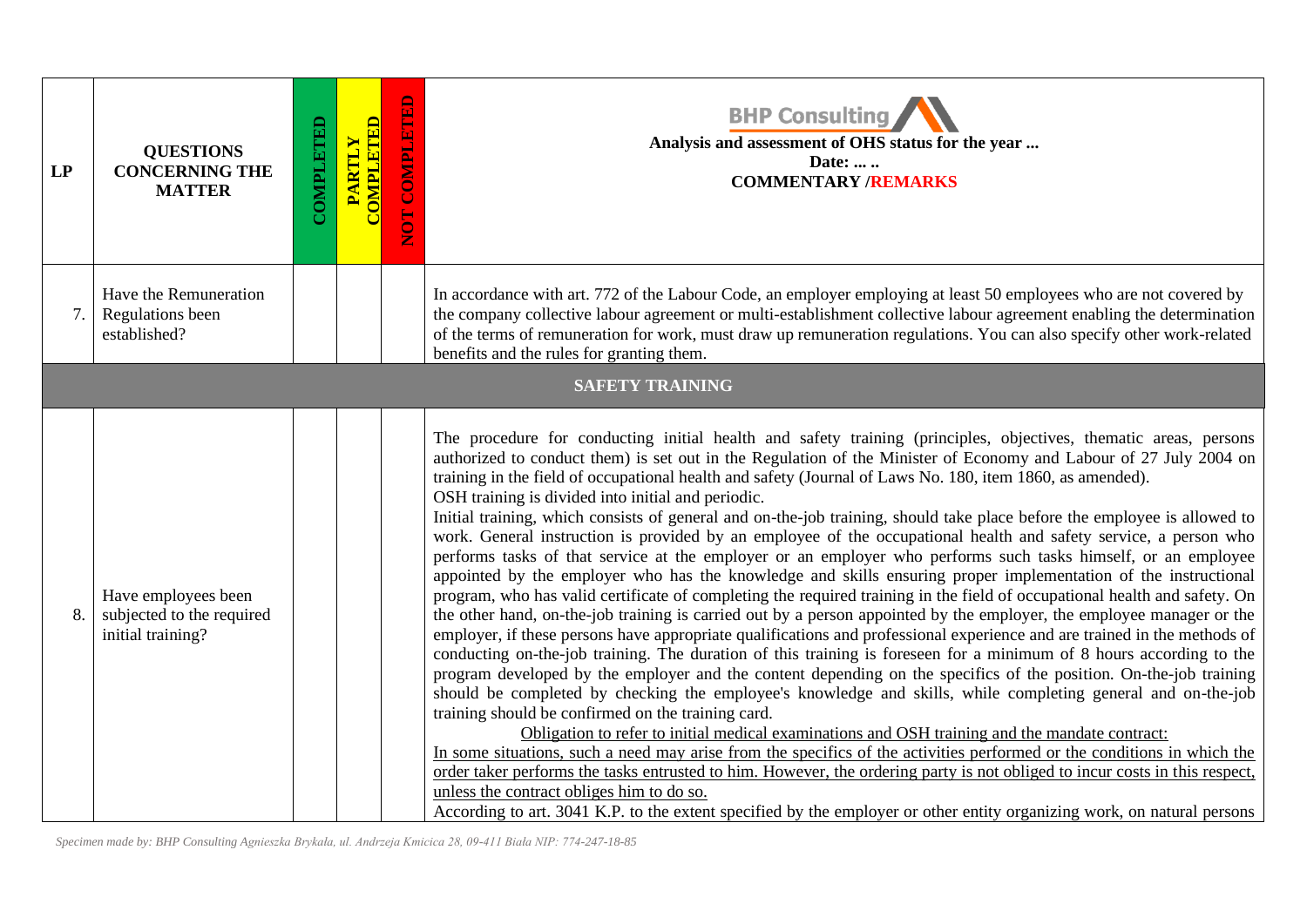| LP | <b>QUESTIONS</b><br><b>CONCERNING THE</b><br><b>MATTER</b> | COMPLETED | <b>COMPLETED</b><br><b>PARTLY</b> | NOT COMPLETED | <b>BHP Consulting</b><br>Analysis and assessment of OHS status for the year<br>Date:<br><b>COMMENTARY /REMARKS</b>                                                                                                                                                                                                                                                                                                                                                                                                                                                                                                                                                                                                                                                                                                                                                                                                                                                                                                                                                                                                                                                                                                                                                                                                                                                                                                                                                                                                                                                                                                                                                                                                                                                                                                                                                                                                                                                                                                                                                                                                                                                                                                                                                                                                                                                                                                                                                                                                                                                                                                                                                                                                                                                                                                                                                                                                                                                                                                                                                                                                                                                                                                                                                                                                                |
|----|------------------------------------------------------------|-----------|-----------------------------------|---------------|-----------------------------------------------------------------------------------------------------------------------------------------------------------------------------------------------------------------------------------------------------------------------------------------------------------------------------------------------------------------------------------------------------------------------------------------------------------------------------------------------------------------------------------------------------------------------------------------------------------------------------------------------------------------------------------------------------------------------------------------------------------------------------------------------------------------------------------------------------------------------------------------------------------------------------------------------------------------------------------------------------------------------------------------------------------------------------------------------------------------------------------------------------------------------------------------------------------------------------------------------------------------------------------------------------------------------------------------------------------------------------------------------------------------------------------------------------------------------------------------------------------------------------------------------------------------------------------------------------------------------------------------------------------------------------------------------------------------------------------------------------------------------------------------------------------------------------------------------------------------------------------------------------------------------------------------------------------------------------------------------------------------------------------------------------------------------------------------------------------------------------------------------------------------------------------------------------------------------------------------------------------------------------------------------------------------------------------------------------------------------------------------------------------------------------------------------------------------------------------------------------------------------------------------------------------------------------------------------------------------------------------------------------------------------------------------------------------------------------------------------------------------------------------------------------------------------------------------------------------------------------------------------------------------------------------------------------------------------------------------------------------------------------------------------------------------------------------------------------------------------------------------------------------------------------------------------------------------------------------------------------------------------------------------------------------------------------------|
|    |                                                            |           |                                   |               | performing work on a basis other than the employment relationship in the workplace or in a place designated by the<br>ordering party, the obligations referred to in art. 211 K.P. This provision obliges, among others to know the rules and<br>principles of health and safety, participate in training in this field, undergo preventive examinations.<br>Ultimately, however, it is the client who decides whether training and / or preventive examinations should be carried<br>out. When making decisions in this matter, he must take into account the content of art. 304 K.P. The employer is<br>obliged to provide safe and hygienic working conditions not only for employees, but also for natural persons<br>performing work on a basis other than the employment relationship in the workplace or in the place designated by the<br>employer, as well as those running in the workplace or in the place designated by the employer on their own business<br>account. Also entrepreneurs who are not employers have health and safety obligations, including the use of work<br>organization that will ensure safe and hygienic conditions for its performance. This was confirmed by the Court of<br>Appeal in Katowice in a judgment of 4 April 2013 (reference number III A. Ua 935/12), stating that civil law<br>employment under the mandate contract is characterized by more or less considerable freedom of the contractor in<br>choosing the place and time of providing services, which distinguishes this basis of employment from the employment<br>relationship, nevertheless, if the place is determined by the employing entity (client), he also has an obligation to ensure<br>safe working conditions. Preliminary examinations and OSH training can serve this purpose. At the same time, it is<br>assumed in the literature that there is no unconditional obligation to refer persons who do not have the status of<br>employees to initial medical examinations and to organize health and safety training for them. The agreement<br>connecting the entities may (and should) specify all matters related to health and safety, because if the obligation to<br>ensure safe and hygienic working conditions is not implemented properly, the employer will be the responsible entity,<br>and in the case of a non-employer entrepreneur.<br>The issue discussed was also explained by the National Labour Inspectorate (letter reference number: GNP / 426 /<br>4560-364 / 07 / PE), according to which: "() If the type of work performed, the degree of risk related to working<br>conditions or the course of processes is so significant that it is advisable that even for temporary work or stay in these<br>conditions only natural persons with an appropriate health condition and trained in occupational health and safety are<br>allowed - the employer or other entity organizing work may require the person with whom he concludes a civil law<br>contract to submit medical examination or health and safety training () ".<br>On the other hand, no legal provision obliges the ordering party to bear the costs of preventive examinations and OHS<br>training. Therefore, if it is advisable to carry them out, the parties should agree on the payment in the concluded |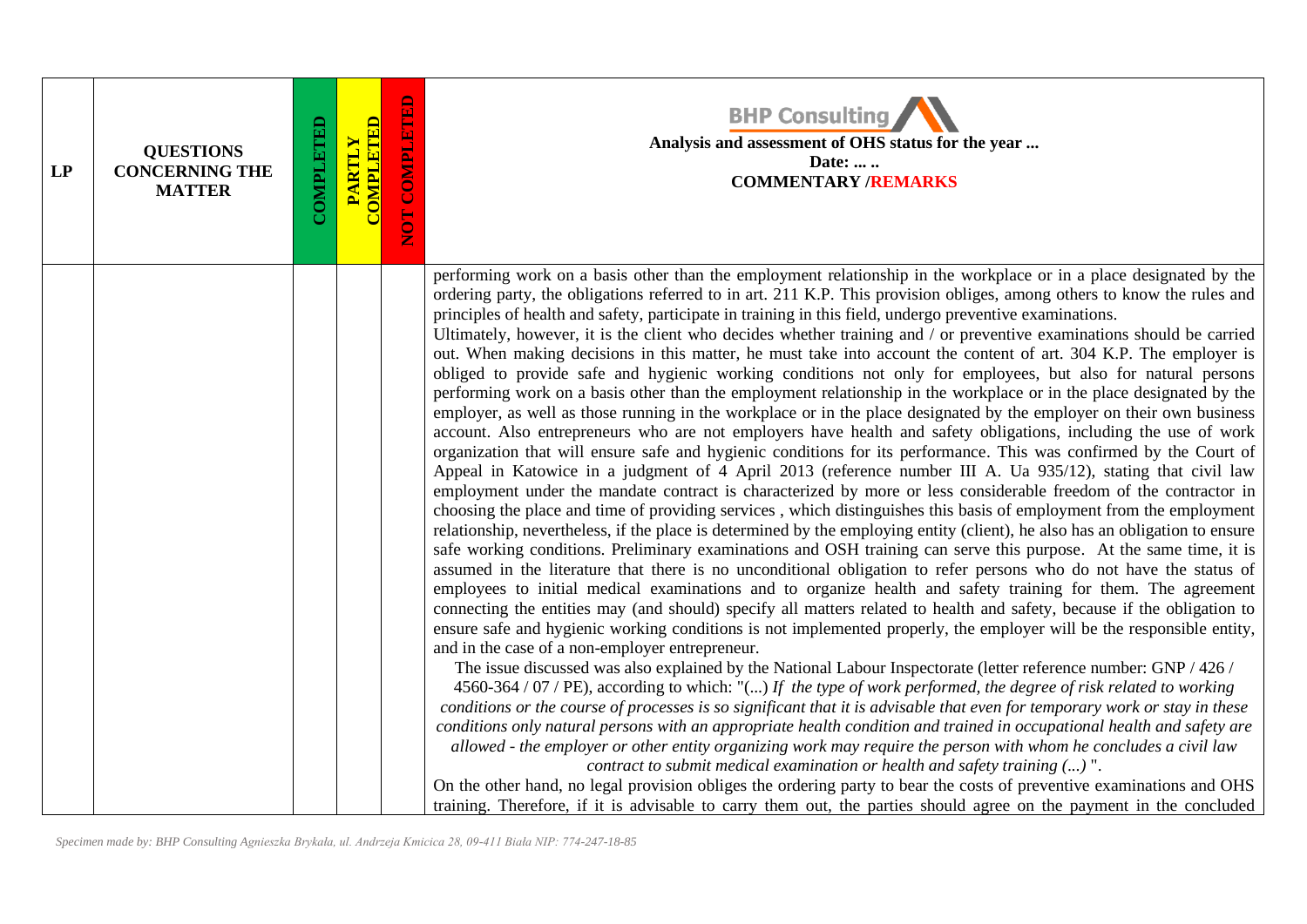| LP | <b>QUESTIONS</b><br><b>CONCERNING THE</b><br><b>MATTER</b>             | COMPLETED | <b>COMPLETED</b><br>PARTLY | NOT COMPLETED | <b>BHP Consulting</b><br>Analysis and assessment of OHS status for the year<br>Date:<br><b>COMMENTARY /REMARKS</b>                                                                                                                                                                                                                                                                                                                                                                                                                                                                                                                                                                                                                                                                                                                                                                                                                                                                                                                                                                                                                                                                                                                                                                                                                                                                                                                                                                                                                                                                                                                                                                                                                                                                                                                                                                                                                                                                                                                                                                                                                                                                                                                                                       |
|----|------------------------------------------------------------------------|-----------|----------------------------|---------------|--------------------------------------------------------------------------------------------------------------------------------------------------------------------------------------------------------------------------------------------------------------------------------------------------------------------------------------------------------------------------------------------------------------------------------------------------------------------------------------------------------------------------------------------------------------------------------------------------------------------------------------------------------------------------------------------------------------------------------------------------------------------------------------------------------------------------------------------------------------------------------------------------------------------------------------------------------------------------------------------------------------------------------------------------------------------------------------------------------------------------------------------------------------------------------------------------------------------------------------------------------------------------------------------------------------------------------------------------------------------------------------------------------------------------------------------------------------------------------------------------------------------------------------------------------------------------------------------------------------------------------------------------------------------------------------------------------------------------------------------------------------------------------------------------------------------------------------------------------------------------------------------------------------------------------------------------------------------------------------------------------------------------------------------------------------------------------------------------------------------------------------------------------------------------------------------------------------------------------------------------------------------------|
|    |                                                                        |           |                            |               | contract.                                                                                                                                                                                                                                                                                                                                                                                                                                                                                                                                                                                                                                                                                                                                                                                                                                                                                                                                                                                                                                                                                                                                                                                                                                                                                                                                                                                                                                                                                                                                                                                                                                                                                                                                                                                                                                                                                                                                                                                                                                                                                                                                                                                                                                                                |
| 9. | Have employees been<br>subjected to the required<br>periodic training? |           |                            |               | Periodic training aims to update and consolidate knowledge and skills in the field of occupational health and safety and<br>to familiarize training participants with new technical and organizational solutions in this field.<br>In accordance with art. 2373 $\S$ 1 K.P  must not allow an employee to work for which he does not have the required<br>qualifications or skills, as well as sufficient knowledge of the rules and principles of occupational health and safety.<br>Periodic training takes place during work and at the employer's expense. The detailed principles of the training, its<br>scope, requirements for the content and implementation of training programs, the method of documenting the training<br>and cases in which employers or employees may be exempted from certain types of training are regulated by the<br>Regulation of 27 July 2004 on training in the field of occupational health and safety (Journal of Laws No. 180, item<br>1860, as amended).<br>Periodic training can be implemented in the form of: instruction, seminar, course or guided self-education.<br>It should be remembered that the legislator gave six months to subject employees to periodic training. He is subject to:<br>- employees managing employees,<br>and 12 months for periodic training of employees employed in worker, administrative and office, engineering and<br>technical positions, as well as employees of the occupational health and safety service.<br>From January 1, 2019. periodic training is not required in the case of an employee in an administrative and office<br>position, when the type of predominant activity of the employer within the meaning of the provisions on official<br>statistics is in the group of activities for which no higher than a third category of risk has been established within the<br>meaning of the provisions on social insurance for accidents at work and occupational diseases, unless a risk assessment<br>indicates this is necessary.<br>Due to the inaccuracy of the discussed provision and divergence in its interpretation, it is recommended that the<br>administrative and office employee completed the first periodic OHS training within 12 months from the time of |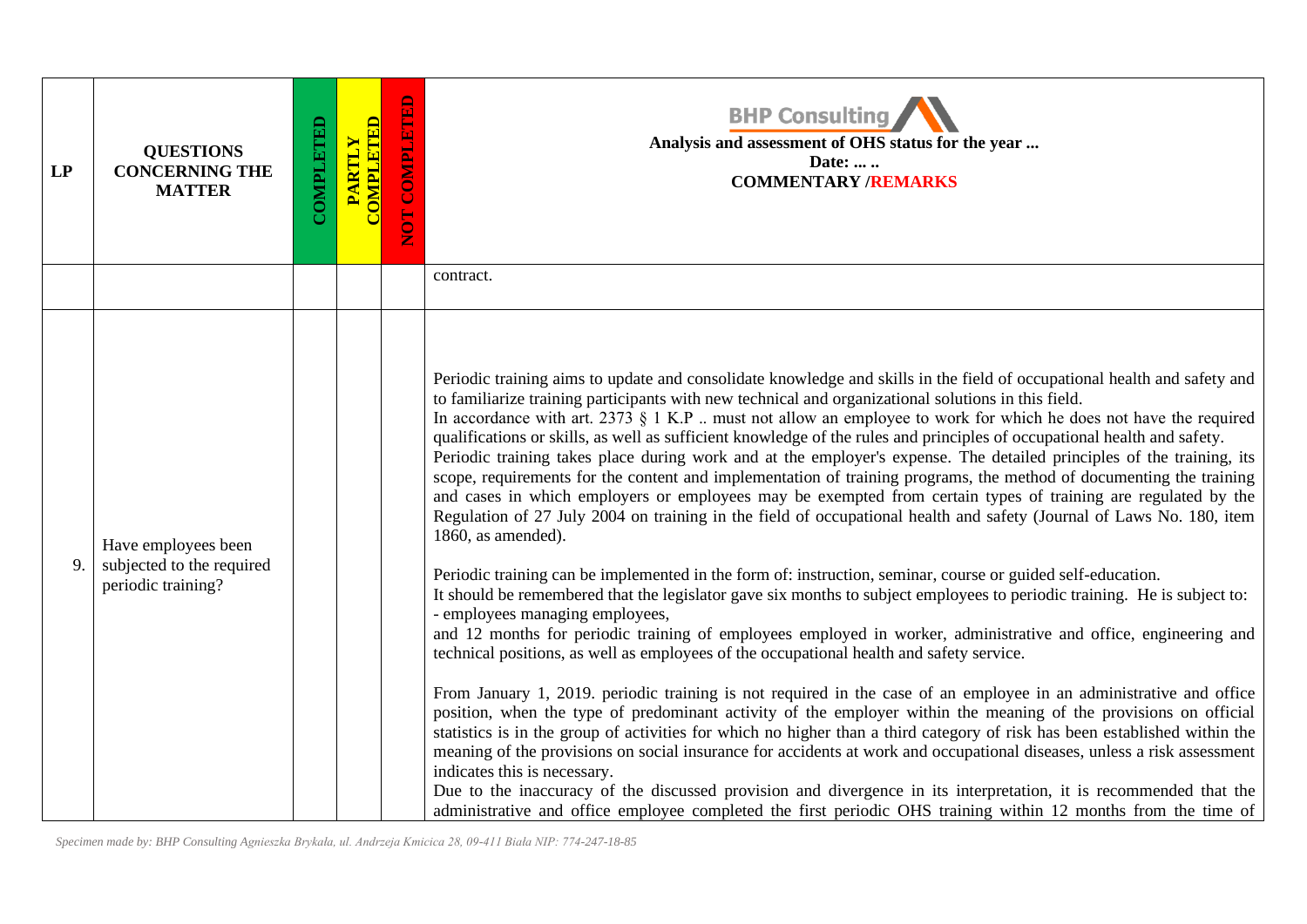| LP | <b>QUESTIONS</b><br><b>CONCERNING THE</b><br><b>MATTER</b>               | COMPLETED | <b>COMPLETED</b><br><b>PARTLY</b> | <b>COMPLETED</b><br><b>FOR</b> | <b>BHP Consulting</b><br>Analysis and assessment of OHS status for the year<br>Date:<br><b>COMMENTARY /REMARKS</b>                                                                                                                                                                                                                                                                                                                                                                                                                                                                                                                                                                                                                                                                                                                                                                                                                                                                                                                                                                                                                                                                                                                                                                                                                                                                                                                                                                                                                                                                                                                                                                                                                                                                                                                                                                                                                                                                                                                                                                                                                                                                                                                                                                                                                                                                                                                               |
|----|--------------------------------------------------------------------------|-----------|-----------------------------------|--------------------------------|--------------------------------------------------------------------------------------------------------------------------------------------------------------------------------------------------------------------------------------------------------------------------------------------------------------------------------------------------------------------------------------------------------------------------------------------------------------------------------------------------------------------------------------------------------------------------------------------------------------------------------------------------------------------------------------------------------------------------------------------------------------------------------------------------------------------------------------------------------------------------------------------------------------------------------------------------------------------------------------------------------------------------------------------------------------------------------------------------------------------------------------------------------------------------------------------------------------------------------------------------------------------------------------------------------------------------------------------------------------------------------------------------------------------------------------------------------------------------------------------------------------------------------------------------------------------------------------------------------------------------------------------------------------------------------------------------------------------------------------------------------------------------------------------------------------------------------------------------------------------------------------------------------------------------------------------------------------------------------------------------------------------------------------------------------------------------------------------------------------------------------------------------------------------------------------------------------------------------------------------------------------------------------------------------------------------------------------------------------------------------------------------------------------------------------------------------|
|    |                                                                          |           |                                   |                                | employment, and the possible dismissal will apply to subsequent periodic training.<br>One should also bear in mind an additional condition (except for no higher than category 3 risk), i.e. a risk assessment<br>for the position in which the administrative and office employee is employed. If it results from a risk assessment that<br>there will be factors, e.g. psychosocial, such as high stress (due to e.g. direct contact with the client - an employee in a<br>window, e.g. office information) in the office of an administrative employee you can't really limit it, in which case you<br>will have to consider the need to provide such employee with periodic health and safety training. It should also be noted<br>that the dismissal of an employee employed in an administrative and office position is not really final. Occupational risk<br>assessment should be updated from time to time, e.g. when the scope of duties of an employee is expanding, or we are<br>introducing new devices or equipment at his workplace.<br>Therefore, if from the re-assessment of occupational risk in a given position, it becomes necessary to conduct periodic<br>health and safety training for the administrative and office employee - employed by the employer qualified for the<br>activity group for which the risk category is not higher than 3 - such training should be conducted within 6 months of<br>make a risk assessment. If, during the course of business, a higher risk category is established, then it will be necessary<br>(and in this case already mandatory) to conduct periodic OHS training for the administrative and office employee<br>within 6 months from the date of determining the higher risk category.<br>Periodic training ends with an exam checking the training participant's acquisition of knowledge covered by the training<br>program and the ability to perform or organize work in accordance with the rules and principles of health and safety.<br>Confirmation of successful completion of the periodic training is the certificate issued by the training organizer. The<br>certificate should be kept in the personal files of the training participant.<br>It should be remembered that in accordance with the requirements of Labour law, in the absence of current training in<br>the field of health and safety at work, an employee may not be allowed to perform work. |
|    | Is proper training<br>10. provided as an Employer?<br>health and safety? |           |                                   |                                | The employer is also required to undergo periodic training within a period of not more than six months from starting<br>work in this position. He must also undergo periodic training at least once every 5 years.<br>An entrepreneur obtains the status of an employer upon employing the first employee. The employer's obligations are<br>regulated by Labour law. According to them, the employer must know, to the extent necessary to perform his duties,                                                                                                                                                                                                                                                                                                                                                                                                                                                                                                                                                                                                                                                                                                                                                                                                                                                                                                                                                                                                                                                                                                                                                                                                                                                                                                                                                                                                                                                                                                                                                                                                                                                                                                                                                                                                                                                                                                                                                                                  |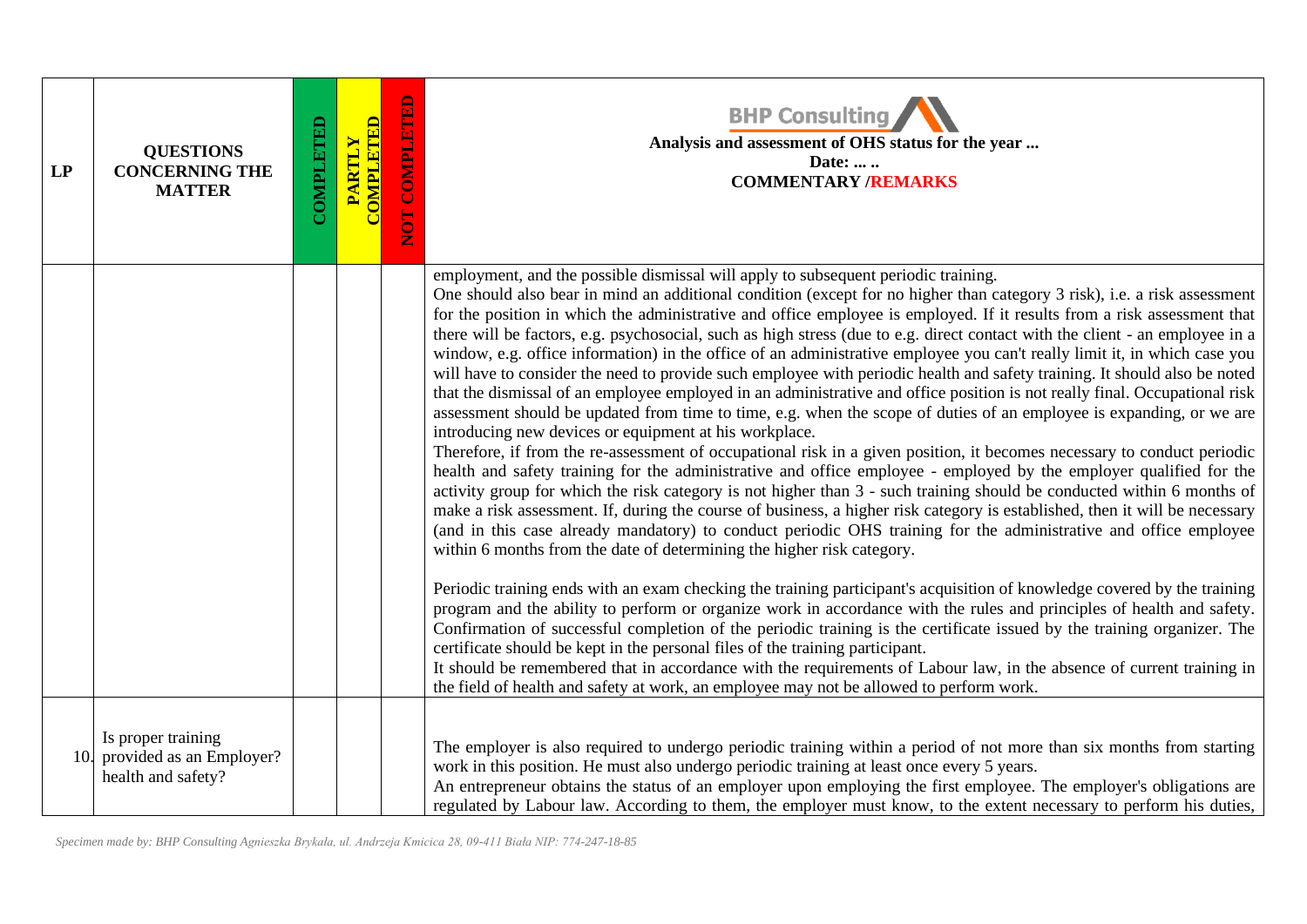| LP  | <b>QUESTIONS</b><br><b>CONCERNING THE</b><br><b>MATTER</b>                                                            | COMPLETED | <b>COMPLETED</b><br><b>PARTLY</b> | NOT COMPLETED | <b>BHP Consulting</b><br>Analysis and assessment of OHS status for the year<br>Date:<br><b>COMMENTARY /REMARKS</b>                                                                                                                                                                                                                                                                                                                                                                                                                                                                                                                                                                                                                                                                                                                                                                                                                                                                                                                                              |
|-----|-----------------------------------------------------------------------------------------------------------------------|-----------|-----------------------------------|---------------|-----------------------------------------------------------------------------------------------------------------------------------------------------------------------------------------------------------------------------------------------------------------------------------------------------------------------------------------------------------------------------------------------------------------------------------------------------------------------------------------------------------------------------------------------------------------------------------------------------------------------------------------------------------------------------------------------------------------------------------------------------------------------------------------------------------------------------------------------------------------------------------------------------------------------------------------------------------------------------------------------------------------------------------------------------------------|
|     |                                                                                                                       |           |                                   |               | labour protection provisions, including health and safety rules and regulations, and receive training in the field of<br>occupational health and safety (Article 207 § 3, Article 2373 §21 of the Labour Code). It is the employer's obligation to<br>undergo periodic training for employers whose scope and framework training program is specified in Part IV of the<br>Annex to the Regulation of the Minister of Economy and Labour of 27 July 2004 on training in the field of<br>occupational health and safety (§ 14 paragraph 2). point 1 of the Regulation of the Minister of Economy and Labour of<br>27 July 2004 on training in the field of health and safety at work; Journal of Laws No. 180, item 1860, as amended).                                                                                                                                                                                                                                                                                                                           |
| 11  | Have programs of<br>different types of training<br>developed for specific job<br>groups been developed /<br>provided? |           |                                   |               | The employer organizing and conducting training as well as the organizational unit authorized to conduct training<br>activities in the field of occupational health and safety provides programs for various types of training developed for<br>specific groups of positions.                                                                                                                                                                                                                                                                                                                                                                                                                                                                                                                                                                                                                                                                                                                                                                                   |
|     |                                                                                                                       |           |                                   |               | PREVENTIVE MEDICAL CARE                                                                                                                                                                                                                                                                                                                                                                                                                                                                                                                                                                                                                                                                                                                                                                                                                                                                                                                                                                                                                                         |
| 12. | Are employees<br>undergoing preventive<br>medical examination?                                                        |           |                                   |               | The obligation to refer to medical examinations applies to every employee. Medical examinations must be carried out<br>before being allowed to work. In the event of an accident at work and no medical examinations at the same time, the<br>employer is to blame for the accident.<br>The employer may not allow an employee to work without a current medical certificate stating that there are no<br>contraindications to work in a given position.<br>Initial medical examinations are:<br>· persons recruited for work,<br>. young workers transferred to other workplaces and other employees transferred to workplaces with factors harmful to<br>health or arduous conditions.<br>Initial examinations do not apply to persons re-admitted to work for a given employer for the same job or for a job with<br>the same working conditions, based on another employment contract concluded immediately after the termination or<br>expiry of the previous employment contract with that employer. Exemption from the obligation to perform these tests |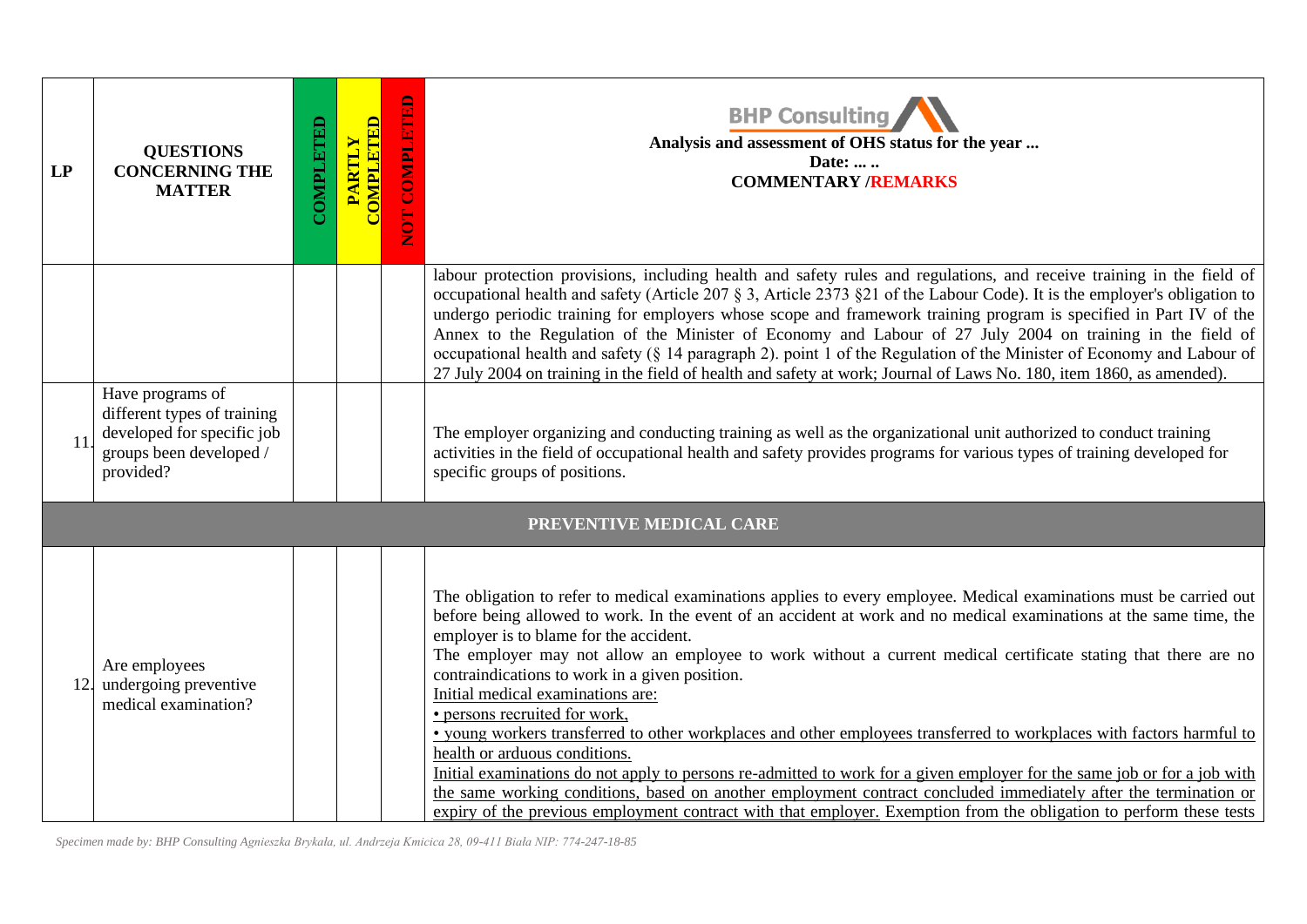| LP | <b>QUESTIONS</b><br><b>CONCERNING THE</b><br><b>MATTER</b> | <b>COMPLETED</b> | PARTLY<br>COMPLETED | NOT COMPLETED | <b>BHP Consulting</b><br>Analysis and assessment of OHS status for the year<br>Date:<br><b>COMMENTARY /REMARKS</b>                                                                                                                                                                                                                                                                                                                                                                                                                                                                                                                                                                                                                                                                                                                                                                                                                                                                                                                                                                                                                                                                                                                                                                                                                                                                                                                                                                                                                                                                            |
|----|------------------------------------------------------------|------------------|---------------------|---------------|-----------------------------------------------------------------------------------------------------------------------------------------------------------------------------------------------------------------------------------------------------------------------------------------------------------------------------------------------------------------------------------------------------------------------------------------------------------------------------------------------------------------------------------------------------------------------------------------------------------------------------------------------------------------------------------------------------------------------------------------------------------------------------------------------------------------------------------------------------------------------------------------------------------------------------------------------------------------------------------------------------------------------------------------------------------------------------------------------------------------------------------------------------------------------------------------------------------------------------------------------------------------------------------------------------------------------------------------------------------------------------------------------------------------------------------------------------------------------------------------------------------------------------------------------------------------------------------------------|
|    |                                                            |                  |                     |               | will also apply to persons:<br>• re-admitted to work for the same employer for the same position or for a position with the same working conditions<br>within 30 days after the termination or expiry of the previous employment relationship with that employer,<br>• accepted to work with another employer for a given position within 30 days after the termination or expiry of the<br>previous employment relationship, if they have a current medical certificate stating that there are no contraindications to<br>work in the conditions of work described in the referral for medical examinations, and that employer states that these<br>conditions meet the conditions prevailing at the workplace; however, this does not apply to persons admitted to perform<br>particularly dangerous work. The above regulation (in terms of the second reference) applies accordingly to persons<br>recruited for work who remain in parallel employment.                                                                                                                                                                                                                                                                                                                                                                                                                                                                                                                                                                                                                                  |
|    |                                                            |                  |                     |               | Of course, the obligation to carry out medical examinations does not end with conducting preliminary examinations. By<br>the will of the legislator, the employee is also subject to periodic medical examinations. Another form of mandatory<br>medical examination of an employee are the so-called medical check-ups that must be carried out if you are unable to<br>work for more than 30 days due to your illness. They are carried out to determine the ability to perform work in the<br>current position. The obligation to conduct medical examinations for employees results from the Ordinance of the<br>Minister of Health and Social Care of May 30, 1996 regarding the conduct of medical examinations of employees, the<br>scope of preventive healthcare for employees and medical certificates issued for the purposes provided for in the<br>Labour Code (Journal of Laws from 1996, No. 69, item 332, as amended).<br>Please note that periodic and follow-up medical examinations are carried out as far as possible during business hours.<br>The employee retains the right to remuneration for the period of non-performance of work in connection with the<br>examinations carried out, and in the event of traveling to those examinations to another city he is entitled to pay the<br>costs of travel in accordance with the rules applicable to business trips.<br>The tests described above are carried out at the employer's expense. The employer also bears other costs of preventive<br>health care over employees, necessary due to the working conditions |
|    |                                                            |                  |                     |               | In referrals for medical examinations it should be specified what kind of examination is to be performed (initial,<br>periodic, control), in what position the work will be or is carried out and provide the necessary information on harmful<br>factors and onerous conditions present in the work environment. The content of the referral for preventive medical                                                                                                                                                                                                                                                                                                                                                                                                                                                                                                                                                                                                                                                                                                                                                                                                                                                                                                                                                                                                                                                                                                                                                                                                                          |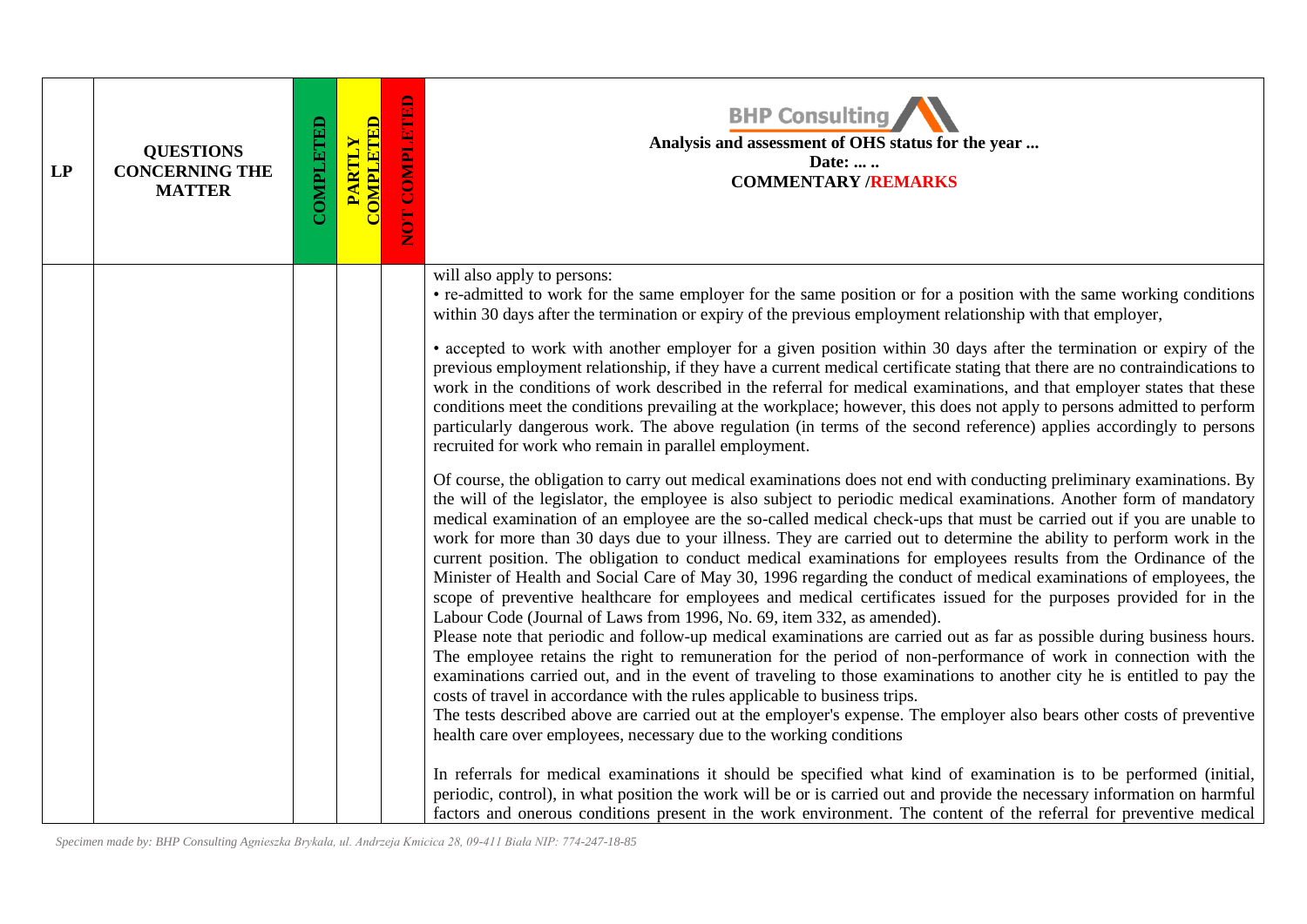| LP  | <b>QUESTIONS</b><br><b>CONCERNING THE</b><br><b>MATTER</b>                                                                                              | COMPLETED | <b>COMPLETED</b><br>PARTLY | <b>OT COMPLETED</b> | <b>BHP Consulting</b><br>Analysis and assessment of OHS status for the year<br>Date:<br><b>COMMENTARY /REMARKS</b>                                                                                                                                                                                                                                                                                                                                                                                                                                                                                                                                                                                                                                                                                                                                                                                        |
|-----|---------------------------------------------------------------------------------------------------------------------------------------------------------|-----------|----------------------------|---------------------|-----------------------------------------------------------------------------------------------------------------------------------------------------------------------------------------------------------------------------------------------------------------------------------------------------------------------------------------------------------------------------------------------------------------------------------------------------------------------------------------------------------------------------------------------------------------------------------------------------------------------------------------------------------------------------------------------------------------------------------------------------------------------------------------------------------------------------------------------------------------------------------------------------------|
|     |                                                                                                                                                         |           |                            |                     | examinations should be consulted with the OHS service.<br>A referral for examinations and a certificate of fitness for work must be kept in the employee's personal file in Part A if<br>it relates to examinations:<br>• initial employees that the employee was referred to in connection with taking up employment<br>• periodic and audits already carried out during employment, and<br>• • preliminary work carried out by juvenile employees transferred to other workplaces or other employees<br>transferred to workplaces with factors harmful to health or onerous conditions                                                                                                                                                                                                                                                                                                                  |
| 13. | As an employer, do you<br>have a contract with an<br>occupational medicine<br>doctor for preventive<br>healthcare for employees?                        |           |                            |                     | Pursuant to the "Act on the Occupational Medicine Service" Art.12, the employer must have a contract with an<br>occupational medicine doctor who provides preventive health care for employees.                                                                                                                                                                                                                                                                                                                                                                                                                                                                                                                                                                                                                                                                                                           |
|     |                                                                                                                                                         |           |                            |                     | OCCUPATIONAL RISK ASSESSMENT                                                                                                                                                                                                                                                                                                                                                                                                                                                                                                                                                                                                                                                                                                                                                                                                                                                                              |
| 14. | Has the employer<br>assessed and documented<br>the occupational risk<br>related to the work<br>performed and used the<br>necessary control<br>measures? |           |                            |                     | The employer is obliged to assess and document the occupational risk occurring in specific works and to apply the<br>necessary preventive measures to reduce the risk. Work in conditions of exposure to factors threatening the health or<br>life of employees creates the possibility of adverse effects on the health and life of the employee, and the probability<br>and scope of these consequences are defined as occupational risk. Therefore, the employer is obliged to assess the<br>occupational risk in these positions.<br>Risk assessment should be treated as a continuous process leading to systematic improvement of working conditions<br>and repeated periodically, depending on the hazards. It should also be repeated when changes are introduced in the<br>workplace or when the information used during the change is changed, e.g. the requirements of applicable regulations. |
| 15. | Has the employer<br>informed employees about                                                                                                            |           |                            |                     | Provided for in art. 226 K.P. the obligation to inform employees about occupational risk applies to every employee,                                                                                                                                                                                                                                                                                                                                                                                                                                                                                                                                                                                                                                                                                                                                                                                       |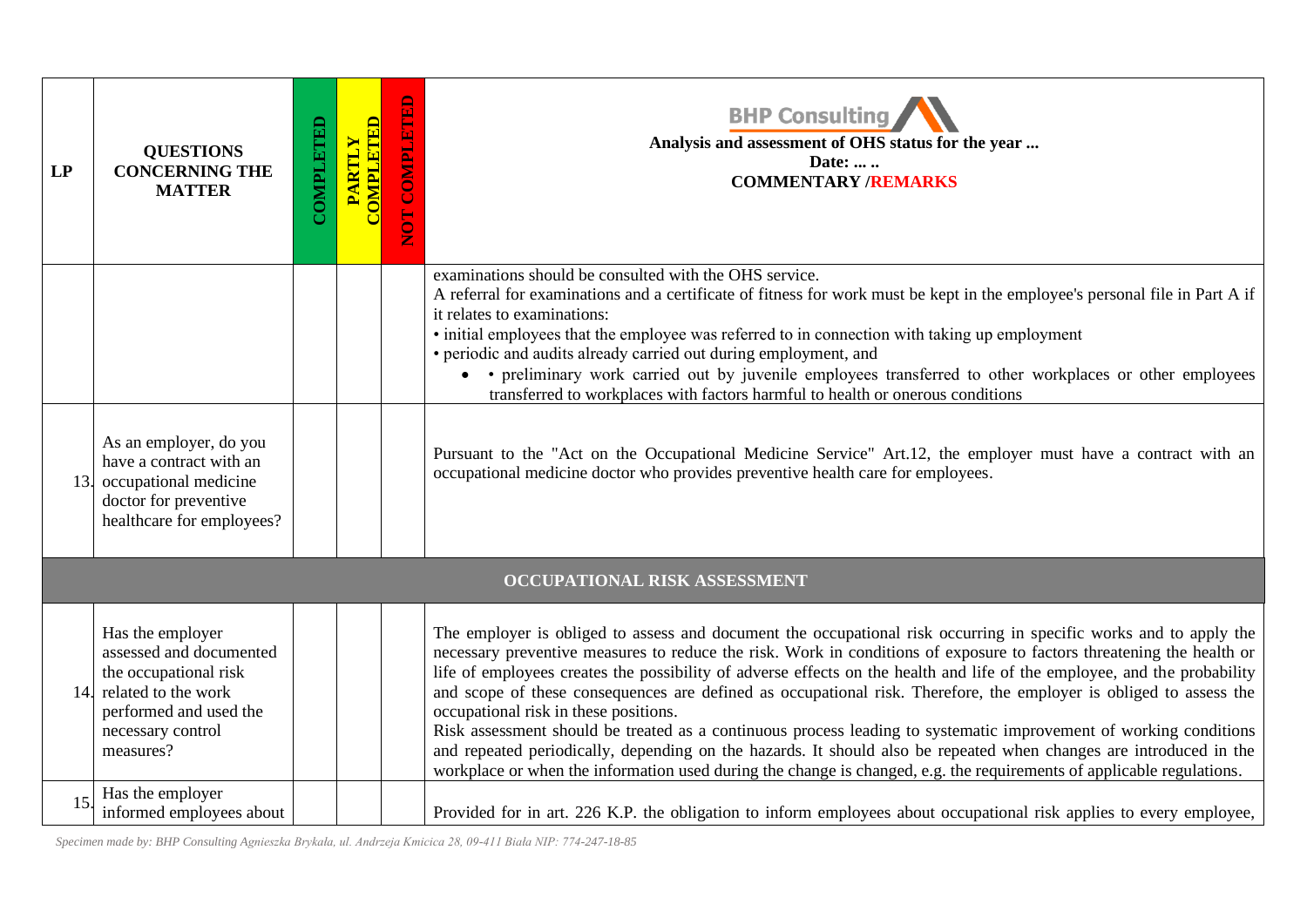| LP | <b>QUESTIONS</b><br><b>CONCERNING THE</b><br><b>MATTER</b>                              | COMPLETED | <b>COMPLETED</b><br>PARTLY | NOT COMPLETED | <b>BHP Consulting</b><br>Analysis and assessment of OHS status for the year<br>Date:<br><b>COMMENTARY /REMARKS</b>                                                                                                                                                                                                                                                                                                                                                                                                                                                                                                                                                                                                                                                                                                                                                                                                                                                             |
|----|-----------------------------------------------------------------------------------------|-----------|----------------------------|---------------|--------------------------------------------------------------------------------------------------------------------------------------------------------------------------------------------------------------------------------------------------------------------------------------------------------------------------------------------------------------------------------------------------------------------------------------------------------------------------------------------------------------------------------------------------------------------------------------------------------------------------------------------------------------------------------------------------------------------------------------------------------------------------------------------------------------------------------------------------------------------------------------------------------------------------------------------------------------------------------|
|    | the occupational risk<br>associated with the work<br>performed?                         |           |                            |               | regardless of the type of position held. In addition, this obligation is continuous. Such information should be provided<br>to the employee not only when starting work, but in every case of changes in occupational risk, the emergence of new<br>threats, or in the event of an increase in the likelihood of adverse effects of working conditions on the safety and health<br>of employees. Informing the employee about the risk and principles of protection against threats should occur before<br>allowing the employee to work. This can be done during initial training in occupational health and safety, the program<br>of which should also include topics related to hazards in the work environment and rules for preventing their effects.                                                                                                                                                                                                                    |
|    |                                                                                         |           |                            |               | <b>WORKING ON SCREEN MONITORS</b>                                                                                                                                                                                                                                                                                                                                                                                                                                                                                                                                                                                                                                                                                                                                                                                                                                                                                                                                              |
|    | Does the employer<br>16. provide refunds for<br>corrective glasses?                     |           |                            |               | The obligation to provide eye-correcting glasses for employees working in positions with screen monitors results from<br>par. 8 clause 2 of the Regulation of the Minister of Labour and Social Policy of December 1, 1998 on occupational<br>health and safety at workstations equipped with screen monitors. This obligation rests with the employer, as prescribed<br>by the doctor, if the results of ophthalmologic examinations carried out as part of preventive healthcare show that they<br>need to be used when operating a screen monitor.<br>The regulations do not regulate the amount of co-financing. The amount of funding is customarily set in the work<br>regulations adopted by the company. It should be assumed that the employer should provide glasses and frames in a<br>basic standard.                                                                                                                                                              |
| 17 | Was an assessment of<br>working conditions<br>provided for screen<br>monitors provided? |           |                            |               | Pursuant to the ordinance of the Minister of Labour and Social Policy of December 1, 1998 on occupational health and<br>safety at workplaces equipped with screen monitors. (Journal of Laws 1998 No. 148, item 973):<br>§ 5.1. The employer is obliged to carry out assessments of working conditions in the aspect of:<br>1) the organization of work stations, including the arrangement of equipment, in a way that ensures compliance with<br>health and safety requirements,<br>2) the condition of workstation equipment elements, ensuring work safety, including protection against electric shock,<br>3) load on the eye and musculoskeletal system of employees,<br>4) burdening employees with physical factors, including particularly inadequate lighting,<br>5) mental burden of employees resulting from the way work is organized.<br>2. The assessment referred to in para. 1, should be carried out in particular for newly created positions and after any |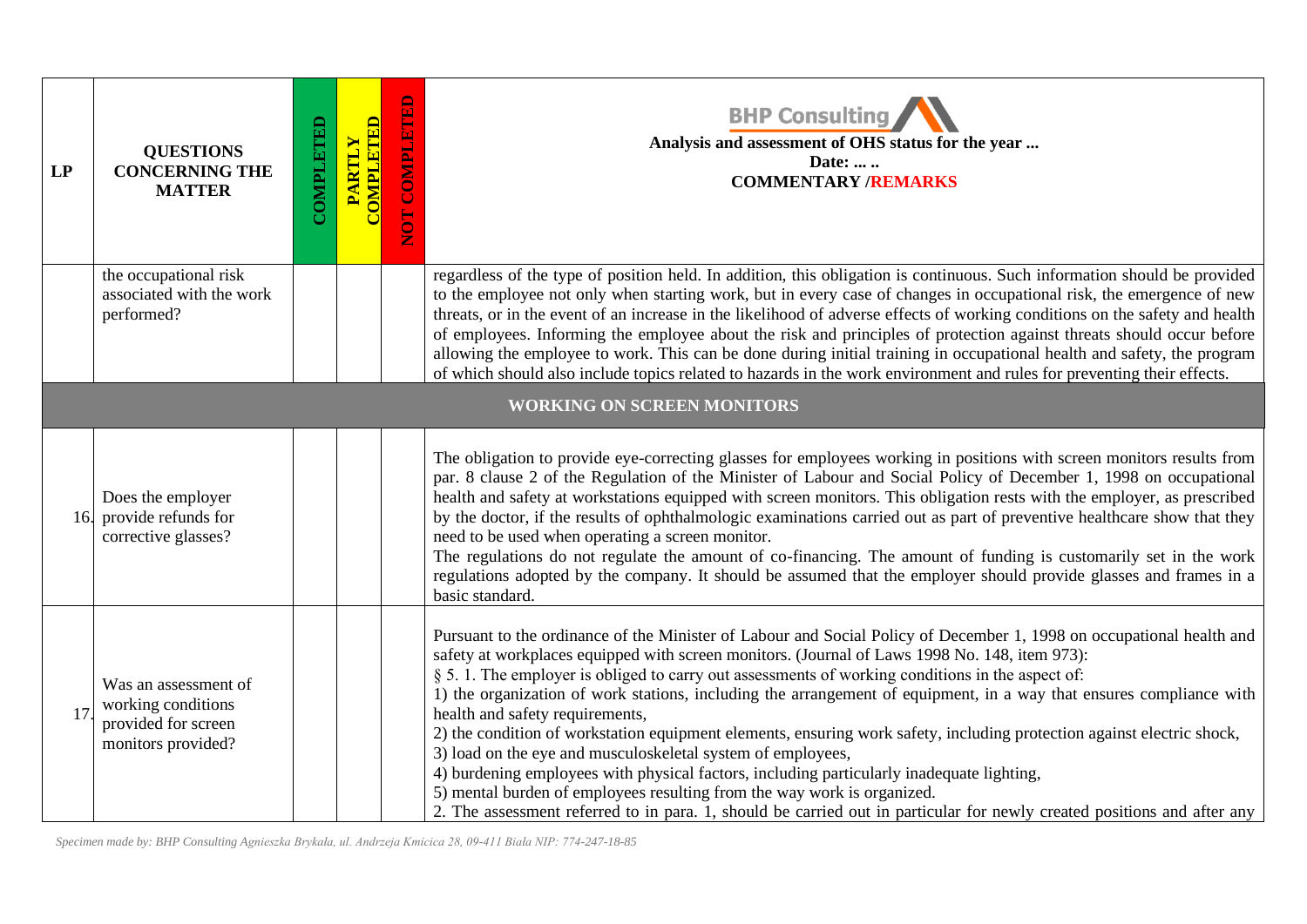| LP | <b>QUESTIONS</b><br><b>CONCERNING THE</b><br><b>MATTER</b>                                                                                           | <b>COMPLETED</b> | PARTLY<br>COMPLETED | $\mathbf{E}$<br>NOT COMPLET | <b>BHP Consulting</b><br>Analysis and assessment of OHS status for the year<br>Date:<br><b>COMMENTARY /REMARKS</b>                                                                                                                                                                                                                                                                                                                                                                                |
|----|------------------------------------------------------------------------------------------------------------------------------------------------------|------------------|---------------------|-----------------------------|---------------------------------------------------------------------------------------------------------------------------------------------------------------------------------------------------------------------------------------------------------------------------------------------------------------------------------------------------------------------------------------------------------------------------------------------------------------------------------------------------|
|    |                                                                                                                                                      |                  |                     |                             | change in the organization and equipment of work stations. Based on the assessment, the employer is obliged to take<br>actions to remove the identified threats and nuisances.                                                                                                                                                                                                                                                                                                                    |
|    |                                                                                                                                                      |                  |                     |                             | <b>LIST OF WORKS</b>                                                                                                                                                                                                                                                                                                                                                                                                                                                                              |
|    | Is a list of arduous,<br>dangerous or harmful<br>18. work for pregnant women<br>and women who are<br>breastfeeding provided?                         |                  |                     |                             | One of the elements that should be included in the work regulations is the list of works prohibited to women. The list of<br>works prohibited to women should be developed on the basis of the Regulation of the Council of Ministers of 3 April<br>2017 on arduous, dangerous or harmful to health of pregnant women and women who are breastfeeding women<br>(Journal of Laws 2017 item 796) and adapted to the type of work performed at the plant.                                            |
| 19 | Has a list of prohibited<br>work been provided for<br>adolescents?                                                                                   |                  |                     |                             | Another element that should be included in the work regulations is the list of prohibited work for young people. The list<br>of works prohibited to young people should be developed on the basis of the Regulation of the Council of Ministers of<br>24 August 2004 on the list of works prohibited to young people and the conditions of their employment for some of<br>these works (Journal of Laws No. 200, item 2047, as amended .) and adapted to the type of work performed at the plant. |
|    | Is there a list of works that<br>should be performed by at<br>20. least two people and a list<br>of particularly dangerous<br>works occurring in the |                  |                     |                             | Issues related to "particularly hazardous works" and "works that should be carried out by at least two people" have until<br>recently been included in separate regulations. Lists of works classified as particularly dangerous are contained in the<br>Regulation of the Minister of Labour and Social Policy of 26 September 1997 on general health and safety regulations                                                                                                                     |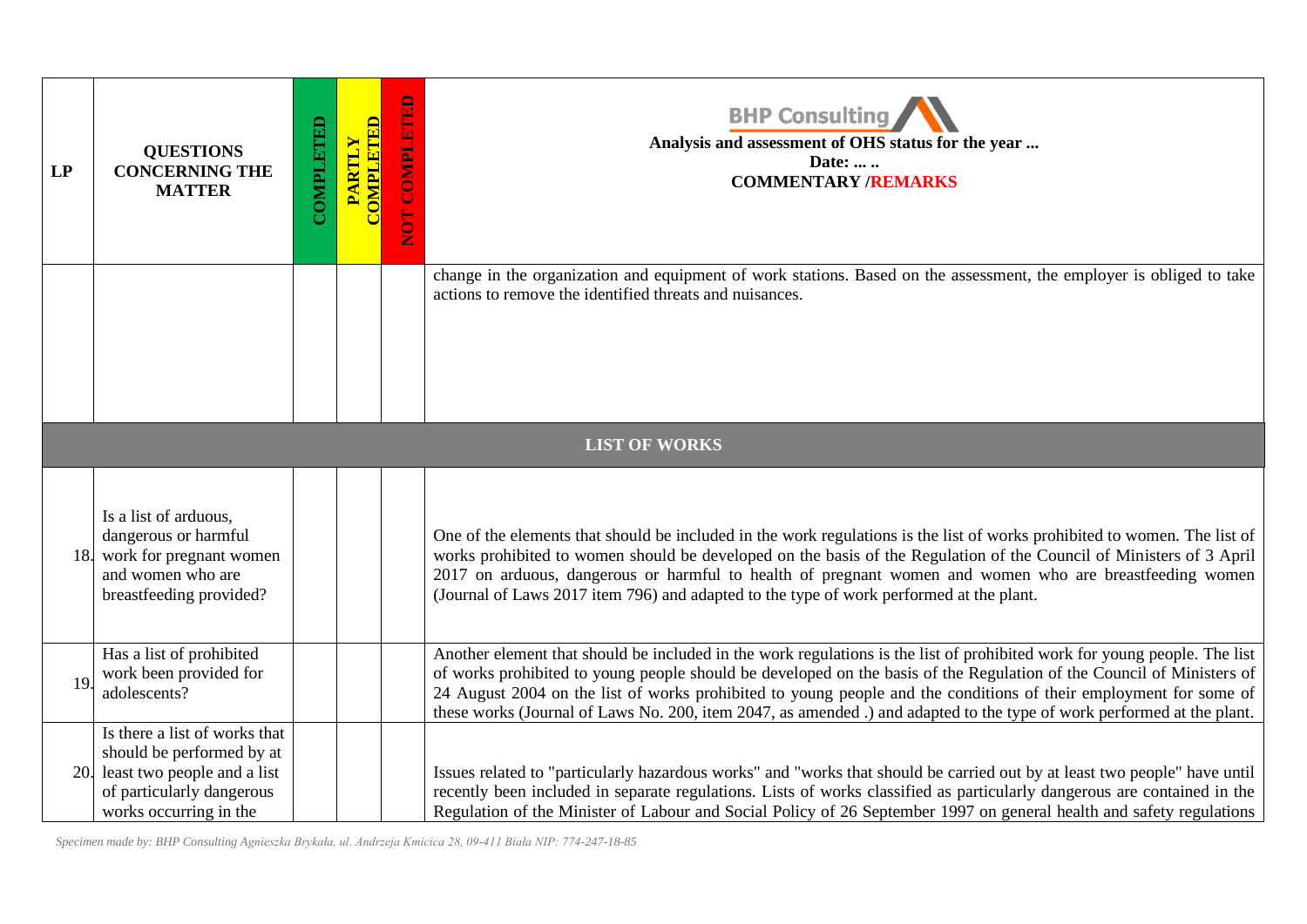| LP | <b>QUESTIONS</b><br><b>CONCERNING THE</b><br><b>MATTER</b>                                              | COMPLETED | <b>COMPLETED</b><br><b>PARTLY</b> | NOT COMPLETED | <b>BHP Consulting</b><br>Analysis and assessment of OHS status for the year<br>Date:<br><b>COMMENTARY /REMARKS</b>                                                                                                                                                                                                                                                                                                                                                                                                                                                                                                                                                                                                                                                                                                                                                                                                                                                                                                                                                                                                                                                                                                                                                                                                                                                                                                                           |
|----|---------------------------------------------------------------------------------------------------------|-----------|-----------------------------------|---------------|----------------------------------------------------------------------------------------------------------------------------------------------------------------------------------------------------------------------------------------------------------------------------------------------------------------------------------------------------------------------------------------------------------------------------------------------------------------------------------------------------------------------------------------------------------------------------------------------------------------------------------------------------------------------------------------------------------------------------------------------------------------------------------------------------------------------------------------------------------------------------------------------------------------------------------------------------------------------------------------------------------------------------------------------------------------------------------------------------------------------------------------------------------------------------------------------------------------------------------------------------------------------------------------------------------------------------------------------------------------------------------------------------------------------------------------------|
|    | workplace?                                                                                              |           |                                   |               | (consolidated text: Journal of Laws of 2003 No. 169, item 1650 as amended) Pursuant to its regulations, particularly<br>hazardous works shall also mean works specified in other occupational health and safety regulations or in the<br>instructions for use of equipment and installations, as well as other works of increased risk or performed in difficult<br>conditions, recognized by the employer as particularly dangerous. On the other hand, the works that should be carried<br>out by at least two people were defined by the already repealed Regulation of the Minister of Labour and Social Policy<br>of May 28, 1996 on the types of work that should be performed by at least two people (Journal of Laws No. 62, item<br>288). The issue of work that should be performed by at least two people has been moved to Art. 225 of the Act of 26<br>June 1974 - Labour Code (consolidated text: Journal of Laws of 1998 No. 21, item 94, as amended), according to which<br>the employer is obliged to ensure that work which may be of particular danger to human health or life, were carried out<br>by at least two persons to ensure security. The list of such works should be prepared by the employer after consultation<br>with employees or their representatives (trade unions, employee council), taking into account the provisions specifying<br>health and safety requirements in individual branches of work. |
|    |                                                                                                         |           |                                   |               | <b>ACCIDENTS</b>                                                                                                                                                                                                                                                                                                                                                                                                                                                                                                                                                                                                                                                                                                                                                                                                                                                                                                                                                                                                                                                                                                                                                                                                                                                                                                                                                                                                                             |
| 21 | Was the register of<br>accidents at work and<br>occupational diseases<br>established and<br>maintained? |           |                                   |               | The employer is obliged to keep a register of accidents at work on the basis of all accident reports and a register of<br>occupational diseases. Such a register of accidents at work includes:<br>Name of the victim,<br>$\triangleright$ place and date of the accident,<br>information on the consequences of the accident for the injured party,<br>date of the accident report,<br>state whether the accident is an accident at work,<br>the date of submitting the application for benefits in respect of accident at work to the Social Insurance<br>Institution,<br>$\triangleright$ number of days of incapacity for work                                                                                                                                                                                                                                                                                                                                                                                                                                                                                                                                                                                                                                                                                                                                                                                                           |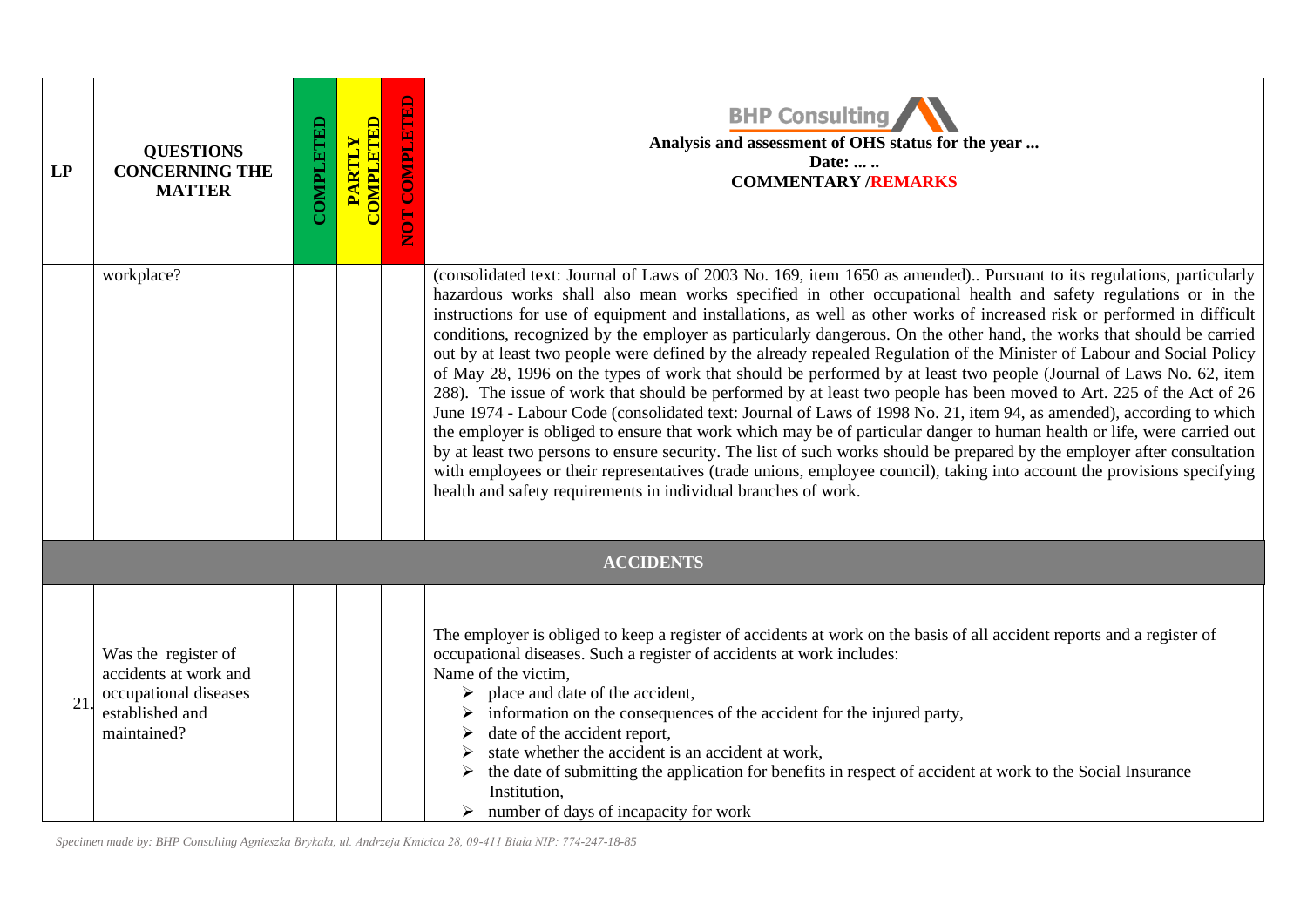| LP | <b>QUESTIONS</b><br><b>CONCERNING THE</b><br><b>MATTER</b>                           | COMPLETED | <b>COMPLETED</b><br>PARTLY | NOT COMPLETED | <b>BHP Consulting</b><br>Analysis and assessment of OHS status for the year<br>Date:<br><b>COMMENTARY /REMARKS</b>                                                                                                                                                                                                                                                                                                                                                                                                                                                                                                                                                                                                                                                                                                                                                                                                                                                                                                                                                                                                                                                                                                                                                                                                                                                                                                                                                                                                                                                                                                                                                                                                                                                                                                                                                                                                 |
|----|--------------------------------------------------------------------------------------|-----------|----------------------------|---------------|--------------------------------------------------------------------------------------------------------------------------------------------------------------------------------------------------------------------------------------------------------------------------------------------------------------------------------------------------------------------------------------------------------------------------------------------------------------------------------------------------------------------------------------------------------------------------------------------------------------------------------------------------------------------------------------------------------------------------------------------------------------------------------------------------------------------------------------------------------------------------------------------------------------------------------------------------------------------------------------------------------------------------------------------------------------------------------------------------------------------------------------------------------------------------------------------------------------------------------------------------------------------------------------------------------------------------------------------------------------------------------------------------------------------------------------------------------------------------------------------------------------------------------------------------------------------------------------------------------------------------------------------------------------------------------------------------------------------------------------------------------------------------------------------------------------------------------------------------------------------------------------------------------------------|
|    |                                                                                      |           |                            |               | and other information, other than personal data, that is intended to be entered in the register, including<br>➤<br>conclusions and preventive recommendations of the post-accident team.<br>Legal basis:<br>Regulation of the Council of Ministers of 01.07.2009. on determining the circumstances and causes of accidents at<br>work and how to document them<br>1) Regulation of the Minister of Labour and Social Policy of December 24, 2002. on the detailed rules and procedure<br>for recognizing an event as an accident on the way to work or from work, how to document it, a template of the<br>accident card on the way to work or from work, and the date of its preparation<br>2) Act of 26 June 1974 - Labour Code (Journal of Laws of 1974 No. 24, item 141, as amended);<br>3) The Act of 30 October 2002 on social insurance in respect of accidents at work and occupational diseases                                                                                                                                                                                                                                                                                                                                                                                                                                                                                                                                                                                                                                                                                                                                                                                                                                                                                                                                                                                                           |
| 22 | Were employee accident<br>events recorded and<br>required documentation<br>prepared? |           |                            |               | At the time of the accident, the employer is obliged to provide first aid and secure the place of accident. Another<br>obligation of the employer is to immediately notify the competent labour inspector and the prosecutor of an accident:<br>fatal, serious, collective and any other accident that has the aforementioned effects related to work, if it can be<br>considered an accident at work (legal basis: Article 234 $\S$ 2 of the Labour Code). To determine the causes and<br>circumstances of the accident, the employer sets up an accident team, which immediately after receiving information<br>about the accident is obliged to determine the circumstances and causes of the accident.<br>Determining the circumstances and causes of the accident, which the employee was injured in another workplace, is<br>made by a team appointed by the injured employer in the presence of the employer's representative in whose territory<br>the incident occurred. The employer in the area of the accident is obliged to provide the team appointed by the<br>employer with the injured site and provide necessary information and assistance.<br>At the request of the injured employer, the circumstances and causes of the accident may be determined by the<br>employer in whose territory the accident occurred, and the accident documentation should be forwarded to the injured<br>employer.<br>The law does not provide for an exemption from the obligation of the employer to conduct an accident investigation.<br>The costs associated with determining the circumstances and causes of the accident are borne by the employer - Article<br>234 § 4 of the Labour Code. The team draws up from the accident investigation a document called the protocol<br>establishing the circumstances and causes of the accident (accident report). This report is the basis for determining the |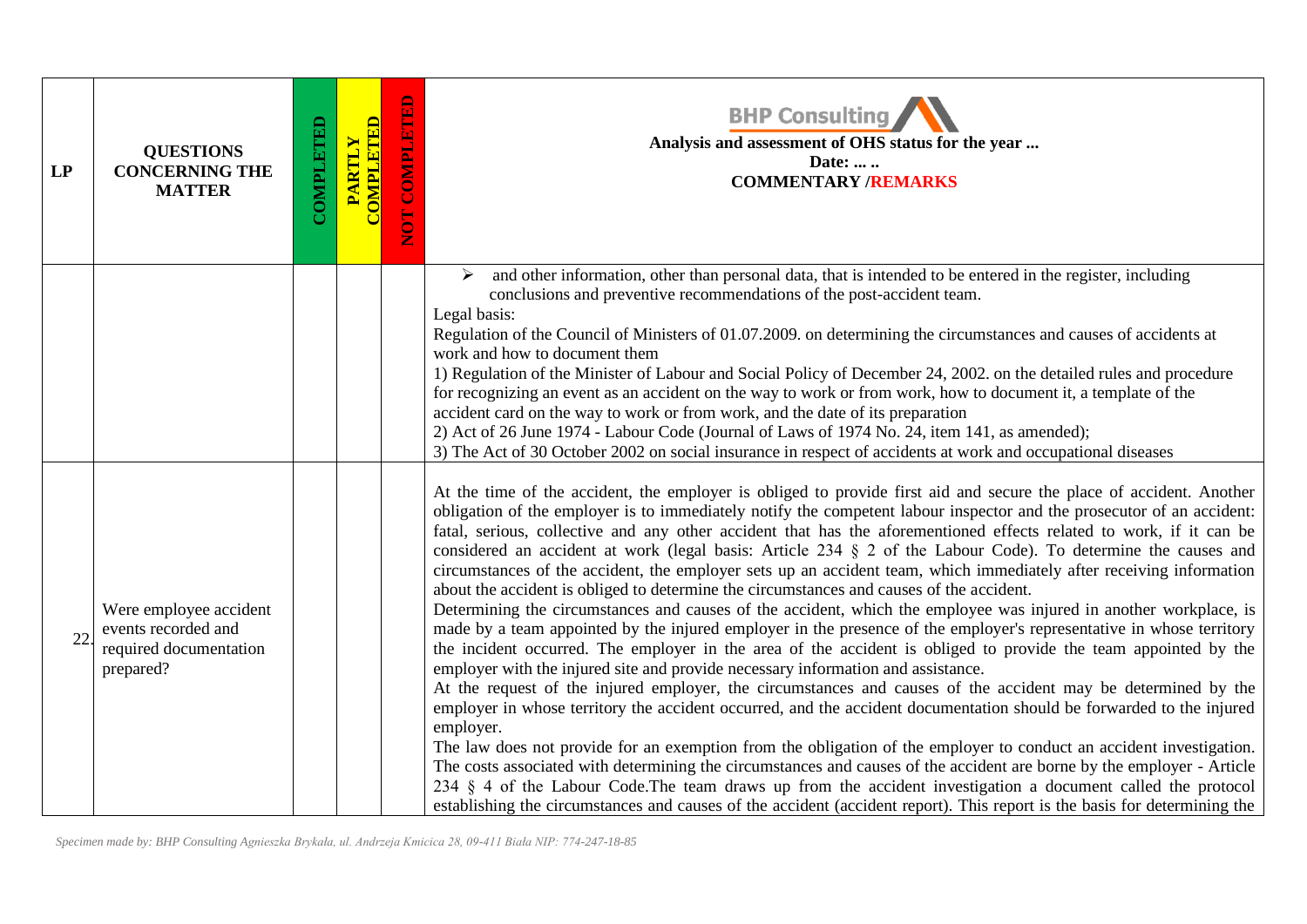| LP | <b>QUESTIONS</b><br><b>CONCERNING THE</b><br><b>MATTER</b> | COMPLETED | PARTLY<br>COMPLETED | <b>COMPLETED</b><br>EON | <b>BHP Consulting</b><br>Analysis and assessment of OHS status for the year<br>Date:<br><b>COMMENTARY /REMARKS</b>                                                                                                                                                                                                                                                                                                                                                                                                                                                                                                                                                                                                                                                                                                                                                                                                                                                                                                                                                                                                                                                                                                                                                                                                                                                                                                                                                                                                                                                                                                                                                                                                                                                                                                                                                                                                                                                                                                                                                                                                                                                                                                                                                                                                                                                                                                                                                                                                                                                                                          |
|----|------------------------------------------------------------|-----------|---------------------|-------------------------|-------------------------------------------------------------------------------------------------------------------------------------------------------------------------------------------------------------------------------------------------------------------------------------------------------------------------------------------------------------------------------------------------------------------------------------------------------------------------------------------------------------------------------------------------------------------------------------------------------------------------------------------------------------------------------------------------------------------------------------------------------------------------------------------------------------------------------------------------------------------------------------------------------------------------------------------------------------------------------------------------------------------------------------------------------------------------------------------------------------------------------------------------------------------------------------------------------------------------------------------------------------------------------------------------------------------------------------------------------------------------------------------------------------------------------------------------------------------------------------------------------------------------------------------------------------------------------------------------------------------------------------------------------------------------------------------------------------------------------------------------------------------------------------------------------------------------------------------------------------------------------------------------------------------------------------------------------------------------------------------------------------------------------------------------------------------------------------------------------------------------------------------------------------------------------------------------------------------------------------------------------------------------------------------------------------------------------------------------------------------------------------------------------------------------------------------------------------------------------------------------------------------------------------------------------------------------------------------------------------|
|    |                                                            |           |                     |                         | entitlement to compensation benefits for the injured party or his family.<br>The team draws up an accident report no later than within 14 days from the date of reporting the accident and forward it<br>immediately to the employer for approval. If this deadline is not met, the team must provide reasons for the delay in the<br>minutes.<br>A complete set of necessary documents related to the accident is attached to the report, including explanations of the<br>victim, information on the accident from witnesses, opinions of doctors and other specialists, as well as any sketches or<br>photographs of the place of accident. The regulations do not specify in how many copies an accident report is to be<br>made. They only specify that it is to be prepared in the 'necessary number of copies'. Including in the report a statement<br>that the accident is not an accident at work or there are circumstances affecting the victim's right to compensation<br>benefits, requires detailed justification and proof of this. The employer is obliged to keep the accident report together<br>with the documents attached thereto for a period of 10 years. The accident team is obliged to familiarize the victim with<br>the content of the accident report before approving it. The approved accident report is immediately delivered by the<br>employer to the injured employee, and in the event of a fatal accident - to the family members of the injured partyThe<br>employer is obliged to immediately deliver post-accident reports regarding fatal, serious and collective accidents to the<br>appropriate labour inspector of the National Labour Inspectorate.<br>Pursuant to the Regulation of the Minister of Family, Labour and Social Policy of May 25, 2019 on a template for<br>determining the circumstances and causes of an accident at work, from September 7, 2019, a new template for<br>establishing the circumstances and causes of an accident at work applies. The main reason for these changes is the<br>limitation of the amount of personal data processed in the light of Regulation (EU) 2016/679 of the European<br>Parliament and of the Council of 27 April 2016 on the protection of individuals with regard to the processing of<br>personal data and on the free movement of such data and repealing the directive. 95/46 / EC - i.e. adjusting the<br>provisions to the GDPR.<br>Until December 31, 2019, the existing or new model protocol may be used, while from January 1, 2020, the new model<br>protocol after accident must be used. |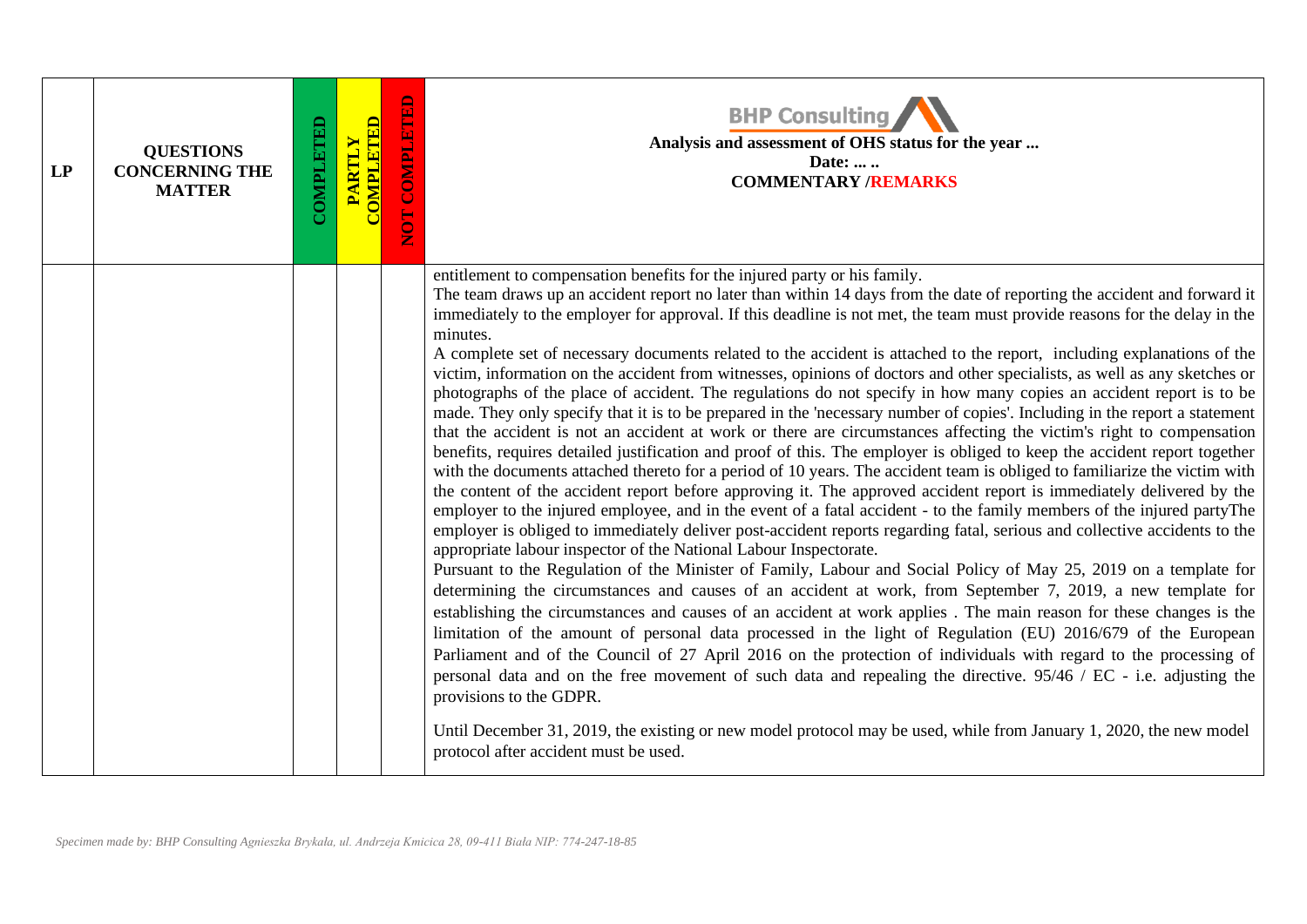| LP  | <b>QUESTIONS</b><br><b>CONCERNING THE</b><br><b>MATTER</b>       | COMPLETED | <b>COMPLETED</b><br><b>PARTLY</b> | NOT COMPLETED | <b>BHP Consulting</b><br>Analysis and assessment of OHS status for the year<br>Date:<br><b>COMMENTARY /REMARKS</b>                                                                                                                                                                                                                                                                                                                                                                                                                                                                                                                                                                                                                                                                                                                                                                                                                                                                                                                                                                                                                                                                                                                                                                                                                                                                                                                                                                                                                                                                                                                                                                                                                                                                                                                                                                                                                                       |
|-----|------------------------------------------------------------------|-----------|-----------------------------------|---------------|----------------------------------------------------------------------------------------------------------------------------------------------------------------------------------------------------------------------------------------------------------------------------------------------------------------------------------------------------------------------------------------------------------------------------------------------------------------------------------------------------------------------------------------------------------------------------------------------------------------------------------------------------------------------------------------------------------------------------------------------------------------------------------------------------------------------------------------------------------------------------------------------------------------------------------------------------------------------------------------------------------------------------------------------------------------------------------------------------------------------------------------------------------------------------------------------------------------------------------------------------------------------------------------------------------------------------------------------------------------------------------------------------------------------------------------------------------------------------------------------------------------------------------------------------------------------------------------------------------------------------------------------------------------------------------------------------------------------------------------------------------------------------------------------------------------------------------------------------------------------------------------------------------------------------------------------------------|
| 23. | Were accident statistical<br>cards prepared and sent on<br>time? |           |                                   |               | The statistical accident card is prepared on the basis of an approved protocol establishing the circumstances and causes<br>of the accident at work or on the basis of the accident card, in which it was stated that the accident is an accident at<br>work or an accident treated as an accident at work. The card, which consists of two parts, is drawn up as explained by<br>the Central Statistical Office.<br>The statistical card is sent electronically to the reporting portal of the Central Statistical Office or an original written in<br>writing to the Statistical Office in Bydgoszcz - regarding employers employing no more than 5 employees after sending<br>justified information on the selection of this form.<br>Part I of the card is prepared no later than within 14 business days from the day on which the accident report was<br>approved or on which the accident card was drawn up. The card shall be forwarded to the statistical office no later than<br>on the 15th business day of the month following the month in which the accident report was approved or in which the<br>accident card was drawn up.<br>The supplementary part II of the card is forwarded to the statistical office no later than 6 months from the date of<br>approval of the accident report or from the date of the accident card.<br>Legal basis:<br>Regulation of the Ministry of Labour and Social Policy of 07.01.2009 with subsequent changes regarding the statistical<br>card of accident at work Act of 26 June 1974 - Labour Code (i.e. Journal of Laws 2019 item 1040)<br>Draft Regulation of the Minister of Family, Labour and Social Policy amending the regulation on the statistical accident<br>card at work of 7 February 2019 (introduces, first of all, a new model of the Statistical accident card at work, the change<br>in the document results from the deregulation of the obligation to use stamps by employers). |
|     |                                                                  |           |                                   |               | HARMFUL, DANGEROUS AND HAZARDOUS FACTORS                                                                                                                                                                                                                                                                                                                                                                                                                                                                                                                                                                                                                                                                                                                                                                                                                                                                                                                                                                                                                                                                                                                                                                                                                                                                                                                                                                                                                                                                                                                                                                                                                                                                                                                                                                                                                                                                                                                 |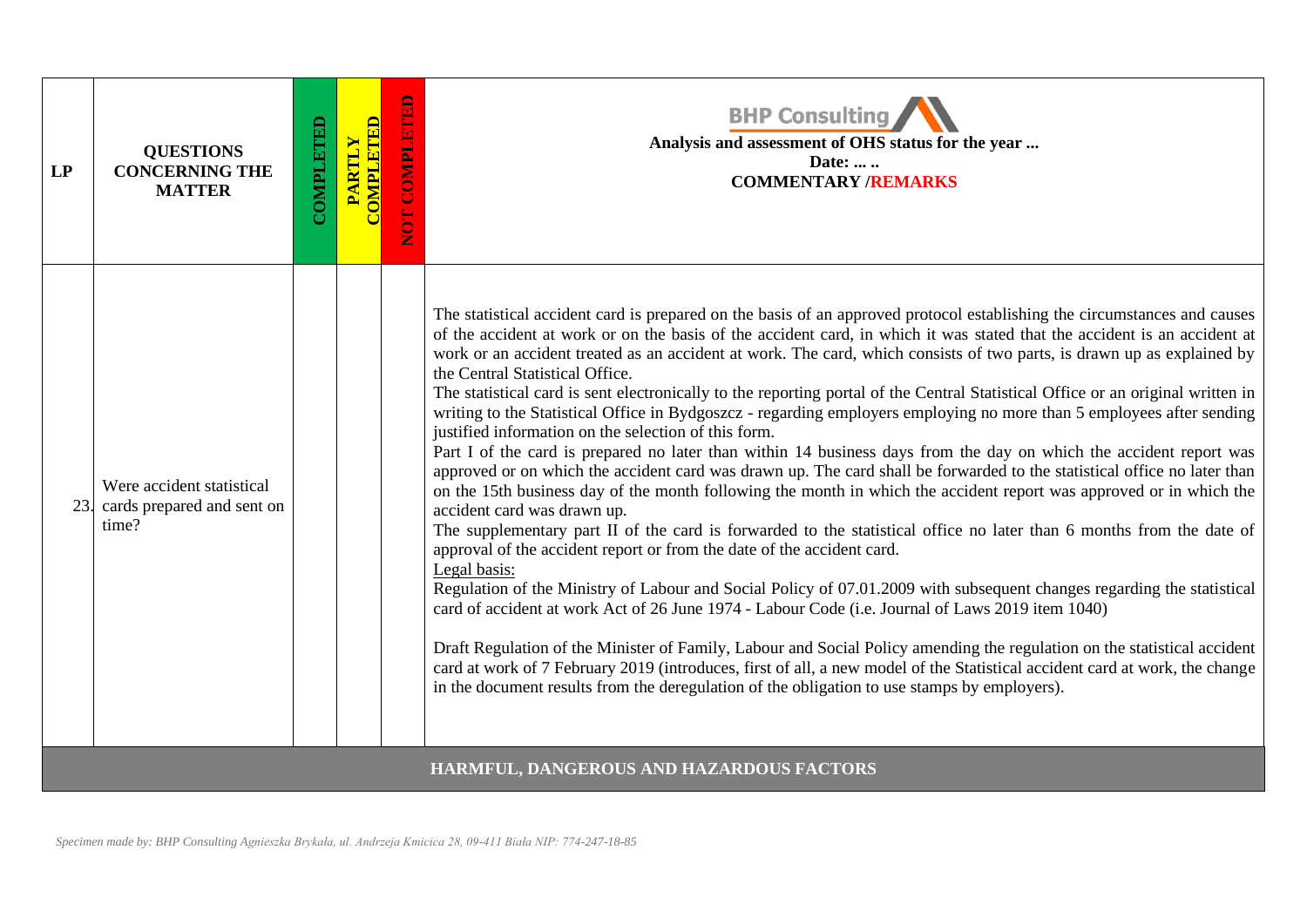| LP  | <b>QUESTIONS</b><br><b>CONCERNING THE</b><br><b>MATTER</b>                                       | COMPLETED | <b>COMPLETED</b><br><b>PARTLY</b> | NOT COMPLETED | <b>BHP Consulting</b><br>Analysis and assessment of OHS status for the year<br>Date:<br><b>COMMENTARY /REMARKS</b>                                                                                                                                                                                                                                                                                                                                                                                                                                                                                                                                                                                                                                                                                                                                                                                                                                                                                                                                                                                                                                                                                                                                                                                                                                                                                                                                                                                                                                                                                                                                                                                                                                                                                                                                                                                                                                                                                                                                                                                                                                                                                                                                                                                                                                                                                                                                                                                                                                                     |
|-----|--------------------------------------------------------------------------------------------------|-----------|-----------------------------------|---------------|------------------------------------------------------------------------------------------------------------------------------------------------------------------------------------------------------------------------------------------------------------------------------------------------------------------------------------------------------------------------------------------------------------------------------------------------------------------------------------------------------------------------------------------------------------------------------------------------------------------------------------------------------------------------------------------------------------------------------------------------------------------------------------------------------------------------------------------------------------------------------------------------------------------------------------------------------------------------------------------------------------------------------------------------------------------------------------------------------------------------------------------------------------------------------------------------------------------------------------------------------------------------------------------------------------------------------------------------------------------------------------------------------------------------------------------------------------------------------------------------------------------------------------------------------------------------------------------------------------------------------------------------------------------------------------------------------------------------------------------------------------------------------------------------------------------------------------------------------------------------------------------------------------------------------------------------------------------------------------------------------------------------------------------------------------------------------------------------------------------------------------------------------------------------------------------------------------------------------------------------------------------------------------------------------------------------------------------------------------------------------------------------------------------------------------------------------------------------------------------------------------------------------------------------------------------------|
| 24. | Are tests / measurements<br>of factors harmful /<br>arduous to employees'<br>health carried out? |           |                                   |               | The employer is obliged to carry out tests and measurements of factors harmful to health at the expense of 30 days from<br>the start of operations, record and store the results of these tests and measurements and make them available to<br>employees.<br>In the presence of a chemical agent (or dust) harmful to health, which is not a carcinogen or mutagen, in the work<br>environment, tests and measurements shall be carried out:<br>1) at least once every two years - when a concentration of the factor harmful to health above 0.1 to 0.5 of the maximum<br>permissible concentration is found in a recent test or measurement.2) at least once a year - when a concentration of the<br>factor harmful to health above 0.5 is found in the latest test or measurement.<br>In the presence of a chemical agent harmful to health in the work environment, for which the value of the maximum<br>permissible ceiling concentration has been determined, continuous measurements of this factor concentration should be<br>carried out. If a carcinogenic or mutagenic agent is present in the work environment, the tests shall be carried out:<br>1) at least once every six months - when the concentration of the carcinogenic or mutagenic factor above 0.1 to 0.5 is<br>found in the latest test or measurement, the value of the maximum allowable concentration,<br>2) at least once every three months - when the concentration of the carcinogenic or mutagenic factor above 0.5 is found<br>in the latest test or measurement.<br>Further tests and measurements of a factor harmful to health occurring in the work environment shall not be carried out<br>if the results of the last two tests and measurements (carried out at least two years apart, and in the case of carcinogenic<br>or mutagenic factors - at least six months) do not exceed 0, 1 value of the maximum allowable concentration, and in<br>the technological process or in the conditions of a given factor there was no change that could affect the amount or<br>concentration of the factor harmful to health. Tests and measurements of factors harmful to health in the work<br>environment can be performed by Laboratories accredited on the basis of the provisions of the Act of 30 August 2002<br>on the conformity assessment system (Journal of Laws of 2004 No. 204, item 2087, as amended)<br>Legal basis:<br>Regulation of the Minister of Health of February 2, 2011 on tests and measurements of factors harmful to health in the<br>work environment |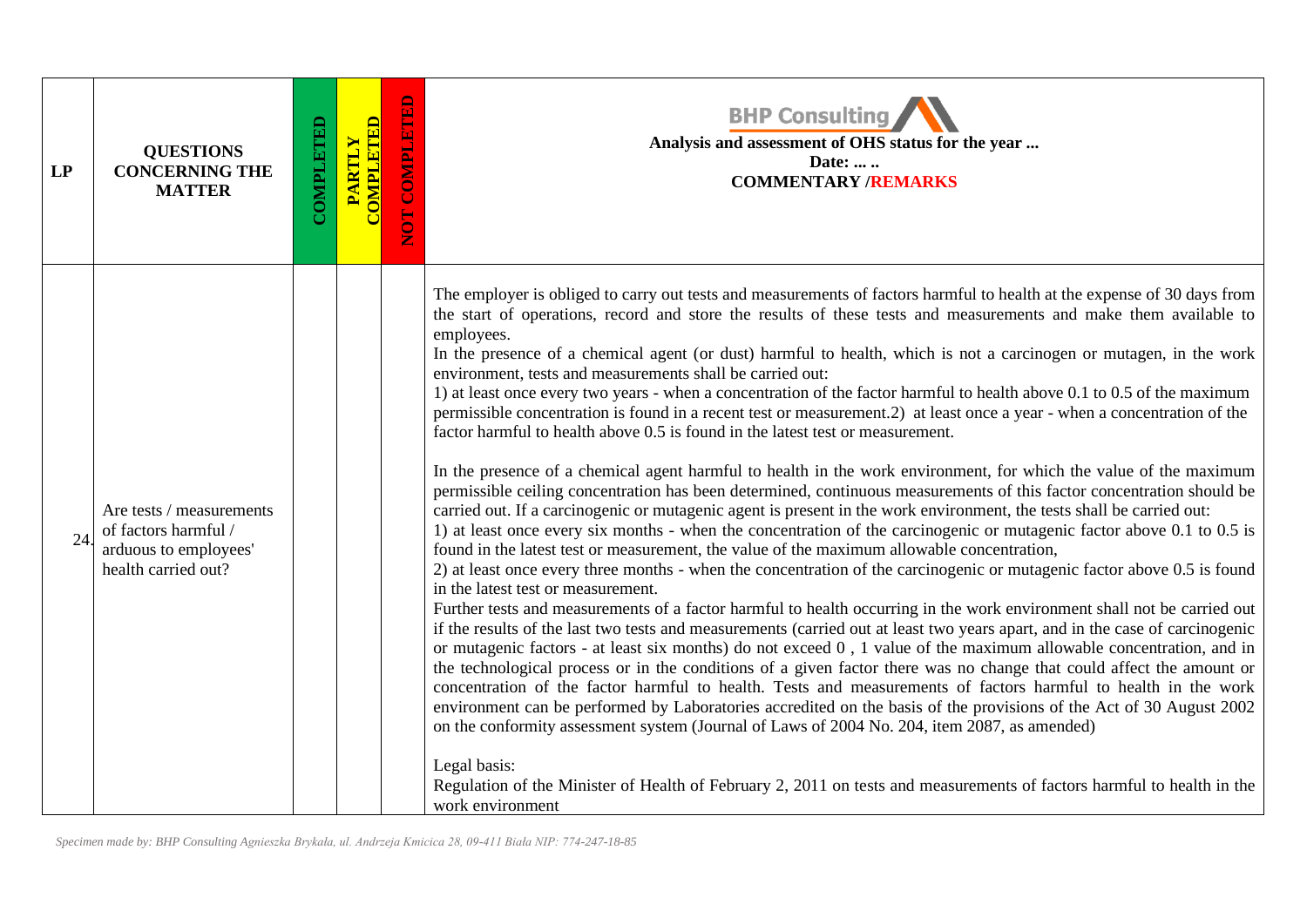| LP  | <b>QUESTIONS</b><br><b>CONCERNING THE</b><br><b>MATTER</b>                                                                                                                      | COMPLETED | <b>COMPLETED</b><br><b>PARTLY</b> | NOT COMPLETED | <b>BHP Consulting</b><br>Analysis and assessment of OHS status for the year<br>Date:<br><b>COMMENTARY /REMARKS</b>                                                                                                                                                                                                                                                                                                                                                                                                                                                                                                                                                                                                                                                |
|-----|---------------------------------------------------------------------------------------------------------------------------------------------------------------------------------|-----------|-----------------------------------|---------------|-------------------------------------------------------------------------------------------------------------------------------------------------------------------------------------------------------------------------------------------------------------------------------------------------------------------------------------------------------------------------------------------------------------------------------------------------------------------------------------------------------------------------------------------------------------------------------------------------------------------------------------------------------------------------------------------------------------------------------------------------------------------|
|     |                                                                                                                                                                                 |           |                                   |               | Regulation of the Minister of Family, Labour and Social Policy of 12 June 2018 on the highest allowable<br>concentrations and intensities of factors harmful to health in the work environment (Journal of Laws 2018 item 1286)<br>Art. 227 of the Labour Code Act of 26 June 1974 (Journal of Laws 1974 No. 24 item 141 as amended) Documentation<br>of measurement results of work environment factors and preventive actions limiting exposure to the above mentioned<br>factors certify that the employer has fulfilled its obligation under the health and safety regulations in this regard. At the<br>time of the occurrence of, e.g.                                                                                                                      |
| 25  | Were records kept of the<br>results of these tests?                                                                                                                             |           |                                   |               | According to the ordinance of the Minister of Health of February 2, 2011 on tests and measurements of factors harmful<br>to health in the work environment, the employer is obliged to keep a Register of factors harmful to health occurring in<br>the workplace, which should also include the results of tests and measurements carried out on a regular basis.<br>In the event of the liquidation of an establishment, the employer should provide the register and examination cards to<br>the competent state sanitary inspector.<br>The records should be kept for a period of 40 years from the date of the last entry, while the results of tests and<br>measurements shall be kept for a period of 3 years from the date of the tests and measurements. |
|     |                                                                                                                                                                                 |           |                                   |               | <b>HAZARDOUS SUBSTANCES</b>                                                                                                                                                                                                                                                                                                                                                                                                                                                                                                                                                                                                                                                                                                                                       |
| 26. | Does the employer have a<br>list of chemical<br>substances and mixtures<br>as well as safety data<br>sheets?                                                                    |           |                                   |               | Art. 221 § 2 K.P. prohibits the use of hazardous substances, hazardous mixtures, hazardous substances or hazardous<br>mixtures without having a valid inventory of these substances and mixtures and safety data sheets, as well as packaging<br>protecting against their harmful effects, fire or explosion.                                                                                                                                                                                                                                                                                                                                                                                                                                                     |
| 27. | Has the employer<br>acquainted the employees<br>with the material safety<br>data sheets used in the<br>work process and do they<br>have a permanent<br>opportunity to use them? |           |                                   |               | Pursuant to § 92 para. 1 of the Regulation of the Minister of Labour and Social Policy of September 26, 1997 on<br>general health and safety regulations (consolidated text: Journal of Laws of 2003 No. 169, item 1650, as amended), the<br>employer is obliged to inform employees about the physical, chemical and biological properties of materials, semi-<br>finished products and finished products used in the workplace, as well as about the risk to employees' health and safety<br>related to their use, as well as how to use them safely and how to handle them in emergency situations. It should be                                                                                                                                               |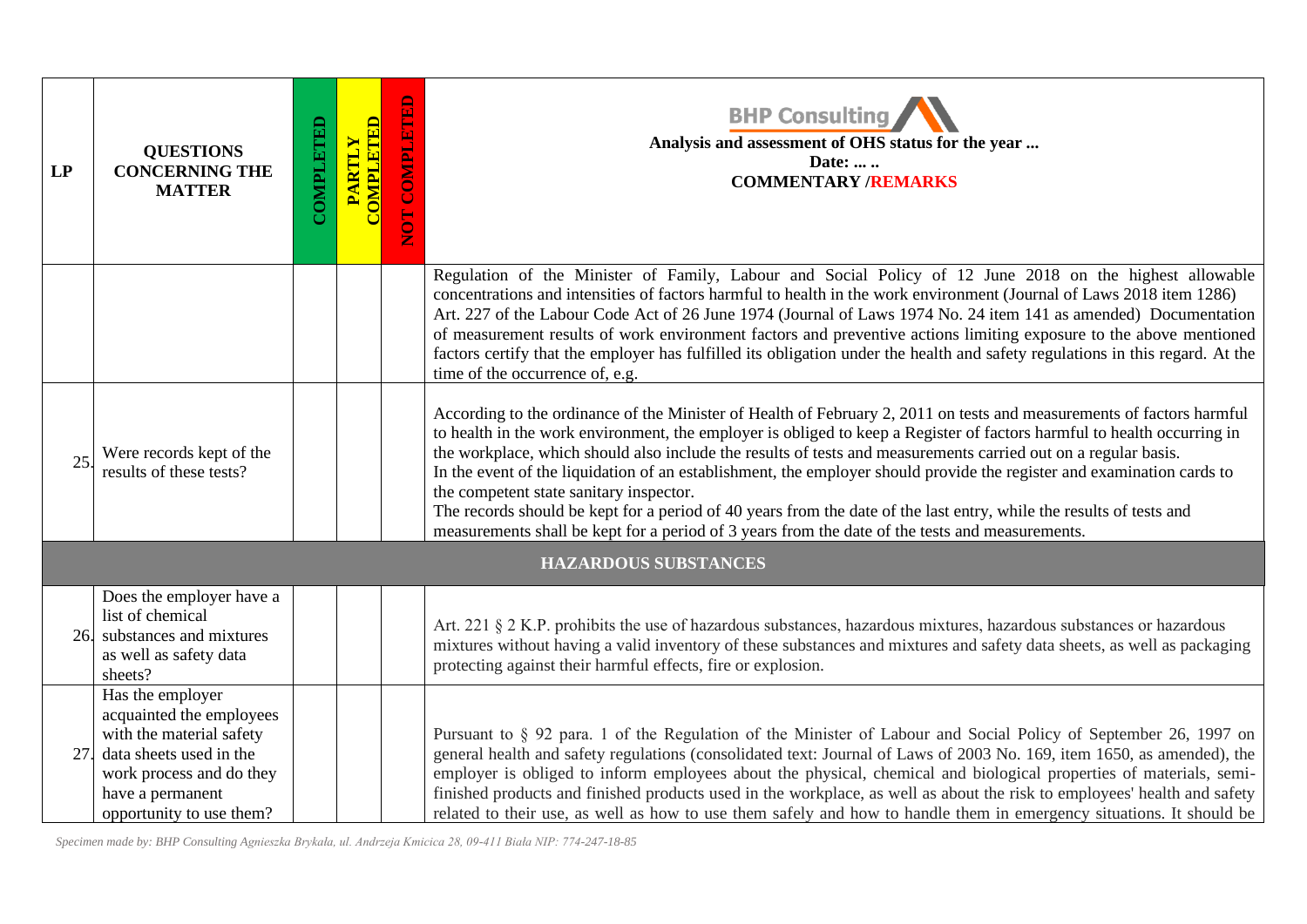| LP  | <b>QUESTIONS</b><br><b>CONCERNING THE</b><br><b>MATTER</b>                                                                           | COMPLETED | <b>COMPLETED</b><br><b>PARTLY</b> | NOT COMPLETED | <b>BHP Consulting</b><br>Analysis and assessment of OHS status for the year<br>Date:<br><b>COMMENTARY /REMARKS</b>                                                                                                                                                                                                                                                                                                                                                                                                                                                                                                                                                                                                                                                                                                                                                                                                                                                                            |
|-----|--------------------------------------------------------------------------------------------------------------------------------------|-----------|-----------------------------------|---------------|-----------------------------------------------------------------------------------------------------------------------------------------------------------------------------------------------------------------------------------------------------------------------------------------------------------------------------------------------------------------------------------------------------------------------------------------------------------------------------------------------------------------------------------------------------------------------------------------------------------------------------------------------------------------------------------------------------------------------------------------------------------------------------------------------------------------------------------------------------------------------------------------------------------------------------------------------------------------------------------------------|
|     |                                                                                                                                      |           |                                   |               | noted that despite the lack of formal confirmation of the fact that the person using the hazardous substance or<br>preparation has read the safety data sheet, it is recommended that such confirmation be obtained.                                                                                                                                                                                                                                                                                                                                                                                                                                                                                                                                                                                                                                                                                                                                                                          |
| 28. | Are substances and<br>mixtures stored in<br>accordance with the<br>guidelines of the safety<br>data sheets?                          |           |                                   |               | Substances and mixtures should be stored in accordance with the guidelines contained in the safety data sheet of the<br>given substance / mixture.                                                                                                                                                                                                                                                                                                                                                                                                                                                                                                                                                                                                                                                                                                                                                                                                                                            |
| 29. | Are the labels on the<br>packaging of substances<br>and mixtures correct and<br>in line with the safety data<br>sheet?               |           |                                   |               | Art. 221. § 1 K.P. says that it is unacceptable to use chemical substances and their unlabeled mixtures that allow them<br>to be identified.                                                                                                                                                                                                                                                                                                                                                                                                                                                                                                                                                                                                                                                                                                                                                                                                                                                  |
|     |                                                                                                                                      |           |                                   |               | PERSONAL PROTECTION EQUIPMENT                                                                                                                                                                                                                                                                                                                                                                                                                                                                                                                                                                                                                                                                                                                                                                                                                                                                                                                                                                 |
| 30. | Has the employer<br>provided employees with<br>protection measures<br>appropriate to the type of<br>threats involved?<br>individual? |           |                                   |               | In accordance with art. 2376 of the Labour Code<br>§ 1. The employer is obliged to provide the employee with free personal protective equipment against the effects of<br>hazardous and harmful to health factors occurring in the work environment and to inform him about the ways of using<br>these means.<br>§ 3. The employer shall provide the employee with personal protective equipment that meets the requirements for<br>conformity assessment specified in separate regulations.<br>Equivalent for washing work clothes. The employer is obliged to provide, among others washing, maintenance, repair,<br>dedusting and disinfection of work clothing and footwear. If the employer cannot provide the laundering of work<br>clothes, such activities may be carried out by the employee, provided that the employer pays him an equivalent in cash<br>in the amount of the costs incurred by the employee. It is about all costs incurred by the employee in this respect, i.e. |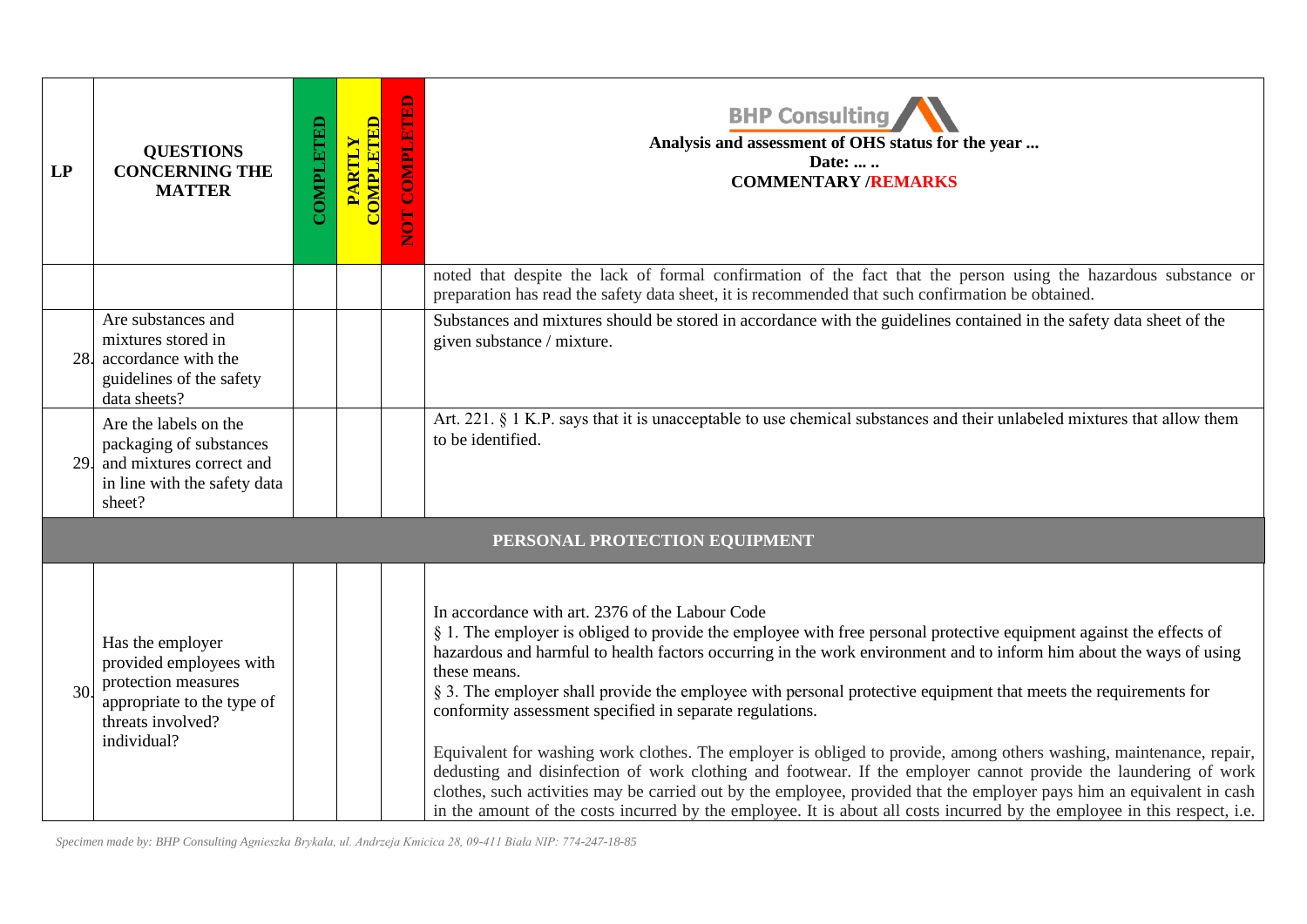| LP  | <b>QUESTIONS</b><br><b>CONCERNING THE</b><br><b>MATTER</b>                                                                                                                                | COMPLETED | <b>COMPLETED</b><br>PARTLY | NOT COMPLE | <b>BHP Consulting</b><br>Analysis and assessment of OHS status for the year<br>Date:<br><b>COMMENTARY /REMARKS</b>                                                                                                                                                                                                                                                                                                                                                                                      |  |  |
|-----|-------------------------------------------------------------------------------------------------------------------------------------------------------------------------------------------|-----------|----------------------------|------------|---------------------------------------------------------------------------------------------------------------------------------------------------------------------------------------------------------------------------------------------------------------------------------------------------------------------------------------------------------------------------------------------------------------------------------------------------------------------------------------------------------|--|--|
|     |                                                                                                                                                                                           |           |                            |            | used chemicals, water, electricity, labour. The employer establishes and maintains a separate card for the allocation of<br>clothing and footwear and personal protective equipment, as well as documents related to the payment of cash<br>equivalent for the use of own clothing and footwear, as well as their washing and maintenance (Regulation of the<br>Minister of Family, Labour and Social Policy of December 10, 2018 regarding employee documentation, Journal of<br>Laws 2018 item 2369). |  |  |
|     |                                                                                                                                                                                           |           |                            |            | Entrusting the employee with washing, maintenance, dedusting and decontamination including work clothing and<br>footwear, however, is unacceptable if these objects, as a result of using in the work process, have been contaminated<br>with chemical, radioactive or biologically infectious materials. The above results from art. 2379-10 K.P.                                                                                                                                                      |  |  |
| 31  | Do employees use<br>personal protective<br>equipment and do they<br>properly care for it<br>(properly stored and<br>maintained in accordance<br>with the manufacturer's<br>instructions)? |           |                            |            | In accordance with art. 211 point 4 of the LC, the employee is obliged to use collective protection measures, as well as<br>to use personal protective equipment as well as work clothing and footwear as intended                                                                                                                                                                                                                                                                                      |  |  |
| 32. | Has the employer<br>developed Regulations for<br>the Clothing and Personal<br>Protection Equipment and<br>kept records of issued<br>clothing and individual<br>protection?                |           |                            |            | Pursuant to the Labour Code Art. 2378 § 1. The employer determines the types of personal protective equipment as well<br>as work clothing and footwear, which must be used in specific positions in connection with Art. 2376 § 1 and art. 2377<br>§ 1, and the anticipated periods of use of work clothing and footwear.                                                                                                                                                                               |  |  |
|     | <b>FIRST AID</b>                                                                                                                                                                          |           |                            |            |                                                                                                                                                                                                                                                                                                                                                                                                                                                                                                         |  |  |
| 33. | Has access to first aid kits<br>been provided at                                                                                                                                          |           |                            |            | The employer is obliged to provide employees with the means to provide first aid in the event of an accident, which                                                                                                                                                                                                                                                                                                                                                                                     |  |  |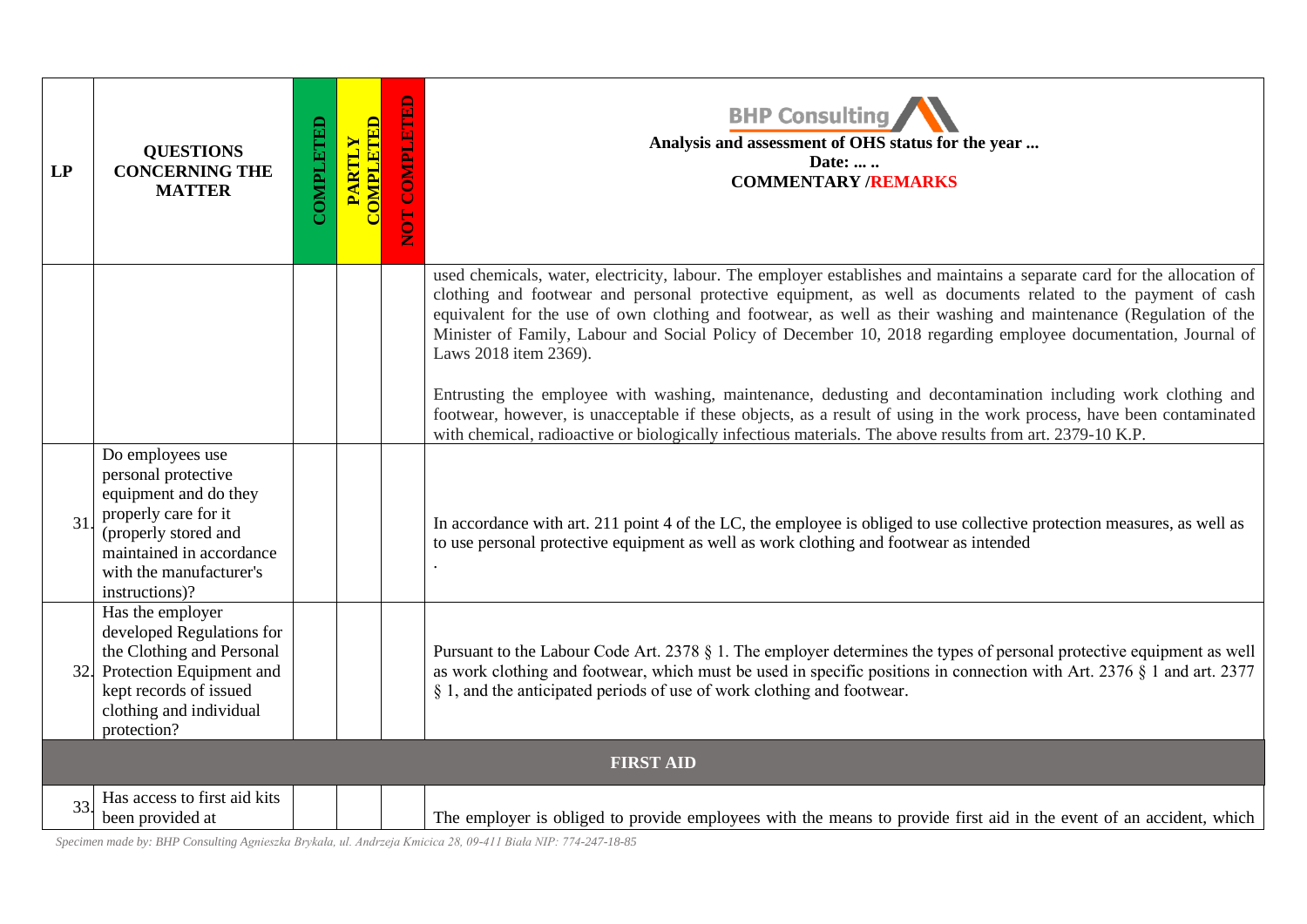| LP  | <b>QUESTIONS</b><br><b>CONCERNING THE</b><br><b>MATTER</b>                                                                                                     | COMPLETED | <b>COMPLETED</b><br><b>PARTLY</b> | <b>COMPLETED</b><br><b>NOT</b> | <b>BHP Consulting</b><br>Analysis and assessment of OHS status for the year<br>Date:<br><b>COMMENTARY /REMARKS</b>                                                                                                                                                                                                                                                                                                                                                                                                                                                                                                                                                                                                                                                                                                                                            |
|-----|----------------------------------------------------------------------------------------------------------------------------------------------------------------|-----------|-----------------------------------|--------------------------------|---------------------------------------------------------------------------------------------------------------------------------------------------------------------------------------------------------------------------------------------------------------------------------------------------------------------------------------------------------------------------------------------------------------------------------------------------------------------------------------------------------------------------------------------------------------------------------------------------------------------------------------------------------------------------------------------------------------------------------------------------------------------------------------------------------------------------------------------------------------|
|     | workstations?                                                                                                                                                  |           |                                   |                                | means that employees in the place of work should have access to properly equipped first-aid kits.<br>This obligation was specified in § 44 of the Regulation of the Minister of Labour and Social Policy of 26 September<br>1997 on general health and safety regulations (Journal of Laws No. 129, item 844, as amended).<br>$§$ 44<br>1. The employer shall provide employees with an efficiently functioning first aid system in the event of an accident, and<br>first aid measures. In particular, the employer should ensure:<br>1) first aid points in departments (departments) where works are carried out which cause a high risk of accident or<br>related to the release of vapours, gases or dusts of substances classified as dangerous due to acute toxic effects;<br>2) first aid kits in individual departments (branches) of the workplace. |
| 34. | Have the quantity,<br>location and composition<br>of first aid kits been<br>agreed with the doctor in<br>charge of preventive<br>health care for<br>employees? |           |                                   |                                | Regulation of the Minister of Labour and Social Policy of 26 September 1997 on general health and safety regulations<br>(Journal of Laws No. 129, item 844, as amended):<br>§ 44. 2. The number, location and equipment of first aid points and first aid kits should be determined in consultation<br>with the physician in charge of preventive health care for employees, taking into account the types and severity of<br>threats.                                                                                                                                                                                                                                                                                                                                                                                                                        |
|     | Has the service of first aid<br>kits been entrusted to<br>35. designated employees<br>trained in providing first<br>aid?                                       |           |                                   |                                | Regulation of the Minister of Labour and Social Policy of 26 September 1997 on general health and safety regulations<br>(Journal of Laws No. 129, item 844, as amended):<br>§ 44. 3. Service of points and first aid kits referred to in para. 1, at each shift should be entrusted to designated<br>employees trained in first aid.                                                                                                                                                                                                                                                                                                                                                                                                                                                                                                                          |
|     | Is there a name list of<br>persons trained in first<br>36. aid, equipment list and<br>first aid instruction at first<br>aid kits?                              |           |                                   |                                | Pursuant to the Regulation of the Minister of Labour and Social Policy of 26 September 1997 on general health and<br>safety regulations (Journal of Laws No. 129, item 844, as amended):<br>§ 44.4. In first aid points and first aid kits, in visible places should be posted instructions on providing first aid in the<br>event of an accident and lists of employees referred to in paragraph 1.3.                                                                                                                                                                                                                                                                                                                                                                                                                                                        |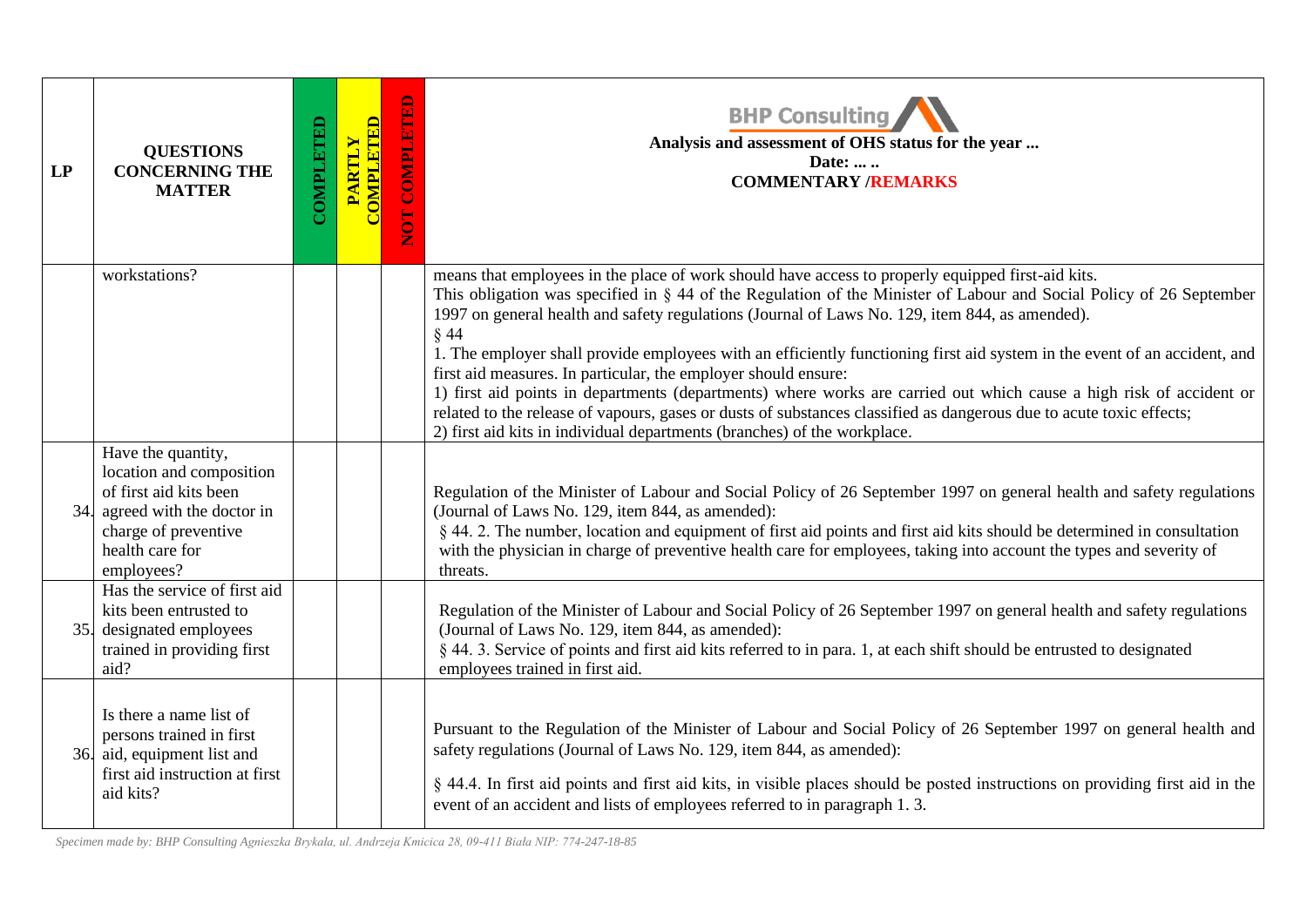| LP  | <b>QUESTIONS</b><br><b>CONCERNING THE</b><br><b>MATTER</b>                                                           | COMPLETED | <b>CALETED</b><br><b>PARTLY</b> | $\mathbf{E}$<br>NOT COMPLET | <b>BHP Consulting</b><br>Analysis and assessment of OHS status for the year<br>Date:<br><b>COMMENTARY /REMARKS</b>                                                                                                                                                                                                                                                                                                                                                                                                                                                                                                                                                                                                                                                                                           |
|-----|----------------------------------------------------------------------------------------------------------------------|-----------|---------------------------------|-----------------------------|--------------------------------------------------------------------------------------------------------------------------------------------------------------------------------------------------------------------------------------------------------------------------------------------------------------------------------------------------------------------------------------------------------------------------------------------------------------------------------------------------------------------------------------------------------------------------------------------------------------------------------------------------------------------------------------------------------------------------------------------------------------------------------------------------------------|
|     |                                                                                                                      |           |                                 |                             | § 44.5. First aid points and places where first-aid kits are located should be properly marked, in accordance with the<br>Polish Standard, and easily accessible. Pursuant to these provisions, every employer is obliged to provide employees<br>with an efficiently functioning first aid system in the event of an accident and first aid measures.                                                                                                                                                                                                                                                                                                                                                                                                                                                       |
| 37. | Are the rooms where the<br>first-aid kits are located<br>properly marked and<br>easily accessible?                   |           |                                 |                             | The place of the first-aid kit should be marked in accordance with the requirements of PN-EN ISO 7010                                                                                                                                                                                                                                                                                                                                                                                                                                                                                                                                                                                                                                                                                                        |
|     |                                                                                                                      |           |                                 |                             | <b>FIRE SAFETY</b>                                                                                                                                                                                                                                                                                                                                                                                                                                                                                                                                                                                                                                                                                                                                                                                           |
|     | Have the fire safety<br>instructions been prepared<br>38. for the facility and<br>employees familiarized<br>with it? |           |                                 |                             | The obligation to develop and update the Fire Safety Instructions results from the provisions of the Regulation of the<br>Minister of Interior and Administration of 7 June 2010 on the fire protection of buildings, other building structures and<br>areas (Journal of Laws 2010 No. 109 item 719 as amended), whose § 6 provides that the obligation to draw up<br>instructions rests with the owner of the facility or its manager. Compliance with the instructions is the responsibility of<br>all users, and its preparation must take into account the specificities of existing fire hazards.<br>The manual should be updated at least once every 2 years, as well as after such changes in the way the facility or<br>technological process is used that change the conditions of fire protection. |
| 39  | Are the fire extinguishers<br>correctly positioned,<br>marked and in good<br>condition?                              |           |                                 |                             | Fire extinguishers in facilities should be located:<br>1. in easily accessible and visible places, in particular:<br>a. at the entrances to buildings, b. in staircases, c. in the corridors, d. at the exits of rooms outside<br>2. in places not exposed to mechanical damage and heat sources (stoves, heaters)<br>3. in multi-storey buildings - in the same places on each floor, if the conditions allow it.<br>The following conditions must be met when placing fire extinguishers:<br>1. the distance from any place in the facility where a person may be staying, to the nearest fire extinguisher should not<br>be more than 30 m                                                                                                                                                                |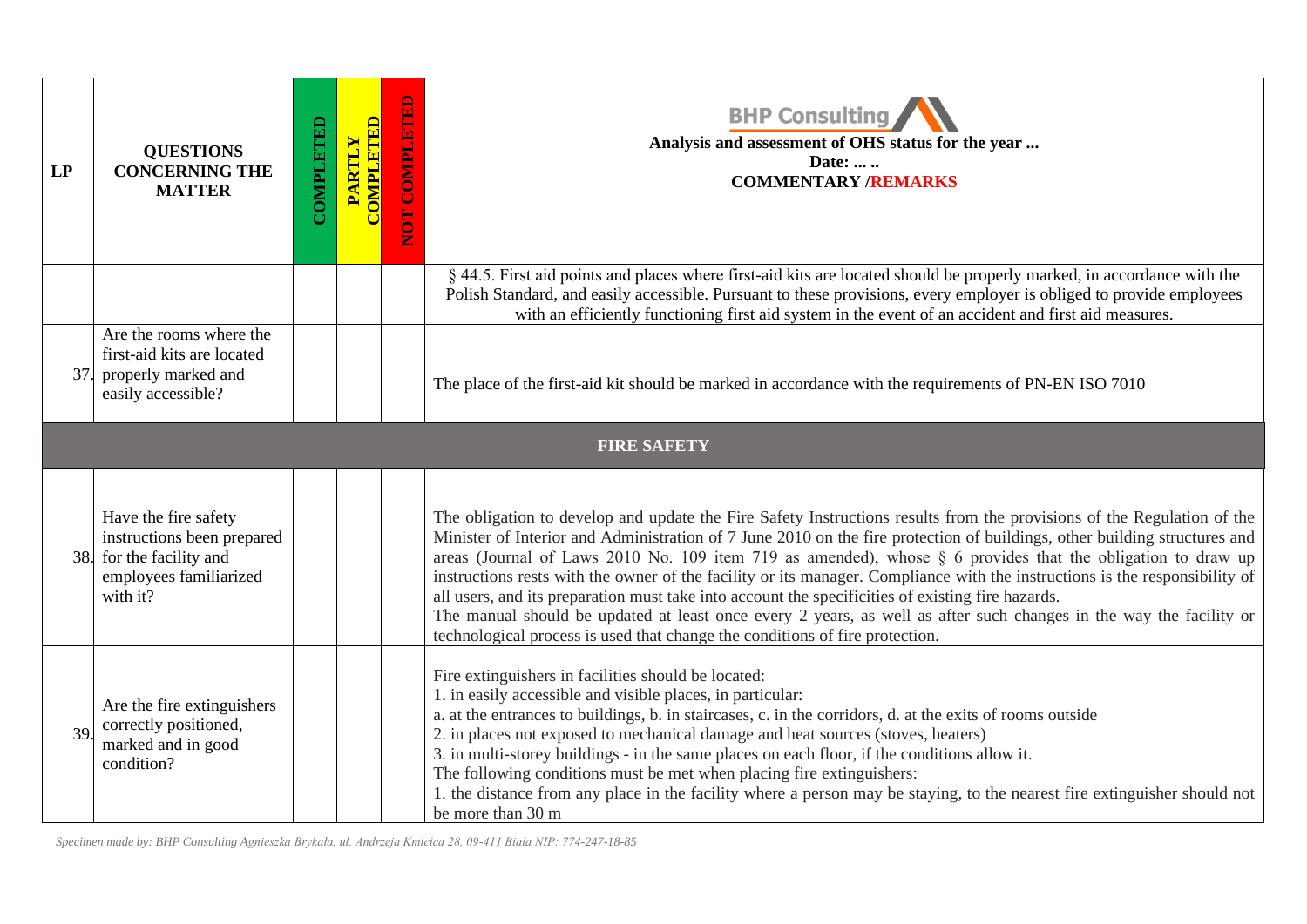| LP  | <b>QUESTIONS</b><br><b>CONCERNING THE</b><br><b>MATTER</b>               | COMPLETED | <b>COMPLETED</b><br><b>PARTLY</b> | NOT COMPLETED | <b>BHP Consulting</b><br>Analysis and assessment of OHS status for the year<br>Date:<br><b>COMMENTARY /REMARKS</b>                                                                                                                                                                                                                                                                                                                                                                                                                                                                                                                                                                                                                                                                                                                                                                                                                                                                                                                                                                                                                                                                                                                                                                                                                                                                                                                 |
|-----|--------------------------------------------------------------------------|-----------|-----------------------------------|---------------|------------------------------------------------------------------------------------------------------------------------------------------------------------------------------------------------------------------------------------------------------------------------------------------------------------------------------------------------------------------------------------------------------------------------------------------------------------------------------------------------------------------------------------------------------------------------------------------------------------------------------------------------------------------------------------------------------------------------------------------------------------------------------------------------------------------------------------------------------------------------------------------------------------------------------------------------------------------------------------------------------------------------------------------------------------------------------------------------------------------------------------------------------------------------------------------------------------------------------------------------------------------------------------------------------------------------------------------------------------------------------------------------------------------------------------|
|     |                                                                          |           |                                   |               | 2. access to fire extinguishers should be at least 1m wide.<br>Fire extinguishers should be marked in accordance with the requirements of PN-EN ISO 7010                                                                                                                                                                                                                                                                                                                                                                                                                                                                                                                                                                                                                                                                                                                                                                                                                                                                                                                                                                                                                                                                                                                                                                                                                                                                           |
| 40. | Are regular extinguisher<br>and hydrant inspections<br>carried out?      |           |                                   |               | Fire extinguishers and hydrants should be subjected to technical inspections and maintenance activities in accordance<br>with the principles set out in Polish Standards for fire-fighting devices and fire extinguishers, in the relevant technical<br>documentation and operating instructions developed by manufacturers.<br>Technical inspections and maintenance should be carried out at intervals and in the manner prescribed in the operating<br>instructions provided by the manufacturer, in any case at least once a year.<br>Legal basis:<br>1) § 3 para. 2 and 3 of the Regulation of the Minister of the Internal Affairs and Administration of 7 June 2010 on the<br>fire protection of buildings, other building structures and areas (Journal of Laws 2010 No. 109 item 719 as amended),                                                                                                                                                                                                                                                                                                                                                                                                                                                                                                                                                                                                                         |
| 41. | Is proper patency and<br>width of escape routes and<br>exits maintained? |           |                                   |               | Pursuant to the ordinance on fire protection of buildings, other building structures and areas (Journal of Laws of 2010<br>No. 109, item 719, as amended), the following activities are prohibited in buildings and in adjacent areas, which may<br>cause fire, its spread, impediment to rescue or evacuation operations, including but not limited to:<br>• storing flammable materials on general communication routes for evacuation or placing objects on these roads in a<br>way that reduces their width or height below the required values specified in technical and construction regulations<br>· storage of flammable materials in technical rooms, in unused attics and attics, and on public communication routes in<br>basements<br>• closing the evacuation door in a way that prevents its immediate use in the event of a fire or other emergency that<br>necessitates evacuation,<br>· limiting access to fire extinguishers and fire-fighting devices, switches and electric switchboards as well as main taps<br>of gas installations<br>• blocking fire doors and gates in a way that prevents them from closing automatically in the event of a fire.<br>The width of escape routes and exits should be in accordance with the Regulation of the Minister of Infrastructure of 12<br>April 2002 on the technical conditions to be met by buildings and their location (Journal of Laws No. 75, item 690, as |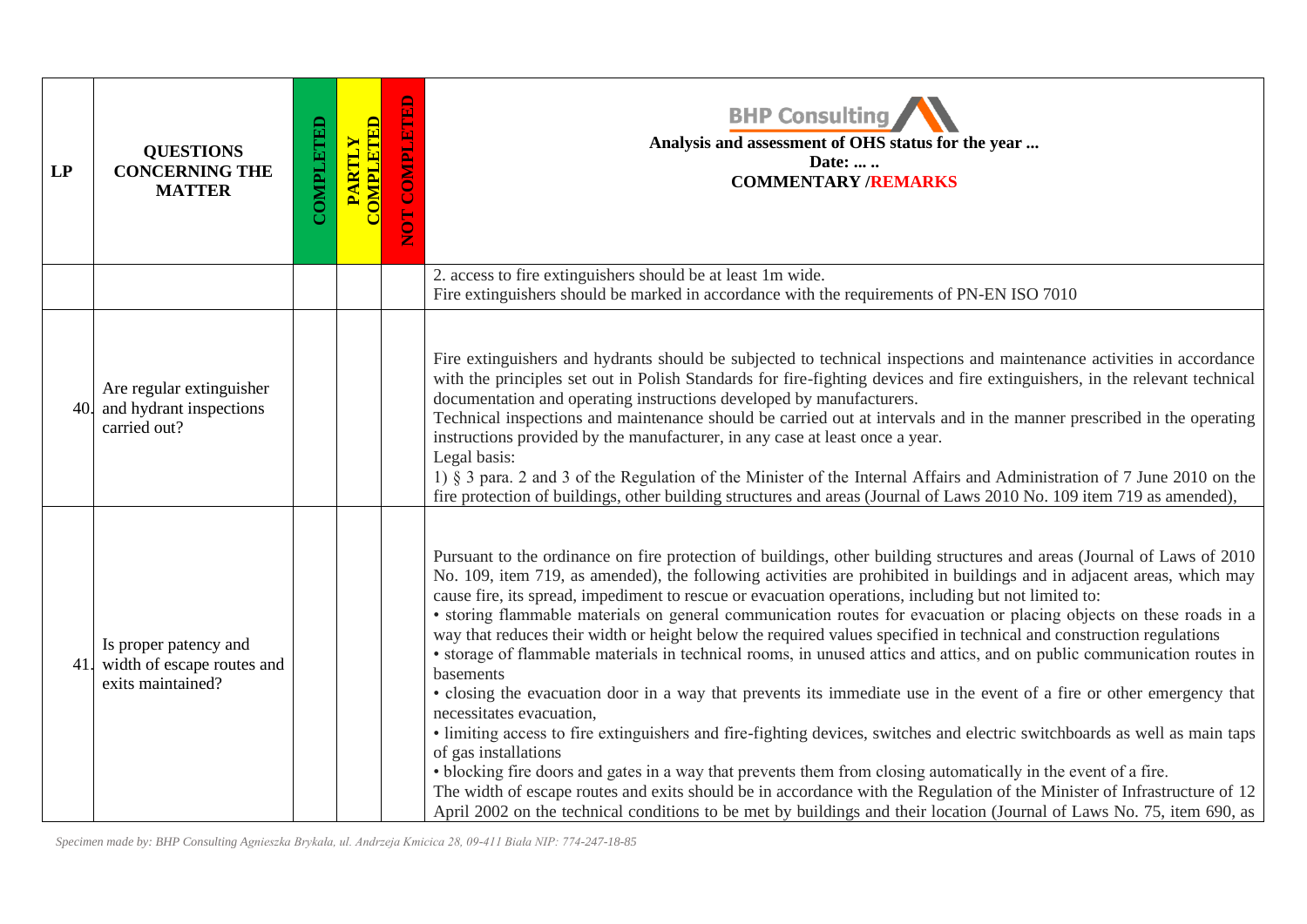| LP  | <b>QUESTIONS</b><br><b>CONCERNING THE</b><br><b>MATTER</b>                                               | <b>COMPLETED</b> | <b>COMPLETED</b><br><b>PARTLY</b> | <b>COMPLETED</b><br><b>EON</b> | <b>BHP Consulting</b><br>Analysis and assessment of OHS status for the year<br>Date:<br><b>COMMENTARY /REMARKS</b>                                                                                                                                                                                                                                                                                                                                                                                                                                                                                                                                                                                                                                                                        |
|-----|----------------------------------------------------------------------------------------------------------|------------------|-----------------------------------|--------------------------------|-------------------------------------------------------------------------------------------------------------------------------------------------------------------------------------------------------------------------------------------------------------------------------------------------------------------------------------------------------------------------------------------------------------------------------------------------------------------------------------------------------------------------------------------------------------------------------------------------------------------------------------------------------------------------------------------------------------------------------------------------------------------------------------------|
|     |                                                                                                          |                  |                                   |                                | amended) in particular Chapter 4 of Section VI                                                                                                                                                                                                                                                                                                                                                                                                                                                                                                                                                                                                                                                                                                                                            |
| 42. | Have emergency routes<br>and exits been marked?                                                          |                  |                                   |                                | Emergency routes and exits must be marked in accordance with the requirements of PN-EN ISO 7010                                                                                                                                                                                                                                                                                                                                                                                                                                                                                                                                                                                                                                                                                           |
| 43. | Are there fire emergency<br>instructions and a list of<br>emergency numbers<br>located in the buildings? |                  |                                   |                                | Pursuant to the ordinance of the Minister of the Internal Affairs and Administration of 7 June 2010 on the fire<br>protection of buildings, other building structures and areas (Journal of Laws No. 109, item 719 as amended)<br>§4. 2. Owners, managers or users of buildings and storage yards and sheds, with the exception of single-family<br>residential buildings:<br>$(\ldots)$<br>3) place in visible places instructions in the event of a fire together with a list of emergency telephones;                                                                                                                                                                                                                                                                                  |
| 44. | Are company cars<br>equipped with fire<br>extinguishers, warning<br>triangle and first aid kit?          |                  |                                   |                                | The employer speaks about what elements should be fitted with company cars by the Regulation of the Minister of<br>Infrastructure of 31 December 2002 on the technical conditions of vehicles and the scope of their necessary equipment<br>(Journal of Laws 2003 No. 32, item 262, as amended). The provision stipulates that a passenger car must have a<br>warning triangle and a fire extinguisher, but does not mention that a first aid kit must be included in the passenger car<br>equipment.<br>According to this provision, the first aid kit is not compulsory in Poland, while in a company car it is already<br>compulsory under separate provisions stating that the employer is obliged to provide a first aid kit in the workplace, and<br>that place is the company car. |
| 45. | Have employees been<br>appointed to fight fires<br>and evacuate employees?                               |                  |                                   |                                | The Labour Code requires employers to appoint employees to perform firefighting and evacuation activities (Article<br>2091 § 1 item 2 of the Labour Code), as well as the obligation to inform the rest of the crew about employees<br>designated for this function (Article 2071 § 1 item 3 of the Labour Code). ). The obligation to appoint employees<br>responsible for first aid, firefighting and evacuation of the crew lies with every employer, regardless of the number of<br>employees. It is also irrelevant whether the employer owns the buildings and rooms in which the work takes place, or<br>just rents them.<br>The number of employees designated for first aid, firefighting and evacuation, their training and equipment should take                               |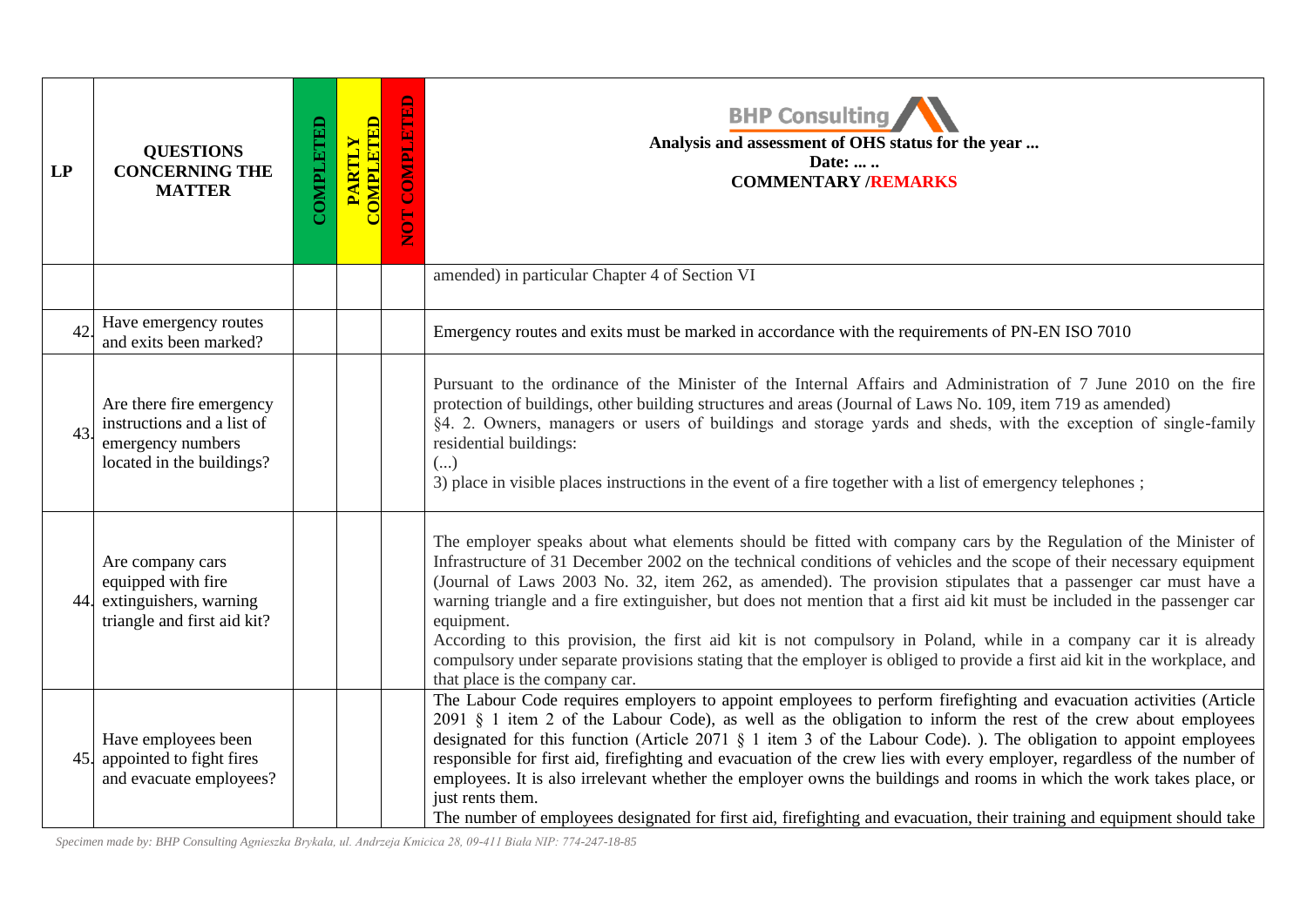| LP  | <b>QUESTIONS</b><br><b>CONCERNING THE</b><br><b>MATTER</b>                                   | COMPLETED | <b>COMPLETED</b><br><b>PARTLY</b> | NOT COMPLETED | <b>BHP Consulting</b><br>Analysis and assessment of OHS status for the year<br>Date:<br><b>COMMENTARY /REMARKS</b>                                                                                                                                                                                                                                                                                                                                                                                                                                                                                                                                                                                                                                                                                                                                                                                                                                                                                                                                                                                                                                                                                                                                                                                                                                                                                                                                                                                                                                                                                       |
|-----|----------------------------------------------------------------------------------------------|-----------|-----------------------------------|---------------|----------------------------------------------------------------------------------------------------------------------------------------------------------------------------------------------------------------------------------------------------------------------------------------------------------------------------------------------------------------------------------------------------------------------------------------------------------------------------------------------------------------------------------------------------------------------------------------------------------------------------------------------------------------------------------------------------------------------------------------------------------------------------------------------------------------------------------------------------------------------------------------------------------------------------------------------------------------------------------------------------------------------------------------------------------------------------------------------------------------------------------------------------------------------------------------------------------------------------------------------------------------------------------------------------------------------------------------------------------------------------------------------------------------------------------------------------------------------------------------------------------------------------------------------------------------------------------------------------------|
|     |                                                                                              |           |                                   |               | into account the type and level of hazards involved.                                                                                                                                                                                                                                                                                                                                                                                                                                                                                                                                                                                                                                                                                                                                                                                                                                                                                                                                                                                                                                                                                                                                                                                                                                                                                                                                                                                                                                                                                                                                                     |
| 46  | Has a trial evacuation<br>been carried out and are<br>there evacuation records<br>available? |           |                                   |               | Regulation of the Minister of Internal Affairs of 7 June 2010 on the fire protection of buildings, other building<br>structures and areas (Journal of Laws 2010.109.719, as amended):<br>§17.1. The owner or manager of an object intended for over 50 people who are its permanent users, not qualified for the<br>danger category of people ZL IV, should at least once every 2 years carry out a practical check of the organization and<br>evacuation conditions from the entire facility. $\S17.2$ . In the case of facilities where a group of more than 50 users is<br>cyclically changing at the same time, in particular: schools, kindergartens, boarding schools, student houses, practical<br>checking of the organization and evacuation conditions should be done at least once a year, however within a period not<br>longer than 3 months from the day new users start using the facility. §17.3. In the case of an object containing a fire<br>zone classified as a danger category for people ZL II and in accommodation buildings of inmates located in prisons and<br>pre-trial detention centres, the scope and area of the building covered by practical verification of organization and<br>evacuation conditions must be agreed with the local competent poviat (municipal) Fire brigade State Commandant<br>§17.4. The owner or manager of the facility shall notify the local competent commander of the poviat (municipal) State<br>Fire Service of the date of carrying out the activities referred to in paragraph 1, not later than a week before they are<br>carried out. |
| 47. | Are periodic reviews of<br>emergency and evacuation<br>lighting carried out?                 |           |                                   |               | Technical inspections and maintenance operations of emergency lighting, including evacuation lighting on the premises<br>of a public facility, should be carried out in periods set by the manufacturer, but at least once a year.                                                                                                                                                                                                                                                                                                                                                                                                                                                                                                                                                                                                                                                                                                                                                                                                                                                                                                                                                                                                                                                                                                                                                                                                                                                                                                                                                                       |
| 48. | Are there periodic<br>inspections of the fire<br>breaker?                                    |           |                                   |               | Inspection of the fire breaker as well as inspections of other fire-fighting devices should be carried out at intervals set<br>by the manufacturer, but at least once a year. Inspections may only be carried out by a person with electrical<br>qualifications (Operation + Maintenance).                                                                                                                                                                                                                                                                                                                                                                                                                                                                                                                                                                                                                                                                                                                                                                                                                                                                                                                                                                                                                                                                                                                                                                                                                                                                                                               |
|     |                                                                                              |           |                                   |               | <b>FACILITIES AND WORK ROOMS</b>                                                                                                                                                                                                                                                                                                                                                                                                                                                                                                                                                                                                                                                                                                                                                                                                                                                                                                                                                                                                                                                                                                                                                                                                                                                                                                                                                                                                                                                                                                                                                                         |
| 49. | Is a building book<br>provided?                                                              |           |                                   |               | The obligation to possess and maintain documentation of the facility is imposed by the Act of 7 July 1994 Construction                                                                                                                                                                                                                                                                                                                                                                                                                                                                                                                                                                                                                                                                                                                                                                                                                                                                                                                                                                                                                                                                                                                                                                                                                                                                                                                                                                                                                                                                                   |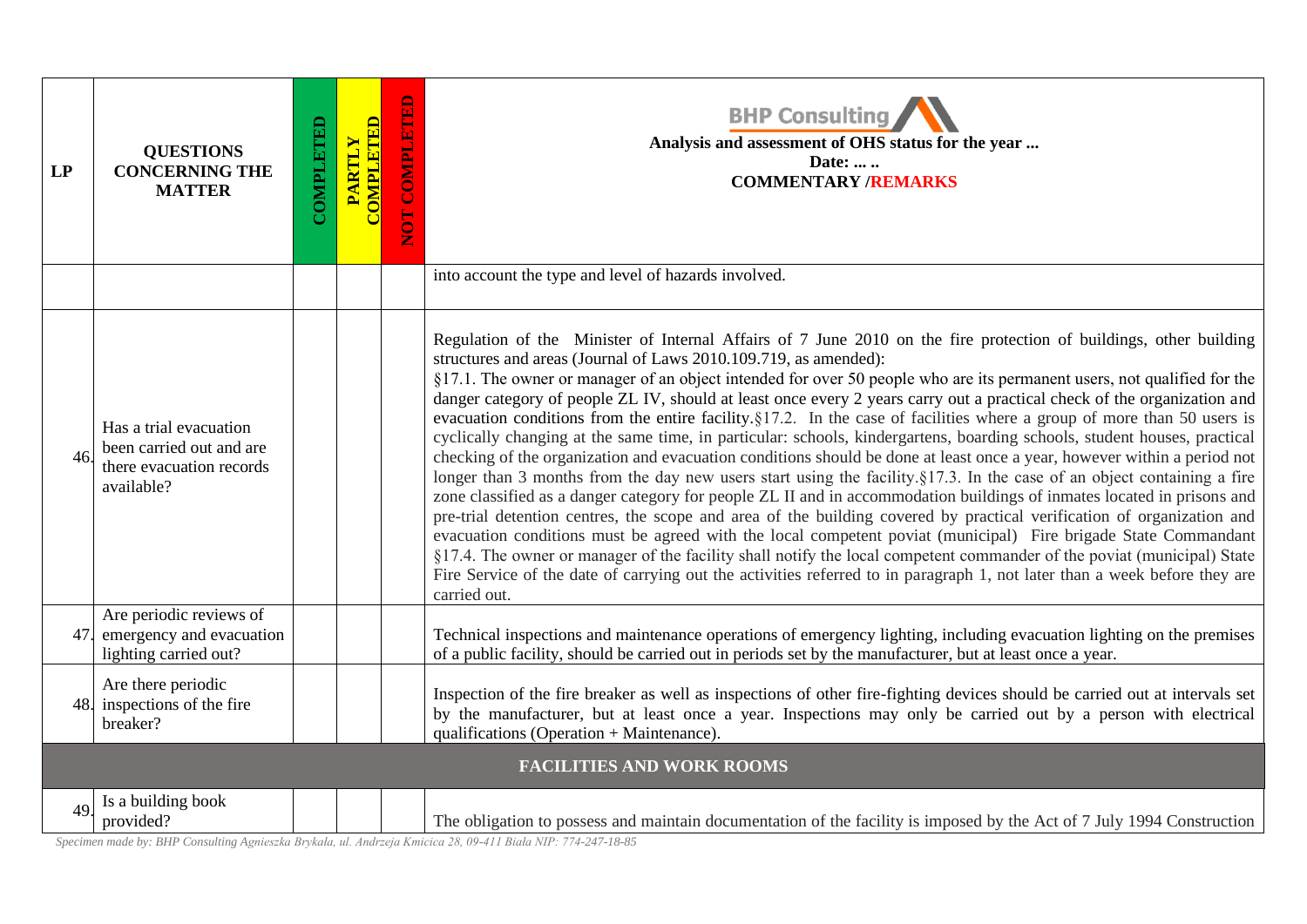| LP  | <b>QUESTIONS</b><br><b>CONCERNING THE</b><br><b>MATTER</b>                                                                                                                                                         | COMPLETED | <b>COMPLETED</b><br>PARTLY | NOT COMPLETED | <b>BHP Consulting</b><br>Analysis and assessment of OHS status for the year<br>Date:<br><b>COMMENTARY /REMARKS</b>                                                                                                                                                                                                                                                                                                                                                                                                                                                                                                                                                                                                                                                                                                                                       |
|-----|--------------------------------------------------------------------------------------------------------------------------------------------------------------------------------------------------------------------|-----------|----------------------------|---------------|----------------------------------------------------------------------------------------------------------------------------------------------------------------------------------------------------------------------------------------------------------------------------------------------------------------------------------------------------------------------------------------------------------------------------------------------------------------------------------------------------------------------------------------------------------------------------------------------------------------------------------------------------------------------------------------------------------------------------------------------------------------------------------------------------------------------------------------------------------|
|     |                                                                                                                                                                                                                    |           |                            |               | Law (consolidated text: Journal of Laws 2018 item 1202, as amended). In Article 60 we read that the Investor, when<br>commissioning a building facility, provides the owner or manager of the facility with construction and post-<br>implementation documentation. Other documents and decisions regarding the object as well as, if necessary, operating<br>and operating instructions for the object, installation and equipment related to this object are also transferred<br>This provision explains the types of documents that the owner should receive from the investor. However, in Article 63<br>we can read that the Owner or manager of a building object is obliged to keep the documents referred to in Art. 60, as<br>well as design studies and technical documents for construction works carried out at the facility during its use. |
| 50  | Do the facilities and work<br>rooms meet the<br>requirements in terms of<br>height, area and volume<br>depending on the type of<br>technology, type of work,<br>number of employees and<br>duration of their stay? |           |                            |               | The rooms should meet the technical and location conditions specified in the provisions of the Regulation of the<br>Minister of Infrastructure of April 12, 2002 on the technical conditions to be met by buildings and their location.                                                                                                                                                                                                                                                                                                                                                                                                                                                                                                                                                                                                                  |
| 51. | Has the temperature been<br>provided in the work<br>rooms in accordance with<br>health and safety<br>regulations?                                                                                                  |           |                            |               | In the workplace, the Employer must provide a temperature suitable for the type of work (work methods and physical<br>effort necessary to carry it out), not lower than 14 ° C, unless technological reasons allow it. In work rooms where light<br>physical work is performed and in office rooms, the temperature must not be lower than 18 ° C. Rooms and<br>workstations should be protected against uncontrolled emission of heat by radiation, conduction and convection as well<br>as against the influx of cool air from outside.                                                                                                                                                                                                                                                                                                                |
| 52. | Have natural / daylight<br>lighting been provided in<br>the work areas in<br>accordance with<br>regulatory requirements?                                                                                           |           |                            |               | Regulation of the Minister of Infrastructure on the technical conditions to be met by buildings and their location:<br>§60.1 Rooms in which children are kept should be provided with insolation for at least 3 hours on equinox days (i.e.<br>from March 21 to September 21) from 8:00 a.m. to 4:00 p.m.<br>Daytime lighting should be provided in permanent work rooms, unless this is impossible or inadvisable due to                                                                                                                                                                                                                                                                                                                                                                                                                                |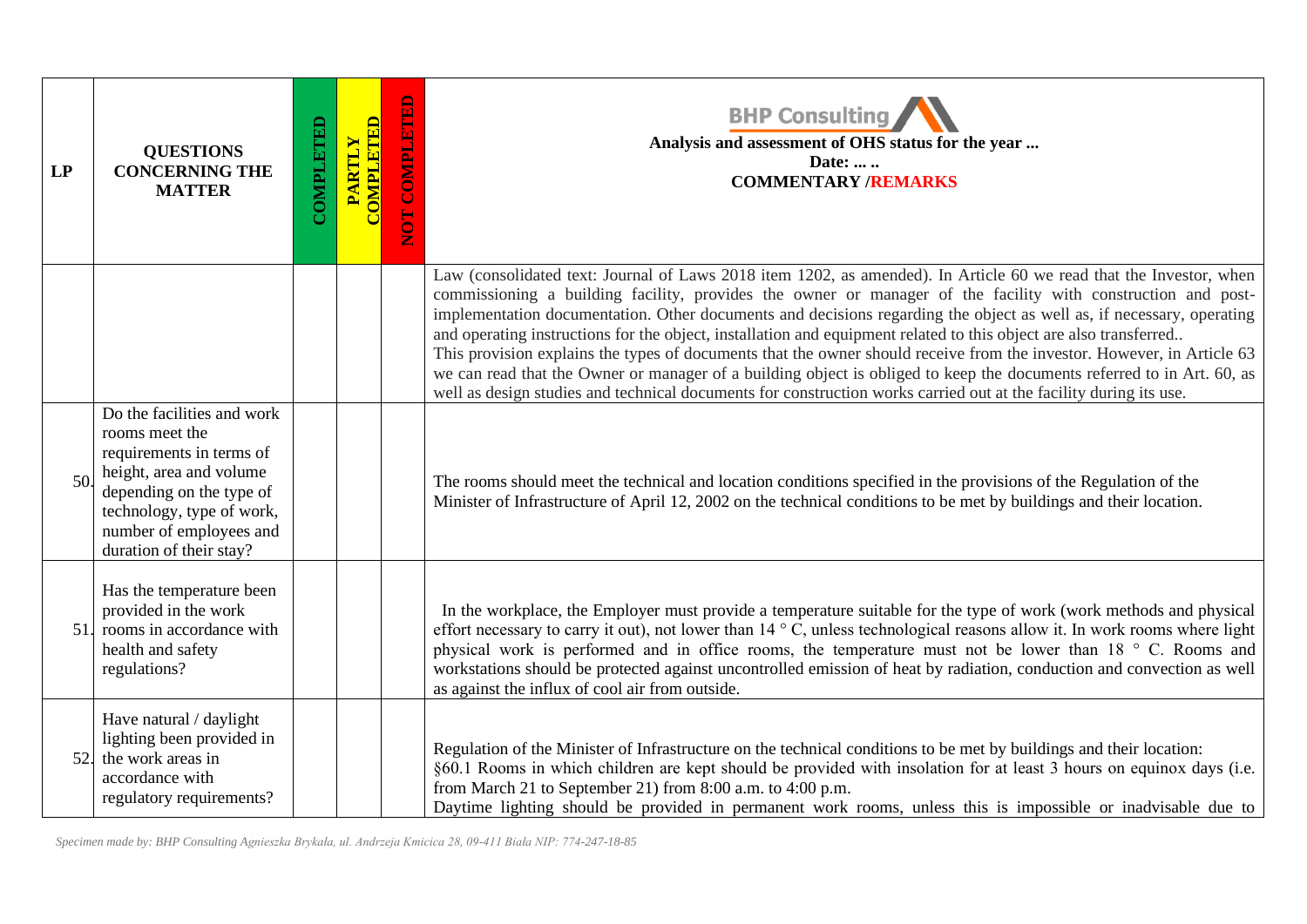| LP  | <b>QUESTIONS</b><br><b>CONCERNING THE</b><br><b>MATTER</b>                                                                                                      | COMPLETED | <b>COMPLETED</b><br>PARTLY | COMPLETED<br><b>EDI</b> | <b>BHP Consulting</b><br>Analysis and assessment of OHS status for the year<br>Date:<br><b>COMMENTARY /REMARKS</b>                                                                                                                                                                                                                                                                                                                                                                                                                                                                                                                                                                                                                                                                                                                   |
|-----|-----------------------------------------------------------------------------------------------------------------------------------------------------------------|-----------|----------------------------|-------------------------|--------------------------------------------------------------------------------------------------------------------------------------------------------------------------------------------------------------------------------------------------------------------------------------------------------------------------------------------------------------------------------------------------------------------------------------------------------------------------------------------------------------------------------------------------------------------------------------------------------------------------------------------------------------------------------------------------------------------------------------------------------------------------------------------------------------------------------------|
|     |                                                                                                                                                                 |           |                            |                         | production technology.<br>Daytime lighting at individual work stations should be adapted to the type of work performed and the accuracy required<br>and should meet the requirements set out in Polish Standards.<br>In rooms intended for people, the ratio of window area to floor area should be at least 1: 8, while in other rooms where<br>natural lighting is required for the purpose - at least 1:12.                                                                                                                                                                                                                                                                                                                                                                                                                       |
| 53. | Have electric lighting<br>been provided in the work<br>rooms / workplaces?<br>in accordance with the<br>requirements of the<br>standards?                       |           |                            |                         | THE REGULATION OF THE MINISTER OF LABOUR AND SOCIAL POLICY of 26 September 1997 on general<br>health and safety regulations says that:<br>§ 10.1. In all places in the workplace where employees may be present, the employer is obliged to provide electric<br>lighting at night or if daylight is insufficient. Lighting requirements are set out in Polish Standards.<br>According to PN EN 12464, lighting in children's playrooms and classrooms should be at least 300 lx, and the color<br>temperature should be between 3000K and 4000K.                                                                                                                                                                                                                                                                                     |
|     | Have adequate access /<br>transition to technical<br>equipment / workstations<br>54. been provided - in<br>accordance with<br>applicable legal<br>requirements? |           |                            |                         | Regulation of the Minister of Labour and Social Policy of 26 September 1997 on general provisions on occupational<br>health and safety 2003 No. 169 item 1650. with change:<br>1. Safe and comfortable access should be provided to every work place, while its height over the entire length should<br>not be less than 2 m in light.<br>2. In cases justified by the construction considerations of machines and other technical devices, the access height may<br>be reduced to 1.8 m with its appropriate protection and marking with safety signs in accordance with the Polish<br>Standard.<br>3. Passages between machines and other devices or walls intended only for operating these devices should be at least<br>0.75 m wide; if two-way traffic is taking place in these crossings, their width should be at least 1 m. |
| 55. | Is proper cleanliness<br>maintained?                                                                                                                            |           |                            |                         | The Ordinance of the Minister of Labour and Social Policy of 26 September 1997 on general health and safety<br>regulations says that:                                                                                                                                                                                                                                                                                                                                                                                                                                                                                                                                                                                                                                                                                                |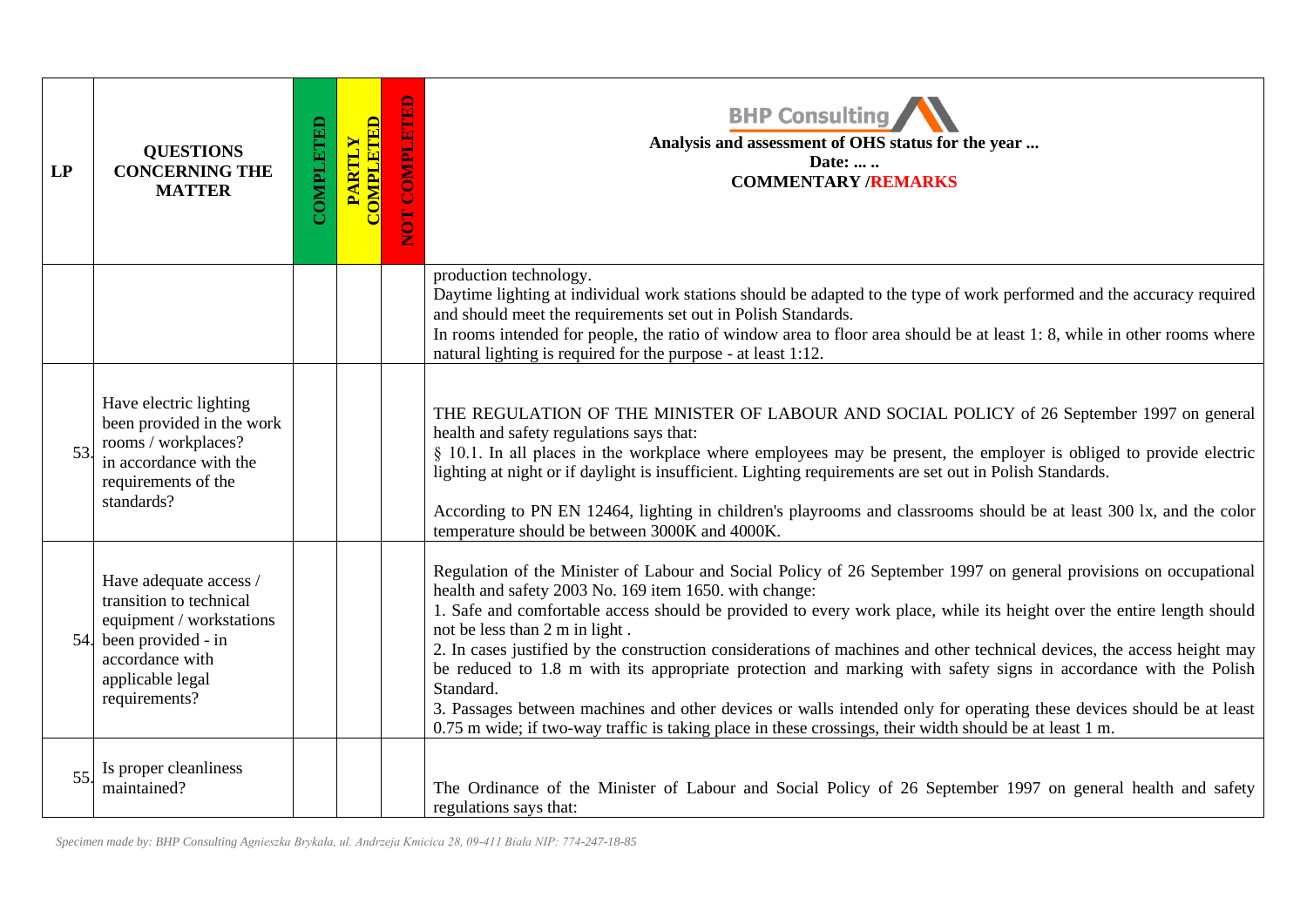| LP  | <b>QUESTIONS</b><br><b>CONCERNING THE</b><br><b>MATTER</b>                                                                 | COMPLETED | <b>COMPLETED</b><br>PARTLY | <b>COMPLE</b><br><b>EON</b> | <b>BHP Consulting</b><br>Analysis and assessment of OHS status for the year<br>Date:<br><b>COMMENTARY /REMARKS</b>                                                                                                                                                                                                                                                                                                                                                                                                                                                                                                                                                                                                                                                                                                                                                                                                                                                                                                                                                                                                                                                                                                                                                                                                                                                                                                                                                                                      |
|-----|----------------------------------------------------------------------------------------------------------------------------|-----------|----------------------------|-----------------------------|---------------------------------------------------------------------------------------------------------------------------------------------------------------------------------------------------------------------------------------------------------------------------------------------------------------------------------------------------------------------------------------------------------------------------------------------------------------------------------------------------------------------------------------------------------------------------------------------------------------------------------------------------------------------------------------------------------------------------------------------------------------------------------------------------------------------------------------------------------------------------------------------------------------------------------------------------------------------------------------------------------------------------------------------------------------------------------------------------------------------------------------------------------------------------------------------------------------------------------------------------------------------------------------------------------------------------------------------------------------------------------------------------------------------------------------------------------------------------------------------------------|
|     |                                                                                                                            |           |                            |                             | § 14. The employer is obliged to keep work premises clean and tidy and to ensure their periodic repairs and<br>maintenance in order to maintain occupational health and safety requirements.<br>Regulation of the Minister of National Education and Sport of December 31, 2002. on safety and hygiene in public and<br>private schools and establishments (Journal of Laws 2003 No. 6 item 69 as amended)<br>§8.2 Sanitary and hygienic equipment shall be kept clean and in full technical condition<br>§10.1 Kitchens and dining rooms are kept clean and their equipment in proper technical condition ensuring safe use.                                                                                                                                                                                                                                                                                                                                                                                                                                                                                                                                                                                                                                                                                                                                                                                                                                                                           |
|     |                                                                                                                            |           |                            |                             | HYGIENIC AND SANITARY FACILITIES.                                                                                                                                                                                                                                                                                                                                                                                                                                                                                                                                                                                                                                                                                                                                                                                                                                                                                                                                                                                                                                                                                                                                                                                                                                                                                                                                                                                                                                                                       |
| 56. | Has the employer<br>provided hygiene and<br>sanitary facilities in<br>accordance with<br>health and safety<br>regulations? |           |                            |                             | Hygienic and sanitary rooms include changing rooms, washrooms, women's personal hygiene rooms, toilets, and dining<br>rooms. These rooms should be located in the building in which the work takes place or in a building connected to it<br>with an enclosed passage. Hygienic and sanitary rooms should be heated, lit and ventilated in accordance with technical<br>and construction regulations and Polish Standards.<br>According to the ordinance of the Minister of Infrastructure on technical conditions to be met by buildings and their<br>location: § 84. 1. Public areas should be arranged in the public building and the workplace. If the number of people in<br>the rooms intended for people on a given floor is less than 10, it is allowed to place the paragraph on the nearest, higher<br>or lower floor.<br>2. In the buildings referred to in par. 1, in generally accessible sections there should be at least one sink for 20 people, at<br>least one toilet bowl and one urinal for 30 men, and one toilet bowl for 20 women, unless the provisions on health and<br>safety at work provide otherwise. If the number of people in rooms intended for permanent residence of people is less<br>than 10, it is allowed to place a joint paragraph for women and men.<br>3. In the buildings referred to in par. 1, the distance from the workplace or place of stay of people to the nearest<br>paragraph may not be more than 75 m, and from the protected workplace - 50 m. |
|     |                                                                                                                            |           |                            |                             | EQUIPMENT AND INSTALLATIONS                                                                                                                                                                                                                                                                                                                                                                                                                                                                                                                                                                                                                                                                                                                                                                                                                                                                                                                                                                                                                                                                                                                                                                                                                                                                                                                                                                                                                                                                             |
| 57. | Are electrical equipment<br>and installations in work<br>rooms in good technical                                           |           |                            |                             | The provisions of the Construction Law impose on the owner or manager of the facility the obligation to conduct<br>periodic inspections of used construction facilities Art. 62.                                                                                                                                                                                                                                                                                                                                                                                                                                                                                                                                                                                                                                                                                                                                                                                                                                                                                                                                                                                                                                                                                                                                                                                                                                                                                                                        |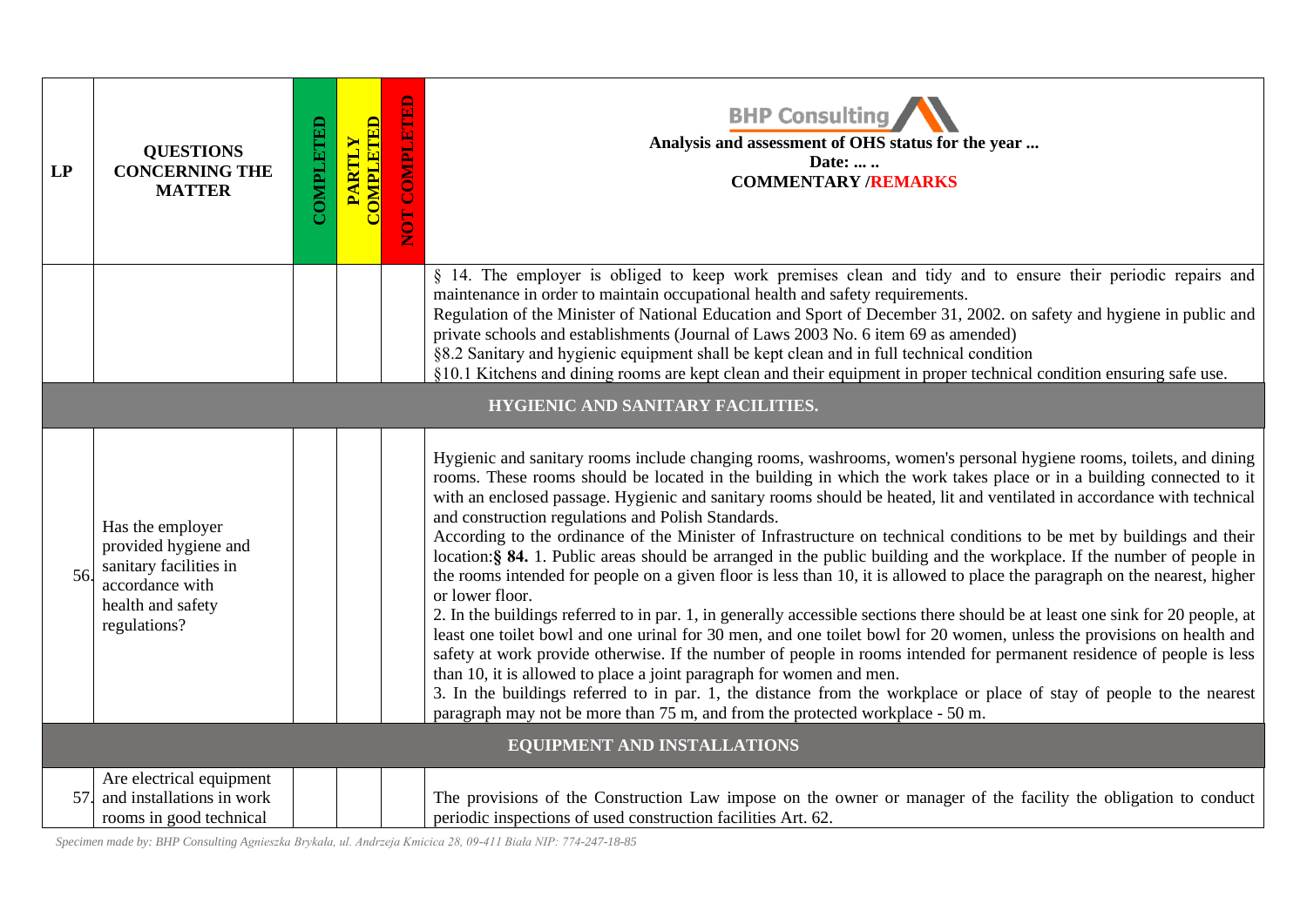| <b>LP</b> | <b>QUESTIONS</b><br><b>CONCERNING THE</b><br><b>MATTER</b>                                                                                                | COMPLETED | <b>COMPLETED</b><br>PARTLY | NOT COMPLETED | <b>BHP Consulting</b><br>Analysis and assessment of OHS status for the year<br>Date:<br><b>COMMENTARY /REMARKS</b>                                                                                                                                                                                                                                                                                                                                                                                                                                                                                                                                                                                                                                                                                                                                  |
|-----------|-----------------------------------------------------------------------------------------------------------------------------------------------------------|-----------|----------------------------|---------------|-----------------------------------------------------------------------------------------------------------------------------------------------------------------------------------------------------------------------------------------------------------------------------------------------------------------------------------------------------------------------------------------------------------------------------------------------------------------------------------------------------------------------------------------------------------------------------------------------------------------------------------------------------------------------------------------------------------------------------------------------------------------------------------------------------------------------------------------------------|
|           | condition and properly<br>used?                                                                                                                           |           |                            |               | "Art. 62. 1. The objects should be subjected during their use by the owner or manager: () 2) periodic inspection, at<br>least once every 5 years, consisting in checking the technical condition and suitability for use of the building, the<br>aesthetics of the building and its surroundings; this control should also cover the examination of electrical and lightning<br>protection installations in terms of the condition of connections, accessories, protections and protection against electric<br>shocks, insulation resistance of wires and grounding of installations and apparatus. "                                                                                                                                                                                                                                               |
| 58        | Are inspections of the<br>chimney carried out?                                                                                                            |           |                            |               | Pursuant to the Act of 7 July 1994 Construction Law Art. 62.<br>1. Construction works should be subjected to by their use<br>the owner or manager of periodic inspection, at least once a year, consisting of checking the technical condition of:<br>building elements, structures and installations exposed to harmful weather conditions and damaging the<br>effects of factors occurring during the use of the object,<br>installations and devices for environmental protection,<br>gas installations and chimney flues (smoke, exhaust and ventilation);                                                                                                                                                                                                                                                                                      |
|           |                                                                                                                                                           |           |                            |               | STORAGING AND WAREHOUSING                                                                                                                                                                                                                                                                                                                                                                                                                                                                                                                                                                                                                                                                                                                                                                                                                           |
| 59.       | Do the shelves and<br>shelves on which they are<br>stored have sufficiently<br>durable, stable<br>construction and<br>protection against falling<br>over? |           |                            |               | The Regulation of the Minister of Labour and Social Policy of 26 September 1997 on general health and safety<br>$\bullet$<br>regulations specifies that:<br>• materials and other items should be stored in rooms and places designated for this. Storage rooms should meet<br>safety requirements, depending on the type and properties of the materials stored in them;<br>• when storing materials, specify: for each type of stored material place, manner and permissible height of<br>storage, ensure that the weight of the stored load does not exceed the permissible load of storage devices (e.g.<br>racks), ensure that the weight of the stored load, including the weight equipment intended for its storage and<br>transport, did not exceed the permissible load of floors and ceilings on which storage takes place, display clear |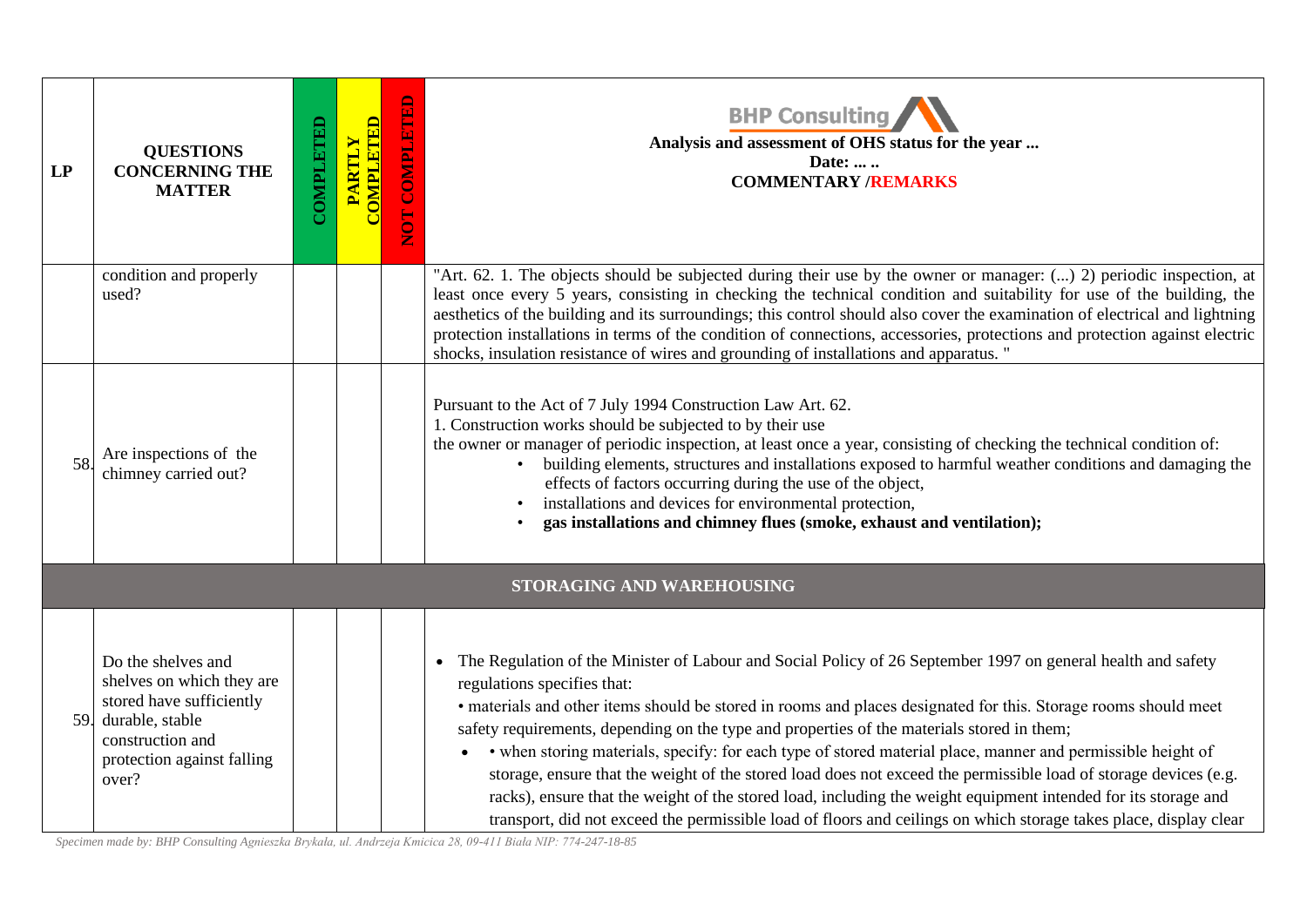| LP | <b>QUESTIONS</b><br><b>CONCERNING THE</b><br><b>MATTER</b>                                                                                                               | COMPLETED | <b>COMPLETED</b><br>PARTLY | NOT COMPLETED | <b>BHP Consulting</b><br>Analysis and assessment of OHS status for the year<br>Date:<br><b>COMMENTARY /REMARKS</b>                                                                                                                                                                                                                                                                                                                                                                                                                                                                                                                                                                                                                                                                                                                                                                                                                                                                                                                                                                                                                                                                                                                                                                                                                                                                                                                                                                                                                  |
|----|--------------------------------------------------------------------------------------------------------------------------------------------------------------------------|-----------|----------------------------|---------------|-------------------------------------------------------------------------------------------------------------------------------------------------------------------------------------------------------------------------------------------------------------------------------------------------------------------------------------------------------------------------------------------------------------------------------------------------------------------------------------------------------------------------------------------------------------------------------------------------------------------------------------------------------------------------------------------------------------------------------------------------------------------------------------------------------------------------------------------------------------------------------------------------------------------------------------------------------------------------------------------------------------------------------------------------------------------------------------------------------------------------------------------------------------------------------------------------------------------------------------------------------------------------------------------------------------------------------------------------------------------------------------------------------------------------------------------------------------------------------------------------------------------------------------|
|    |                                                                                                                                                                          |           |                            |               | information on the permissible load of floors, ceilings and devices (e.g. racks) intended for storage;<br>• shelves should have sufficiently strong and stable construction and protection against falling over; The<br>permissible load of racks should be specified in the documentation of the storage device (e.g. rack). If there are<br>no such documents, the permissible load of storage racks must be calculated. Such calculations should be made<br>by a competent person (e.g. engineer or technician, mechanic or construction worker, possibly a specialist<br>company, authorized constructor. Information about the permissible load of the rack is usually specified in kg<br>per shelf, the sum of the load of individual shelves is the load of the shelf. Racks should have a plate rated<br>including:<br>data allowing full identification of the manufacturer (name and address),<br>➤<br>data on the permissible load of shelves,<br>≻<br>rack name and designation, - serial number and year of manufacture.<br>$\blacktriangleright$<br>the width of the spaces between the racks should be suitable for the means of transport used and enable<br>$\circ$<br>safe handling of these means and loads<br>; the way materials are stacked and removed from racks must not pose a threat to employee safety;<br>$\circ$<br>fragile objects, dangerous chemical substances and preparations as well as materials with the highest<br>$\circ$<br>weight should be stored on the lowest shelves of the shelves. |
|    |                                                                                                                                                                          |           |                            |               | POSITIONS AND WORK PROCESSES                                                                                                                                                                                                                                                                                                                                                                                                                                                                                                                                                                                                                                                                                                                                                                                                                                                                                                                                                                                                                                                                                                                                                                                                                                                                                                                                                                                                                                                                                                        |
|    | Has the Employer<br>developed and made<br>available for permanent<br>60. use health and safety<br>instructions, including<br>instructions for machinery<br>and equipment |           |                            |               | The employer is required to equip work stations with health and safety instructions for the devices used. (Article 2374<br>LC. and the Regulation of the Ministry of Labour and Social Policy of 26 September 1997 on general health and safety<br>regulations).<br>Pursuant to the regulation of the Ministry of Labour and Social Policy of 26 September 1997 on general health and<br>safety regulations, general health and safety instructions should specify:<br>• activities to be performed before starting work.                                                                                                                                                                                                                                                                                                                                                                                                                                                                                                                                                                                                                                                                                                                                                                                                                                                                                                                                                                                                           |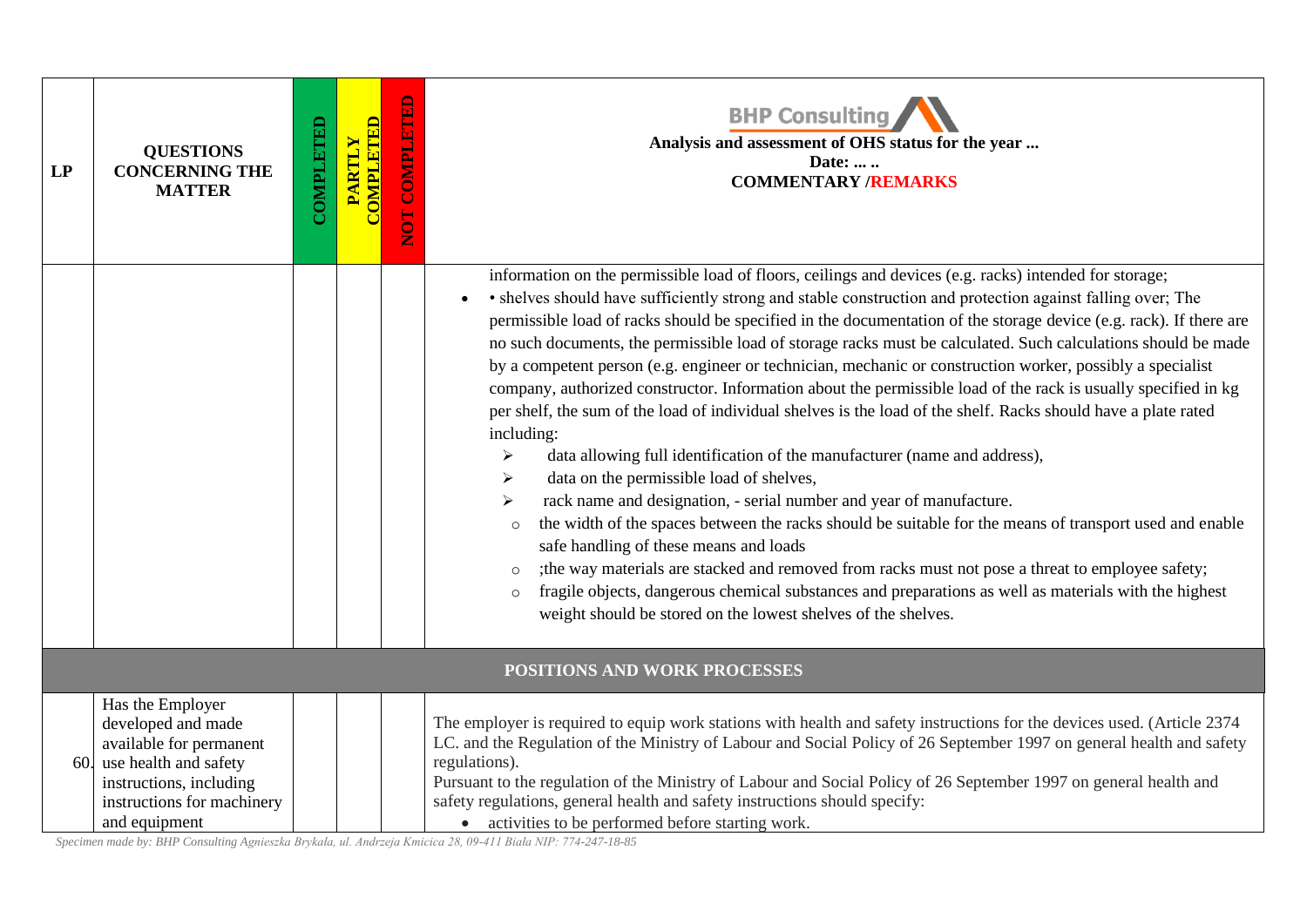| LP | <b>QUESTIONS</b><br><b>CONCERNING THE</b><br><b>MATTER</b>                                                                        | COMPLETED | <b>PARTLY<br/>COMPLETED</b> | $\mathbf{B}$<br>COMPLET<br><b>DO</b> | <b>BHP Consulting</b><br>Analysis and assessment of OHS status for the year<br>Date:<br><b>COMMENTARY /REMARKS</b>                                                                                                                                                                                                                                                                                                                                                                               |
|----|-----------------------------------------------------------------------------------------------------------------------------------|-----------|-----------------------------|--------------------------------------|--------------------------------------------------------------------------------------------------------------------------------------------------------------------------------------------------------------------------------------------------------------------------------------------------------------------------------------------------------------------------------------------------------------------------------------------------------------------------------------------------|
|    | constituting the plant's<br>equipment?                                                                                            |           |                             |                                      | principles and methods of performing work safely.<br>activities to be performed after finishing work.<br>Prohibited activities.<br>conditions for admitting an employee to work.<br>rules of conduct in emergency situations posing a threat to employees' life or health.<br>The employee is required to read the health and safety instructions and confirm this fact with his own signature. Placing<br>such a signature forces the employee to take responsibility and be more careful.      |
|    |                                                                                                                                   |           |                             |                                      | MACHINES AND TECHNICAL EQUIPMENT                                                                                                                                                                                                                                                                                                                                                                                                                                                                 |
| 61 | Are periodic inspections<br>of the machines and<br>devices carried out in<br>accordance with the<br>manufacturer's<br>guidelines? |           |                             |                                      | Regulation of the Minister of Economy of 30 October 2002 on the minimum requirements for health and safety at work<br>in the use of machinery by employees during work.<br>§ 2. 1. The employer should take measures to ensure that the machines made available to employees at the workplace or<br>in a place designated by the employer are appropriate to perform the work or suitably adapted to its performance, and<br>can be used without compromising the safety or health of employees. |
| 62 | Are periodic inspections<br>of machinery and<br>equipment carried out in<br>accordance with the<br>manufacturer's<br>guidelines?  |           |                             |                                      | A register of machinery and equipment should be made and inspection periods imposed by the manufacturer included.                                                                                                                                                                                                                                                                                                                                                                                |
| 63 | Is there a register of<br>devices subject to UDT<br>supervision and are<br>periodic reviews of these                              |           |                             |                                      | Pursuant to the Regulation of the Minister of Economy of October 30, 2002 on minimum requirements for occupational                                                                                                                                                                                                                                                                                                                                                                               |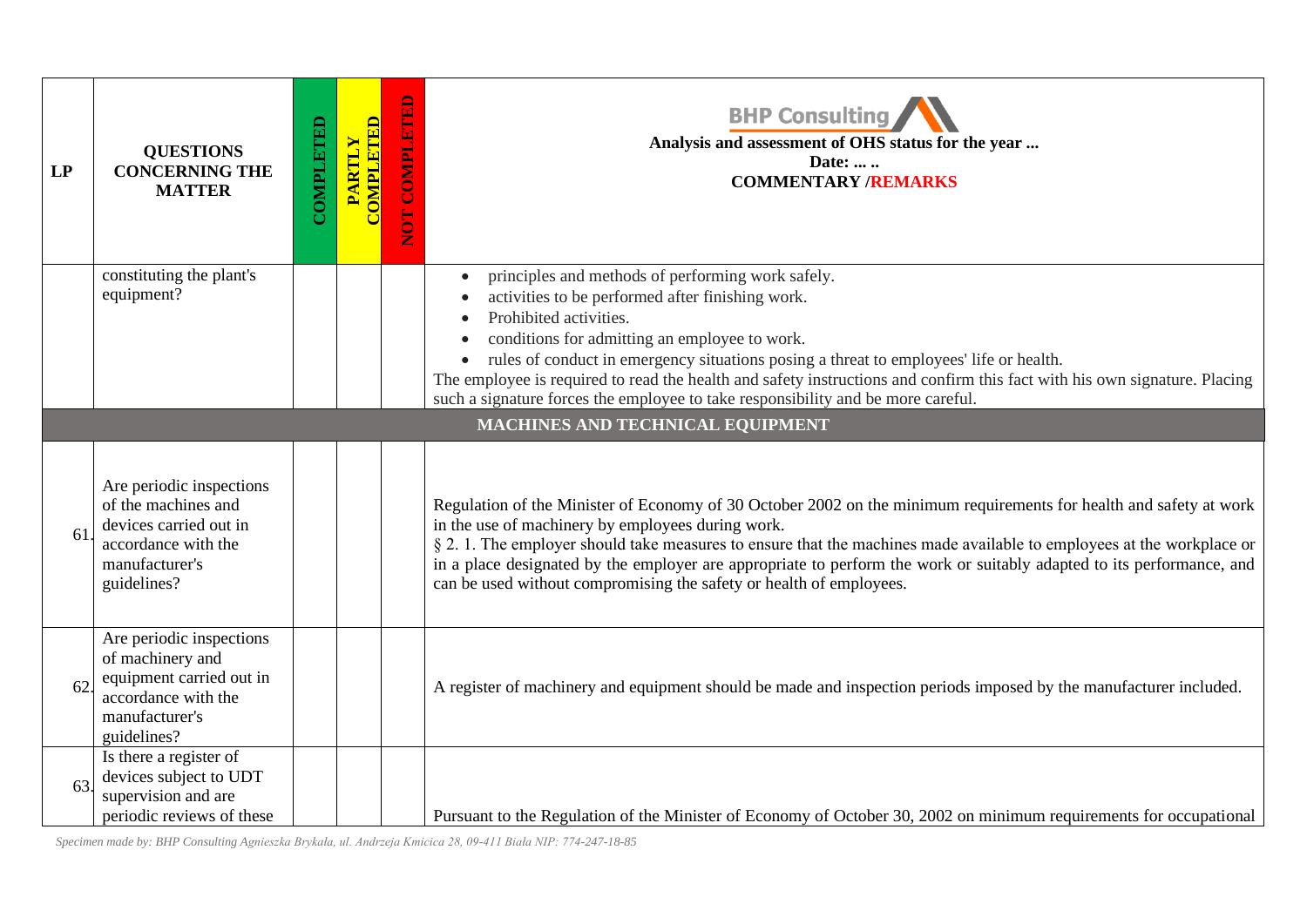| LP | <b>QUESTIONS</b><br><b>CONCERNING THE</b><br><b>MATTER</b>                                                                                          | COMPLETED | <b>COMPLETED</b><br><b>PARTLY</b> | NOT COMPLETED | <b>BHP Consulting</b><br>Analysis and assessment of OHS status for the year<br>Date:<br><b>COMMENTARY /REMARKS</b>                                                                                                                                                                                                                                                                                                                                                                                                                                                                                                                                                                                                                                                                                                                                                                                                                                                                                                                                                                                                                                                                                                                                                                                                                                                                                                                                                                                                                                                                                                                                                                                                                                                                                                                                                                                                                                                                                                                                                                                                                                                                                                                                                                                                                                      |
|----|-----------------------------------------------------------------------------------------------------------------------------------------------------|-----------|-----------------------------------|---------------|---------------------------------------------------------------------------------------------------------------------------------------------------------------------------------------------------------------------------------------------------------------------------------------------------------------------------------------------------------------------------------------------------------------------------------------------------------------------------------------------------------------------------------------------------------------------------------------------------------------------------------------------------------------------------------------------------------------------------------------------------------------------------------------------------------------------------------------------------------------------------------------------------------------------------------------------------------------------------------------------------------------------------------------------------------------------------------------------------------------------------------------------------------------------------------------------------------------------------------------------------------------------------------------------------------------------------------------------------------------------------------------------------------------------------------------------------------------------------------------------------------------------------------------------------------------------------------------------------------------------------------------------------------------------------------------------------------------------------------------------------------------------------------------------------------------------------------------------------------------------------------------------------------------------------------------------------------------------------------------------------------------------------------------------------------------------------------------------------------------------------------------------------------------------------------------------------------------------------------------------------------------------------------------------------------------------------------------------------------|
|    | devices carried out?                                                                                                                                |           |                                   |               | health and safety in the use of machinery by employees during work (Journal of Laws No. 191, item 1596, as<br>amended), it is the employer's responsibility taking action to ensure that machines made available to employees at the<br>workplace or at a place designated by the employer are appropriate to perform the work or suitably adapted to its<br>performance and can be used without compromising the safety or health of workers. In particular, it is important that<br>the machines meet the conditions set out in the Regulation of the Minister of Economy of October 21, 2008 on the<br>essential requirements for machines (Journal of Laws No. 199, item 1228, as amended). At the same time, the employer<br>is obliged to apply appropriate solutions aimed at minimizing the risk associated with the use of machinery, if the<br>machinery cannot be used without risking the safety or health of employees. After installing the machine for the first<br>time or after installing it at another workstation or place, but before putting it into service and if its safe use depends on<br>the conditions in which it is installed, the employer is required to subject such machine to control - in particular under<br>for proper and safe functioning. In addition, it is the employer's responsibility to ensure that machines exposed to<br>conditions that cause deterioration of their technical condition, which may result in hazardous situations, undergo<br>periodic inspection, as well as testing by entities operating on the basis of separate regulations (e.g. the Office of<br>Technical Inspection), or persons authorized by the employer and possessing appropriate qualifications, or special<br>control carried out by the units or persons referred to above, in the event of the possibility of deterioration of machine-<br>related safety resulting from modification work, natural phenomena, extended machine downtime, dangerous damage<br>and accidents at work.<br>The results of the inspections referred to above should be recorded and kept at the disposal of the authorities concerned,<br>in particular the supervision and control of working conditions, for a period of 5 years from the date of completion of<br>these inspections, unless separate provisions provide otherwise. |
| 64 | Do the persons operating<br>the devices subject to<br>UDT supervision have all<br>the permissions required<br>for their operation /<br>maintenance? |           |                                   |               | The employer is obliged to ensure that activities related to the operation, repair, renovation or maintenance of the<br>machine causing risks to the safety of employees are carried out by authorized and qualified personnel, while<br>employees operating these machines should receive information on the operation of the machine being operated,<br>including written instructions for it using. Workers should be informed of the dangers associated with machines in the<br>workplace or their surroundings, and any changes to those machines made to the extent that these changes may affect<br>the safety of those machines, even if they are not used directly by employees.                                                                                                                                                                                                                                                                                                                                                                                                                                                                                                                                                                                                                                                                                                                                                                                                                                                                                                                                                                                                                                                                                                                                                                                                                                                                                                                                                                                                                                                                                                                                                                                                                                                               |